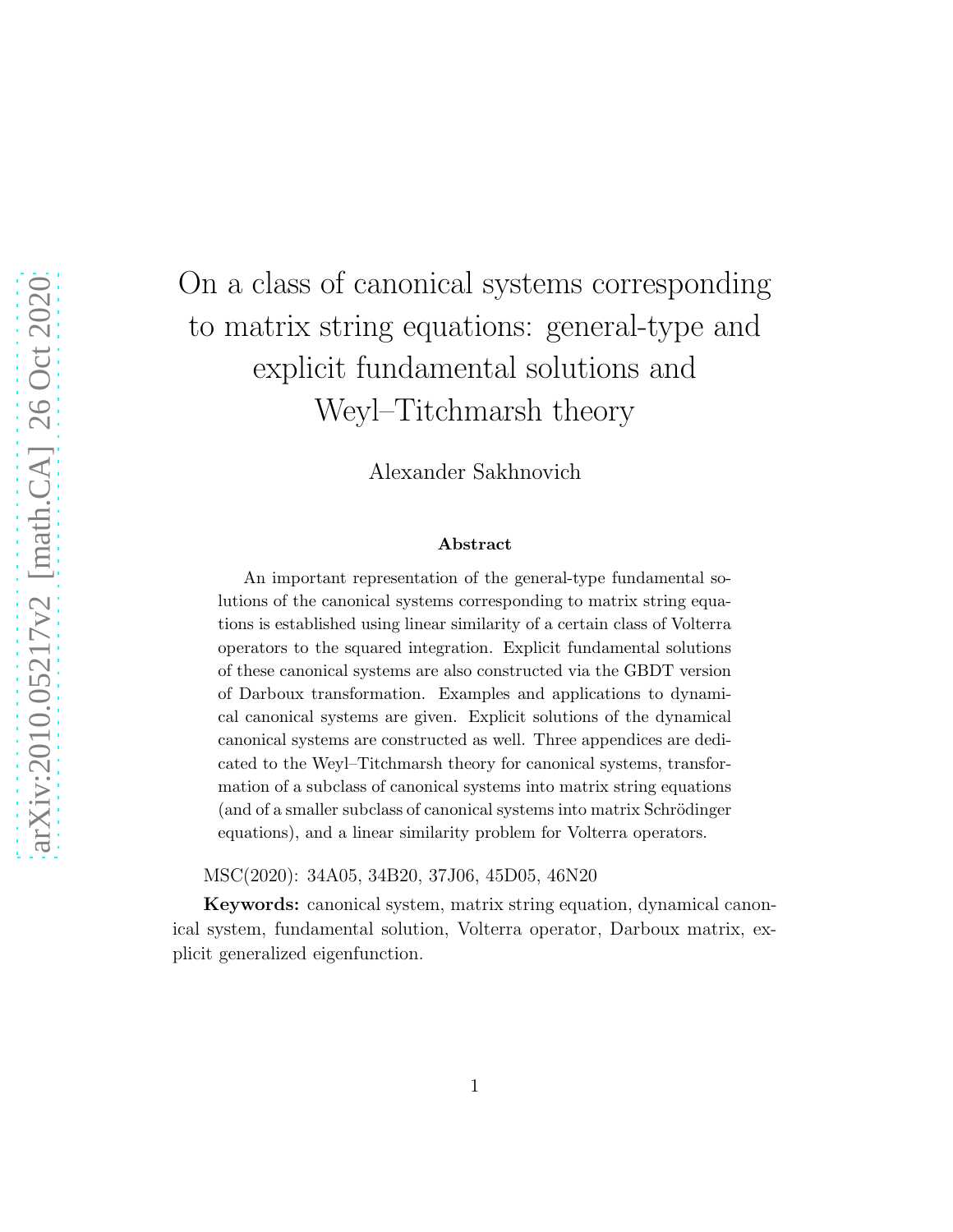#### 1 Introduction

Canonical (spectral canonical) systems have the form

$$
w'(x,\lambda) = i\lambda J H(x)w(x,\lambda), \quad J := \begin{bmatrix} 0 & I_p \\ I_p & 0 \end{bmatrix} \quad \left(w' := \frac{d}{dx}w\right), \tag{1.1}
$$

where i is the imaginary unit ( $i^2 = -1$ ),  $\lambda$  is the so called spectral parameter,  $I_p$  is the  $p \times p$  ( $p \in \mathbb{N}$ ) identity matrix, N stands for the set of positive integer numbers,  $H(x)$  is a  $2p \times 2p$  matrix valued function (matrix function), and  $H(x) \geq 0$  (that is, the matrices  $H(x)$  are self-adjoint and the eigenvalues of  $H(x)$  are nonnegative). Canonical systems are important objects of analysis, being perhaps the most important class of the one-dimensional Hamiltonian systems and including (as subclasses) several classical equations. They have been actively studied in many already classical as well as in various recent works (see, e.g., [1, 8, 13, 15, 21, 33–37, 43, 45, 50, 52] and numerous references therein). We will also consider (and construct explicit solutions) for a more general class

$$
w'(x,\lambda) = i\lambda j H(x)w(x,\lambda), \quad H(x) = H(x)^*, \quad j := \begin{bmatrix} I_{m_1} & 0 \\ 0 & -I_{m_2} \end{bmatrix}, \quad (1.2)
$$

where  $m_1, m_2 \in \mathbb{N}$ . Here, we set

$$
m_1+m_2=:m,
$$

H is an  $m \times m$  locally integrable matrix function, and  $H(x)^*$  means the complex conjugate transpose of the matrix  $H(x)$ . System (1.2) will be called a generalized canonical system and the corresponding matrix function H will be called a generalized Hamiltonian.

In the case  $m_1 = m_2 =: p$ , it is easily checked that j and J are unitarily similar:

$$
J = \Theta j \Theta^*, \quad \Theta := \frac{1}{\sqrt{2}} \begin{bmatrix} I_p & -I_p \\ I_p & I_p \end{bmatrix},
$$
(1.3)

that is (assuming  $H(x) \geq 0$ ), system (1.2) is equivalent to (1.1) (see Appendix B for details). We call the system

$$
w'(x, \lambda) = i\lambda j H(x) w(x, \lambda), \quad H(x) \ge 0 \quad (m_1 = m_2 = p) \tag{1.4}
$$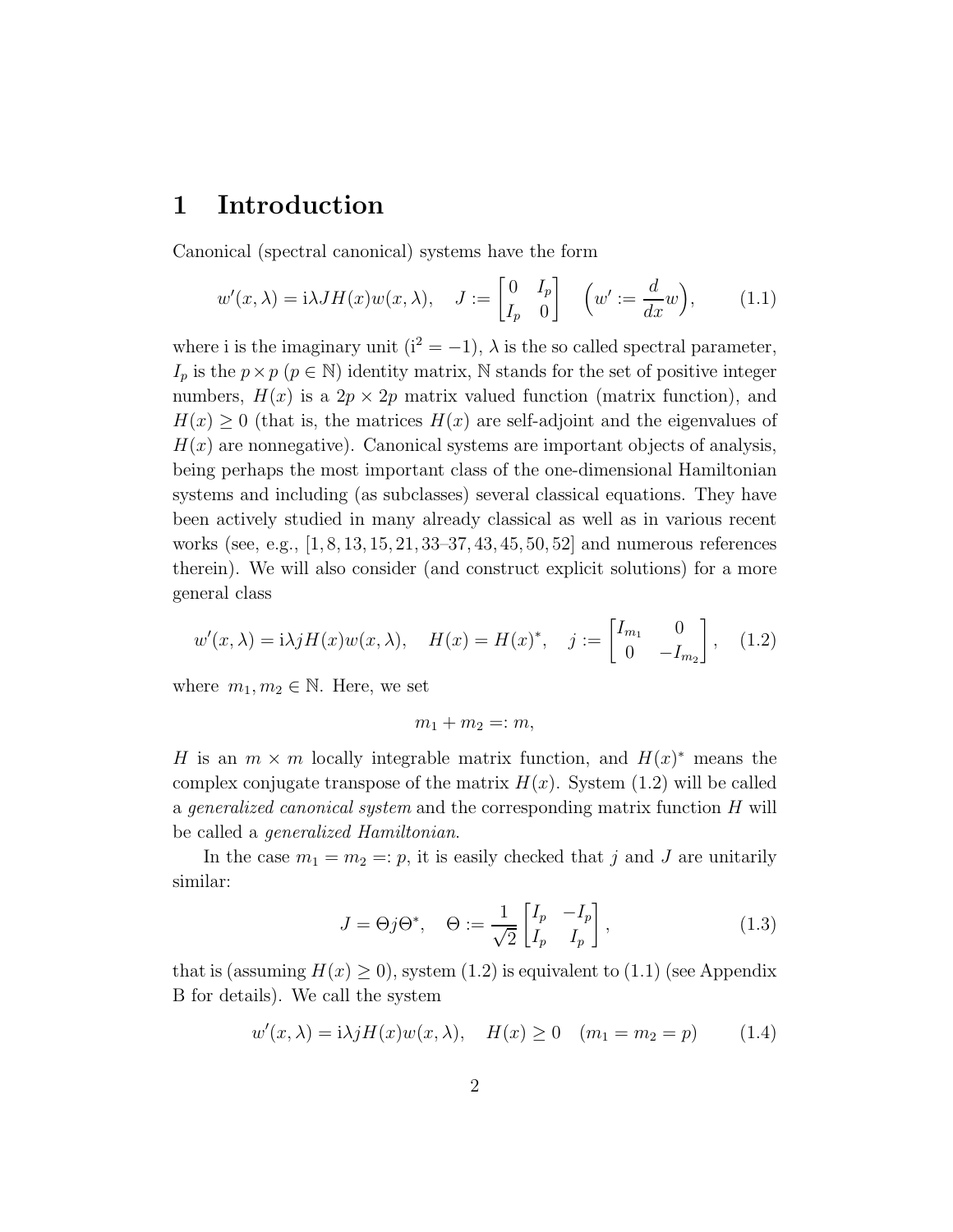canonical (as well as the equivalent system  $(1.1)$ ). The matrix function  $H(x)$ is called the Hamiltonian of this system.

In most works on canonical systems the less complicated  $2 \times 2$  Hamiltonian case (i.e, the case  $p = 1$ ) is dealt with although the cases with other values of  $p (p > 1)$  are equally important. Interesting recent works [11,30,53] on  $2 \times 2$  canonical systems and string equations also contain some useful references. Here, we deal with the case of  $2p \times 2p$  Hamiltonians  $(p \ge 1)$ .

Well-known Dirac (or Dirac-type) systems are equivalent to a special subclass of canonical systems (see  $|15, 17, 43, 45, 50|$  and references therein). The Hamiltonians corresponding to Dirac systems (after we switch from the representation  $(1.1)$  to the representation  $(1.4)$ , have the form

$$
H(x) = \gamma(x)^{*}\gamma(x), \quad \gamma(x)j\gamma(x)^{*} = -I_{p}, \tag{1.5}
$$

where  $\gamma$  are  $p \times 2p$  matrix functions. For instance, formulas (1.7), (1.11),  $(1.12)$ , and  $(1.26)$  in [45] lead to the representation  $(1.5)$ .

The Hamiltonians, which we consider in this paper, have the form

$$
H(x) = \beta(x)^{*}\beta(x), \quad \beta(x)j\beta(x)^{*} = 0 \quad (p \ge 1),
$$
 (1.6)

where  $\beta$  are again  $p \times 2p$  matrix functions. Thus, canonical systems (1.4) with Hamiltonians of the form (1.6) are dual in a certain way to the class of canonical systems corresponding to Dirac systems. Under some natural conditions, systems  $(1.4)$ ,  $(1.6)$  are also equivalent to the matrix string equations (see [50, Chapter 11] and Appendix B in our paper). Canonical systems (1.4) with some special Hamiltonians of the form (1.6) appear, for instance, as the linear systems auxiliary to nonlinear second harmonic generation equations [25, 26].

We note that first order symplectic systems  $y'(x) = F(x)y(x)$  are actively studied (see  $[4,9,10,29]$  and references therein). In the reformulation for our case, simplecticity means the equality

$$
F(x)^{*}j + jF(x) + \mu(x)F(x)^{*}jF(x) = 0.
$$

Thus, generalized canonical systems  $(1.2)$  (where  $m_1 = m_2$ ) are symplectic, with  $\mu \equiv 0$ . Canonical systems (1.4), (1.6), which are our main topic in this paper, remain symplectic for any choice of  $\mu(x)$ .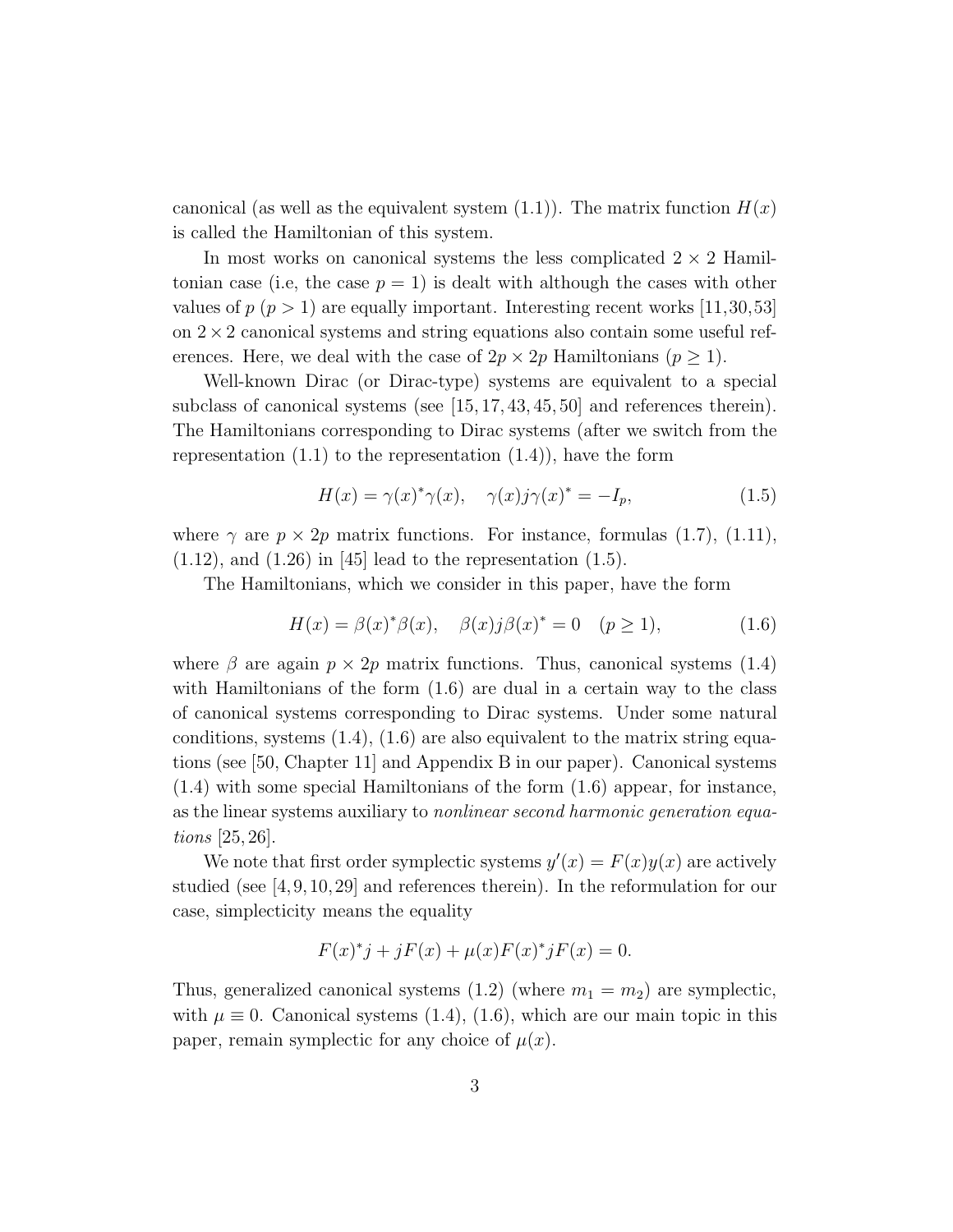The normalization condition

$$
\beta'(x)j\beta(x)^* = iI_p \tag{1.7}
$$

for Hamiltonians of the form  $(1.6)$  is essential for the construction of fundamental solutions and solving inverse problems. In Appendix B, we show that matrix Schrödinger equations may be transformed into canonical systems (1.4), (1.6), (1.7) satisfying certain additional condition. There is considerable interest in generalized Schrödinger equations (e.g., in Schrödinger equations with distributional potentials, see some references in [12]). One can say that systems  $(1.4)$ ,  $(1.6)$ ,  $(1.7)$  present an important generalization of the of the matrix Schrödinger equations. Canonical systems with Hamiltonians satisfying (1.6), (1.7) were briefly considered in [49, 50]. However, local boundedness of  $\beta''$  was required there instead of the local squareintegrability of  $\beta''$ , which we require in the next section. In Section 2, we represent the fundamental solutions for this case as the transfer matrix function from [47, 49, 50]. For this purpose, we use the linear similarity of the operator  $K = i\beta(x)j \int_0^x \beta(t)^* \cdot dt$  to the operator (2.2) of squared integration as well as the form of the corresponding similarity transformation operator V (see Theorem C.1 and its proof in Appendix C).

The representation of the fundamental solutions in Section 2 is important in itself and (in view of the interconnections between fundamental solutions and Weyl–Titchmarsh functions) it also presents a crucial step in solving the inverse problem to recover canonical system from the Weyl–Titchmarsh function.

Some basic results and notions on the Weyl-Titchmarsh theory of the general-type canonical systems (1.4) are described in Appendix A. The results are conveniently reformulated in terms of system (1.4) instead of system (1.1), and, what is essentially more important, certain redundant conditions contained in [45, Appendix A] are removed.

In other sections of the paper we study explicit solutions of systems (1.2) with generalized Hamiltonians  $dj + \beta(x)^{*}\beta(x)$  as well as explicit solutions and corresponding Weyl–Titchmarsh (Weyl) functions of the canonical systems (1.4), (1.6). We note that explicit solutions of Dirac systems and the corresponding Weyl–Titchmarsh theory have been studied sufficiently well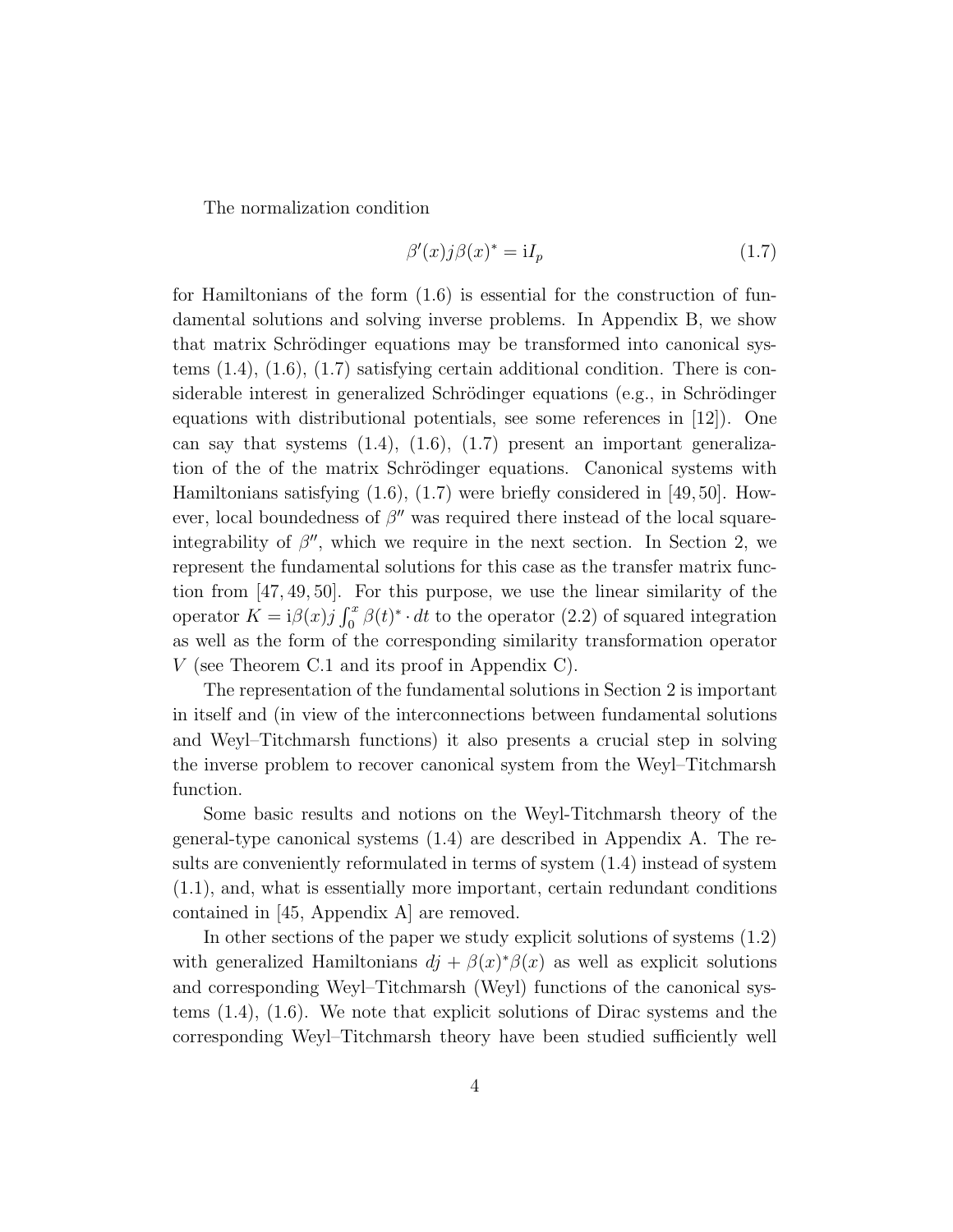(see, e.g.,  $|20, 38, 45|$ ) but the situation with the systems  $(1.4)$ ,  $(1.6)$  is quite different.

Explicit solutions of canonical systems and their properties are of essential theoretical and applied interest. Various versions of Bäcklund-Darboux transformations and related dressing and commutation methods [6, 7, 16, 18, 22, 27, 31, 32, 54] are fruitful tools in the construction of explicit solutions of linear and integrable nonlinear equations. Bäcklund-Darboux transformations for canonical and dynamical canonical systems, respectively, were constructed in [39] and [42]. More precisely, GBDT (generalized Bäcklund-Darboux transformation) was constructed for these systems. It is important that GBDT (see, e.g.,  $[20, 27, 38, 44, 45]$  and references therein) is characterized by the generalized matrix eigenvalues (not necessarily diagonal) and the corresponding generalized eigenfunctions. In Section 3, generalized matrix eigenvalues and generalized eigenfunctions are denoted by  $\mathcal A$  and  $\Lambda(x)$ , respectively.

Although GBDT for canonical systems was obtained in [39], a crucial step of constructing the generalized eigenfunctions  $\Lambda(x)$  (which is necessary for constructing explicitly Hamiltonians and fundamental solutions) is done in the present paper. More precisely, the procedure works in the following *way.* We start with some *initial systems*  $(1.2)$ , where *initial Hamiltonians*  $H(x)$  are comparatively simple, and construct explicitly the fundamental solutions and generalized eigenfunctions for these systems. (In particular, some considerations from [40, 44] were helpful for this purpose.) Using generalized eigenfunctions, the transformed generalized Hamiltonians and so called Darboux matrices are constructed as well. Recall that Darboux matrix for generalized canonical systems is the matrix function  $\Upsilon(x, \lambda)$  satisfying the equation

$$
\Upsilon'(x,\lambda) = i\lambda \big( j\widetilde{H}(x)\Upsilon(x,\lambda) - \Upsilon(x,\lambda) jH(x) \big),
$$

where H is the initial generalized Hamiltonian and  $\widetilde{H}$  the transformed one. In this way, we obtain fundamental solutions  $\widetilde{W}$  for a wide class of the *trans*formed systems (i.e., systems with the transformed generalized Hamiltonians  $H(x)$ ). Indeed, it is easy to see that W is expressed via the fundamental solution  $W$  of the initial system and the Darboux matrix, namely,  $W(x, \lambda) = \Upsilon(x, \lambda)W(x, \lambda).$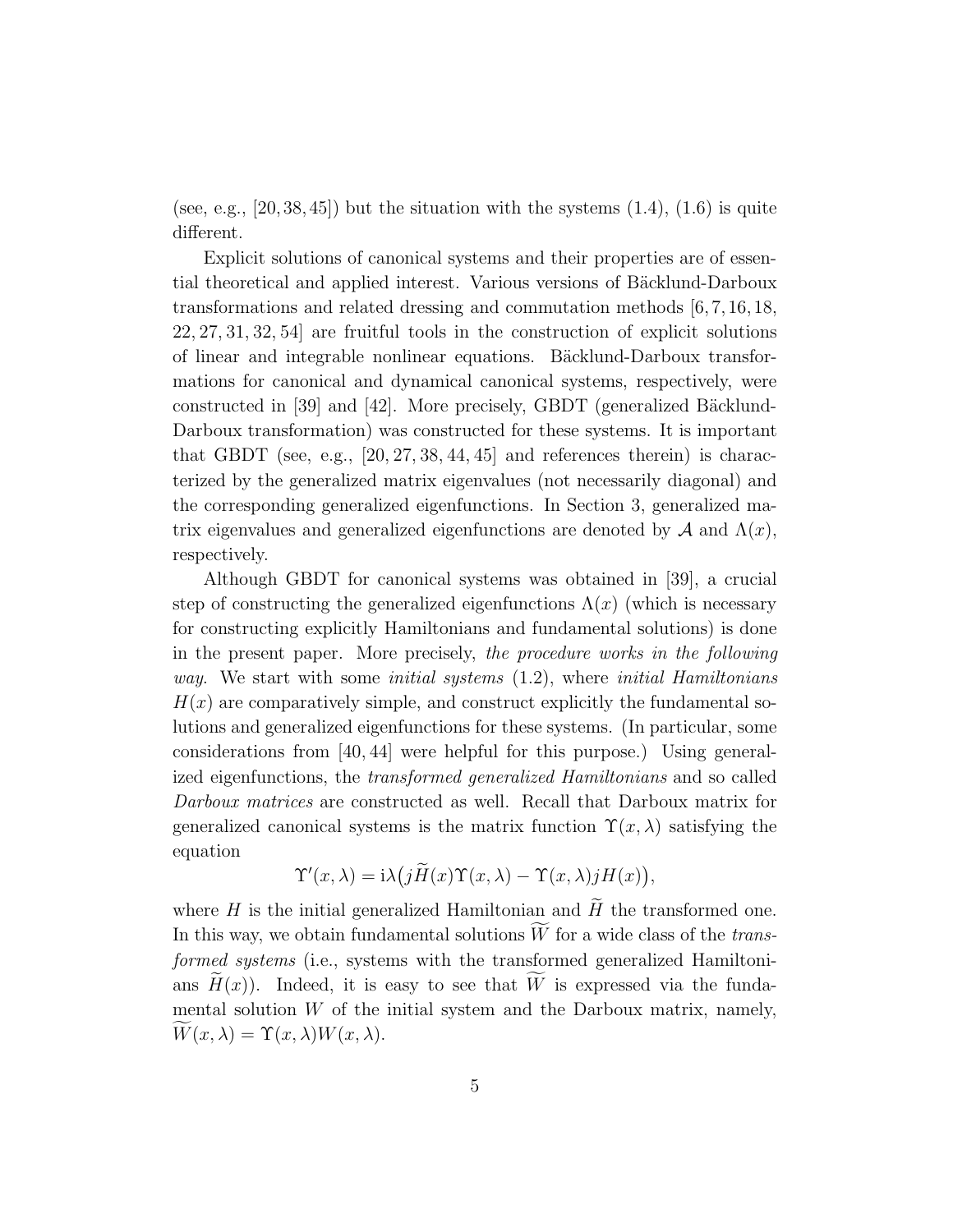Some preliminaries on GBDT for the generalized canonical systems are given, and transformed generalized Hamiltonians and Darboux matrices are constructed in Section 3. Generalized eigenfunctions are constructed explicitly in Section 4. Explicit formulas for fundamental solutions of the initial systems and for the Weyl functions of the transformed canonical systems on the semi-axis  $[0, \infty)$  are established in Section 5. It is shown in Section 6 that the second equality in (1.6) (i.e., the equality  $\beta(x)j\beta(x)^* = 0$ ) for the initial matrix function  $\beta(x)$  yields the equalities  $\tilde{\beta}(x)j\tilde{\beta}(x)^* = 0$  and  $\tilde{\beta}(x)'\tilde{j}\tilde{\beta}(x)^* = \beta(x)'\tilde{j}\beta(x)^*$  for the transformed matrix function  $\tilde{\beta}(x)$ . Some interesting examples are treated in Section 7.

There are important connections between spectral and dynamical characteristics as well as between spectral and dynamical systems (see, e.g., [2,5,24,41,42,51] and references therein). In particular, GBDT for the spectral canonical systems (1.4) is closely related to the GBDT for the dynamical canonical system

$$
H(x)\frac{\partial}{\partial t}Y(x,t) = j\frac{\partial}{\partial x}Y(x,t) \quad (m_1 = m_2 = p), \quad H(x) \ge 0, \quad x \ge 0. \tag{1.8}
$$

We note that the invertibility of  $H(x)$  was assumed for the dynamical canonical system considered in [42], and system (1.8) slightly differs from the one in [42]. Dynamical canonical systems are of interest in mechanics and control theory (see, e.g., [23]). The GBDT formula for Y and some explicit examples of  $H$  and  $Y$  are also discussed in Section 7.

As usual, R stands for the real axis,  $\mathbb{R}_+ = \{r : r \in \mathbb{R}, r \geq 0\}$ , C stands for the complex plane, the open upper half-plane is denoted by  $\mathbb{C}_+$ , and  $\overline{a}$ means the complex conjugate of a. The notation  $\Re(a)$  stands for the real part of a, and  $\Im(a)$  denotes the imaginary part of a. The notation diag $\{d_1, \ldots\}$ stands for the diagonal (or block diagonal) matrix with the entries (or blocks)  $d_1, \ldots$  on the main diagonal. The space of square-integrable functions on  $(0, b)$   $(0 < b \leq \infty)$  is denoted by  $L_2(0, b)$  and the corresponding space of *p*-dimensional column vector functions is denoted by  $L_2^p$  $_{2}^{p}(0,b)$ . By  $L_{2}^{p\times q}$  $_2^{p\times q}(0,b)$ we denote the class of  $p \times q$  matrix functions with the entries belonging to  $L_2(0, b)$ . The notation I stands for the identity operator. The norm ||A|| of the  $n \times n$  matrix A means the norm of A acting in the space  $\ell_2^n$  of the sequences of length  $n$ . The class of bounded operators acting from the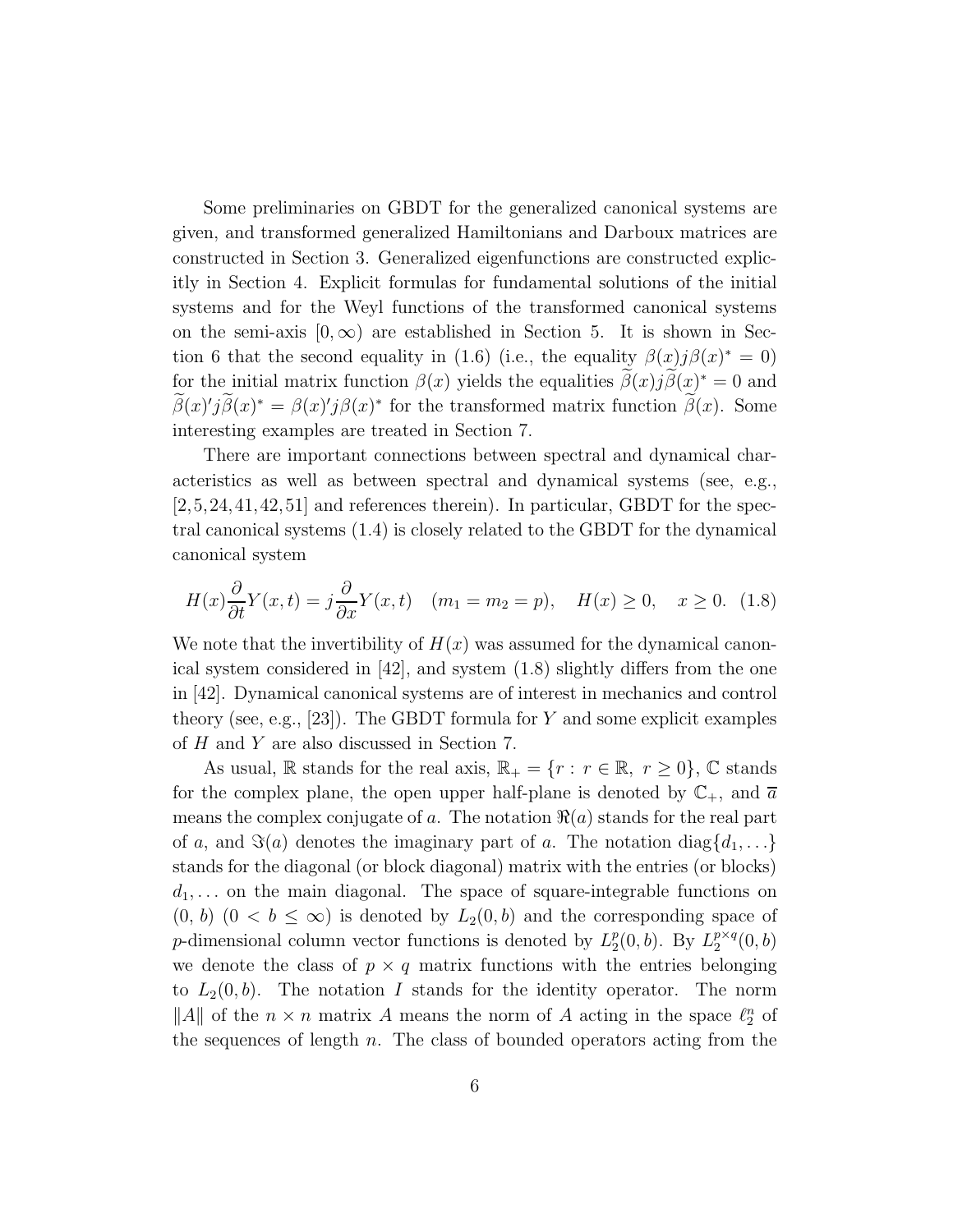Hilbert space  $\mathcal{H}_1$  into Hilbert space  $\mathcal{H}_2$  is denoted by  $\mathbf{B}(\mathcal{H}_1, \mathcal{H}_2)$ , and we set  $\mathbf{B}(\mathcal{H}):=\mathbf{B}(\mathcal{H},\mathcal{H}).$ 

### 2 General-type fundamental solutions

In this section, we study canonical system  $(1.4)$  satisfying conditions  $(1.6)$ and (1.7):

$$
H(x) = \beta(x)^{*}\beta(x), \quad \beta(x)j\beta(x)^{*} = 0, \quad \beta'(x)j\beta(x)^{*} = iI_{p}.
$$
 (2.1)

Let us consider the system (1.4), (2.1) on some finite interval  $[0, T]$  ( $T > 0$ ). The linear similarity of the operators  $K \in \mathbf{B}(L_2^p)$  $\binom{p}{2}(0, \mathbf{T})$  and  $A \in \mathbf{B}(L_2^p)$  $_{2}^{p}(0, \mathbf{T})),$ where

$$
Kf = i\beta(x)j\int_0^x \beta(t)^* f(t)dt, \quad Af = \int_0^x (t-x)f(t)dt,
$$
\n(2.2)

is essential for us. Here, the operator  $A$  is introduced as the squared integration multiplied by −1. (Recall that in the case of Dirac systems the analog of A is the integration multiplied by i.) It is easy to see that

$$
K - K^* = i\beta(x)j \int_0^{\mathbf{T}} \beta(t)^* \cdot dt.
$$
 (2.3)

If  $\beta''(x) \in L_2^{p \times 2p}$  $2^{p \times 2p}(0, T)$ , we have (according to Theorem C.1)  $K = VAV^{-1}$ , which we substitute into  $(2.3)$ . Multiplying both parts of the derived equality by  $V^{-1}$  from the left and by  $(V^*)^{-1}$  from the right, we obtain the operator identity

$$
AS - SA^* = i\Pi j\Pi^*,\tag{2.4}
$$

where

$$
S = V^{-1}(V^*)^{-1} > 0, \quad \Pi h = \Pi(x)h, \quad \Pi(x) := (V^{-1}\beta)(x), \tag{2.5}
$$

$$
\Pi \in \mathbf{B}\big(\mathbb{C}^{2p}, L_2^p(0, \mathbf{T})\big), \quad \Pi(x) \in L_2^{p \times 2p}(0, \mathbf{T}), \quad h \in \mathbb{C}^{2p}.\tag{2.6}
$$

Note that Π above is the operator of multiplication by the matrix function  $\Pi(x)$  and the operator  $V^{-1}$  is applied to β (in the expression  $V^{-1}β$ ) columnwise. The transfer matrix function corresponding to the so called S-node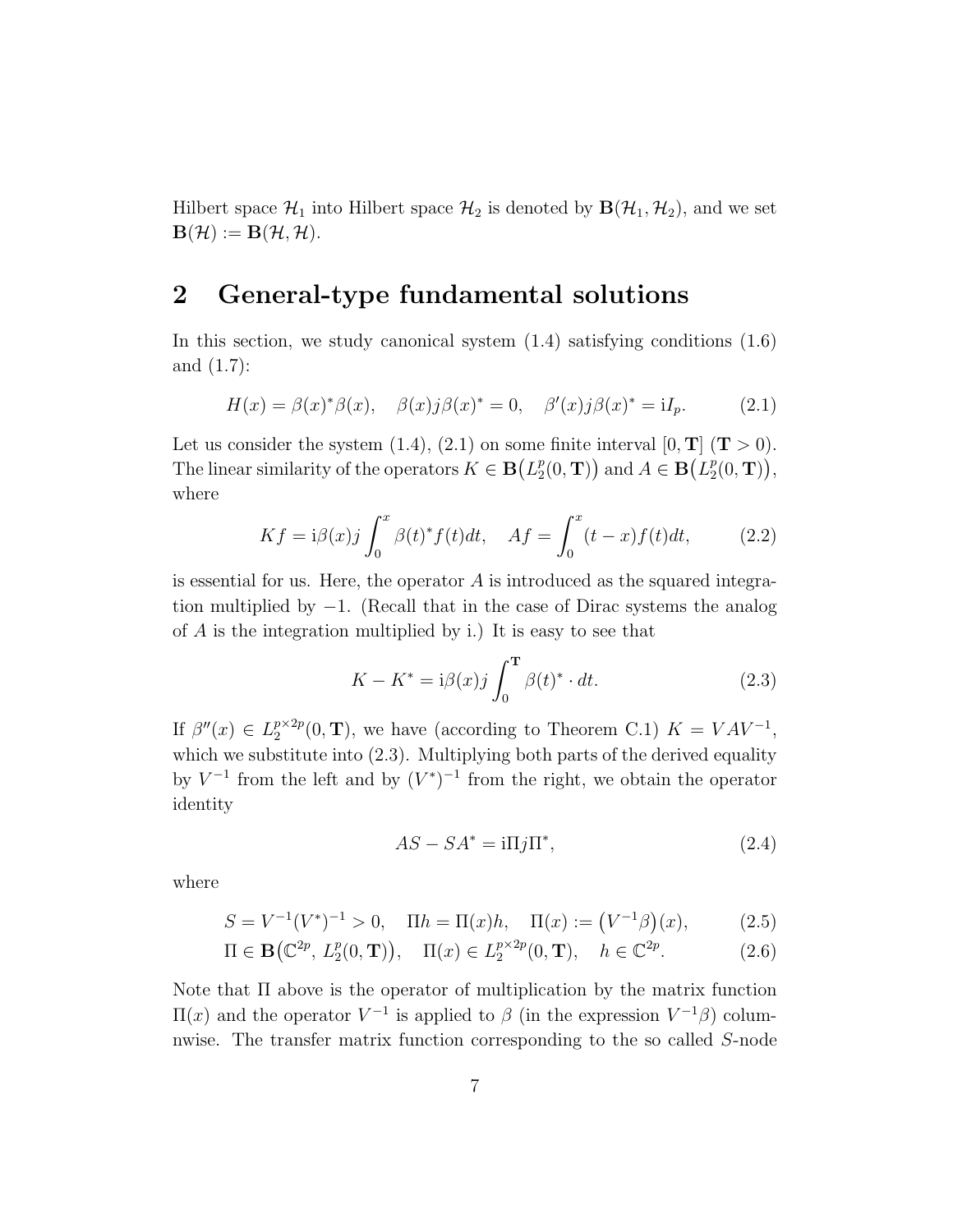(i.e., to the triple  $\{A, S, \Pi\}$  satisfying (2.4)) has the form

$$
w_A(\lambda) = w_A(\mathbf{T}, \lambda) = I_{2p} - i j \Pi^* S^{-1} (A - \lambda I)^{-1} \Pi,
$$
 (2.7)

and was first introduced and studied in [47]. We introduce the projectors  $P_{\ell} \in \mathbf{B}(L^p_2)$  $_{2}^{p}(0, T), L_{2}^{p}(0, \ell)$ :

$$
(P_{\ell}f)(x) = f(x) \quad (0 < x < \ell, \quad \ell \leq \mathbf{T}).\tag{2.8}
$$

Now, we set

$$
S_{\ell} = P_{\ell} S P_{\ell}^*, \quad V_{\ell} = P_{\ell} V P_{\ell}^*, \quad A_{\ell} = P_{\ell} A P_{\ell}^*, \quad \Pi_{\ell} = P_{\ell} \Pi, \tag{2.9}
$$

$$
w_A(\ell, \lambda) = I_{2p} - i j \Pi_{\ell}^* S_{\ell}^{-1} (A_{\ell} - \lambda I)^{-1} \Pi_{\ell}.
$$
 (2.10)

Since V is a triangular operator,  $V^{-1}$  is triangular as wel, and we have  $P_{\ell}V^{-1} = P_{\ell}V^{-1}P_{\ell}^{*}P_{\ell}$ . Hence, taking into account (2.5) and (2.9) we derive

$$
P_{\ell}V^{-1}P_{\ell}^*V_{\ell} = P_{\ell}V^{-1}P_{\ell}^*P_{\ell}VP_{\ell}^* = P_{\ell}V^{-1}VP_{\ell}^* = I,
$$
\n(2.11)

$$
S_{\ell} = P_{\ell} V^{-1} (V^*)^{-1} P_{\ell}^* = P_{\ell} V^{-1} P_{\ell}^* P_{\ell} (V^*)^{-1} P_{\ell}^*.
$$
 (2.12)

It follows that

$$
V_{\ell}^{-1} = P_{\ell} V^{-1} P_{\ell}^{*}, \quad S_{\ell} = V_{\ell}^{-1} (V_{\ell}^{*})^{-1}.
$$
 (2.13)

We also have  $P_{\ell}A = P_{\ell}AP_{\ell}^*P_{\ell}$ . Thus, multiplying both parts of (2.4) by  $P_{\ell}$ from the left and by  $P_{\ell}^*$  $\ell^*$  from the right (and using  $(2.9)$ ,  $(2.13)$ , and the last equality in  $(2.5)$  we obtain

$$
A_{\ell}S_{\ell} - S_{\ell}A_{\ell}^* = i\Pi_{\ell}j\Pi_{\ell}^*, \quad \Pi_{\ell}(x) = (V_{\ell}^{-1}\beta)(x) \quad (0 < x < \ell). \tag{2.14}
$$

Clearly  $w_A(\ell, \lambda)$  coincides with  $w_A(\mathbf{T}, \lambda)$  when  $\ell = \mathbf{T}$ .

**Remark 2.1** Relations (2.10), (2.13) and (2.14) show that  $S_{\ell}$  and  $w_A(\ell, \lambda)$ may be defined via  $V_{\ell}$  (and  $\beta(x)$  given on  $[0, \ell]$ ) precisely in the same way as  $w_A(\mathbf{T},\lambda)$  is constructed via V (and  $\beta(x)$  given on  $[0,\mathbf{T}]$ ). Moreover, according to Remark C.2,  $V_{\ell}$  may be constructed in the same way as V, and so  $w_A(\ell, \lambda)$  does not depend on the choice of  $\beta(x)$  for  $\ell < x < T$  and the choice of  $\mathbf{T} \geq \ell$ . In particular,  $w_A(\ell, \lambda)$  is uniquely defined on the semi-axis  $0 < \ell < \infty$  for  $\beta(x)$  considered on the semi-axis  $0 \leq x < \infty$ .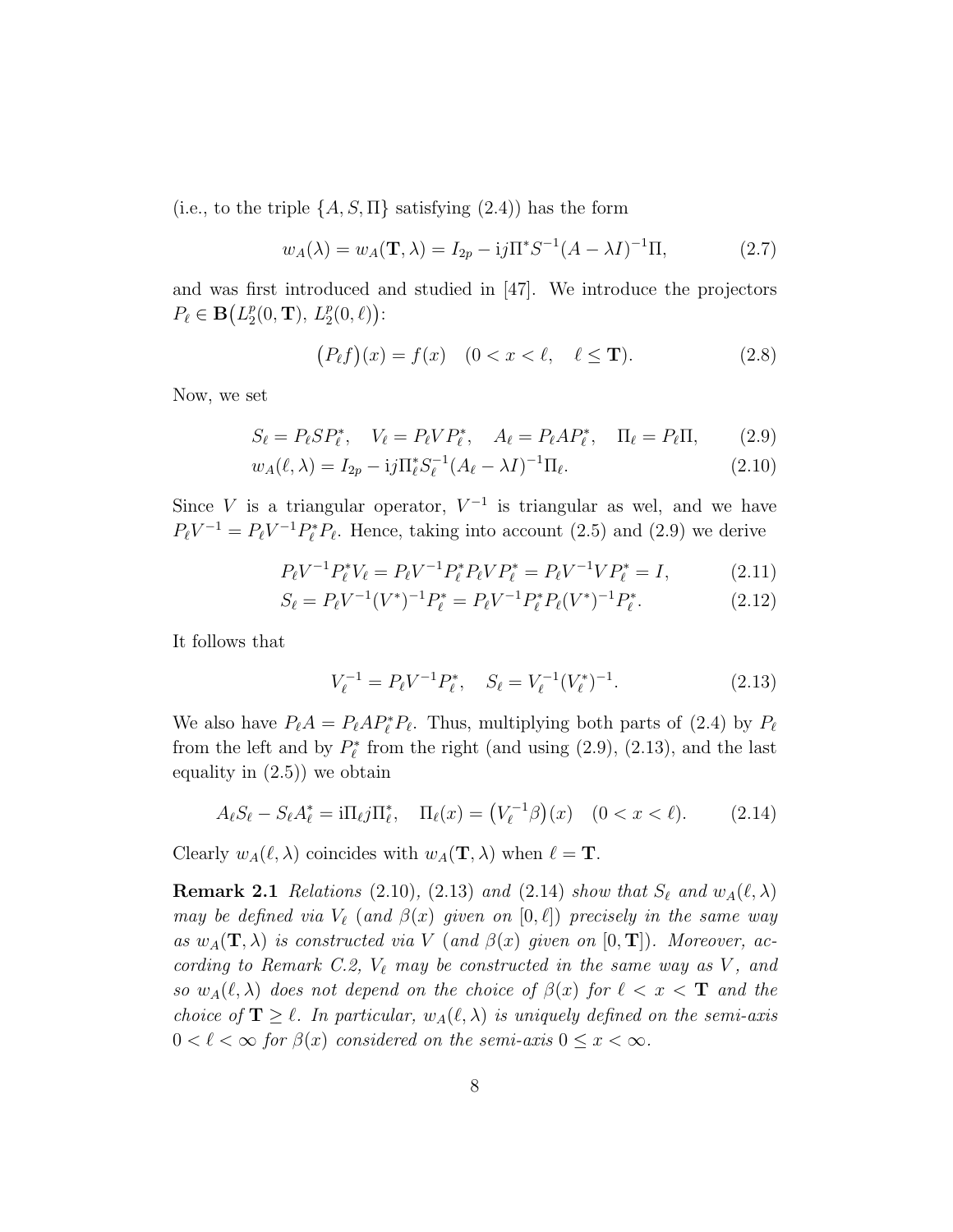The fundamental solution of the canonical system (1.4), where Hamiltonian has the form (2.1) may be expressed via the transfer functions  $w_A(\ell, \lambda)$  using continuous factorization theorem [50, p. 40] (see also [45, Theorem 1.20] as a more convenient for our purposes presentation).

**Theorem 2.2** Let the Hamiltonian of the canonical system (1.4) have the form (2.1), where  $\beta(x)$  is a  $p \times 2p$  matrix function two times differentiable and such that  $\beta''(x) \in L_2^{p \times 2p}$  $e^{p \times 2p}(0, T)$ , if the canonical system is considered on the finite interval  $[0, \beta]$ , or the entries of  $\beta''(x)$  are locally square integrable, if the canonical system is considered on  $[0, \infty)$ .

Then, the fundamental solution  $W(x, \lambda)$  of the canonical system normalized by  $W(0, \lambda) = I_{2p}$  admits representation

$$
W(\ell, \lambda) = w_A \left(\ell, \frac{1}{\lambda}\right). \tag{2.15}
$$

P r o o f. First, we fix some  $0 < T < \infty$  and consider  $\beta(x)$  on [0, T]. It is easy to see that the projectors  $P_\ell$  and the triple  $\{A, S, \Pi\}$  satisfy conditions of [45, Theorem 1.20]. Hence, according [45, Theorem 1.20] the matrix function  $w_A\Big(\ell, \frac{1}{\lambda}\Big)$  is the normalized fundamental solution of the canonical system (1.4) with Hamiltonian

$$
H(\ell) = \frac{d}{d\ell} \int_0^{\ell} \Pi_{\ell}(x)^* S_{\ell}^{-1} \Pi_{\ell}(x) dx, \qquad (2.16)
$$

where  $S_{\ell}^{-1}$  $\ell_{\ell}^{-1}$  is applied to  $\Pi_{\ell}(x)$  columnwise. Using the second equalities in  $(2.13)$  and  $(2.14)$ , we rewrite  $(2.16)$  in the form

$$
H(\ell) = \frac{d}{d\ell} \int_0^{\ell} \beta(x)^* \beta(x) dx = \beta(\ell)^* \beta(\ell), \qquad (2.17)
$$

and the statement of the theorem is proved on  $[0, T]$ . Taking into account Remark 2.1, we see that the statement of the theorem is valid on  $[0, \infty)$  as well.  $\blacksquare$ 

**Remark 2.3** The operators  $S_{\ell}$  satisfying (2.14) are so called structured operators. The study of the structured operators in inverse problems takes roots in the seminal note [28] by M.G. Krein and was developed by L.A. Sakhnovich in  $[48-50]$ .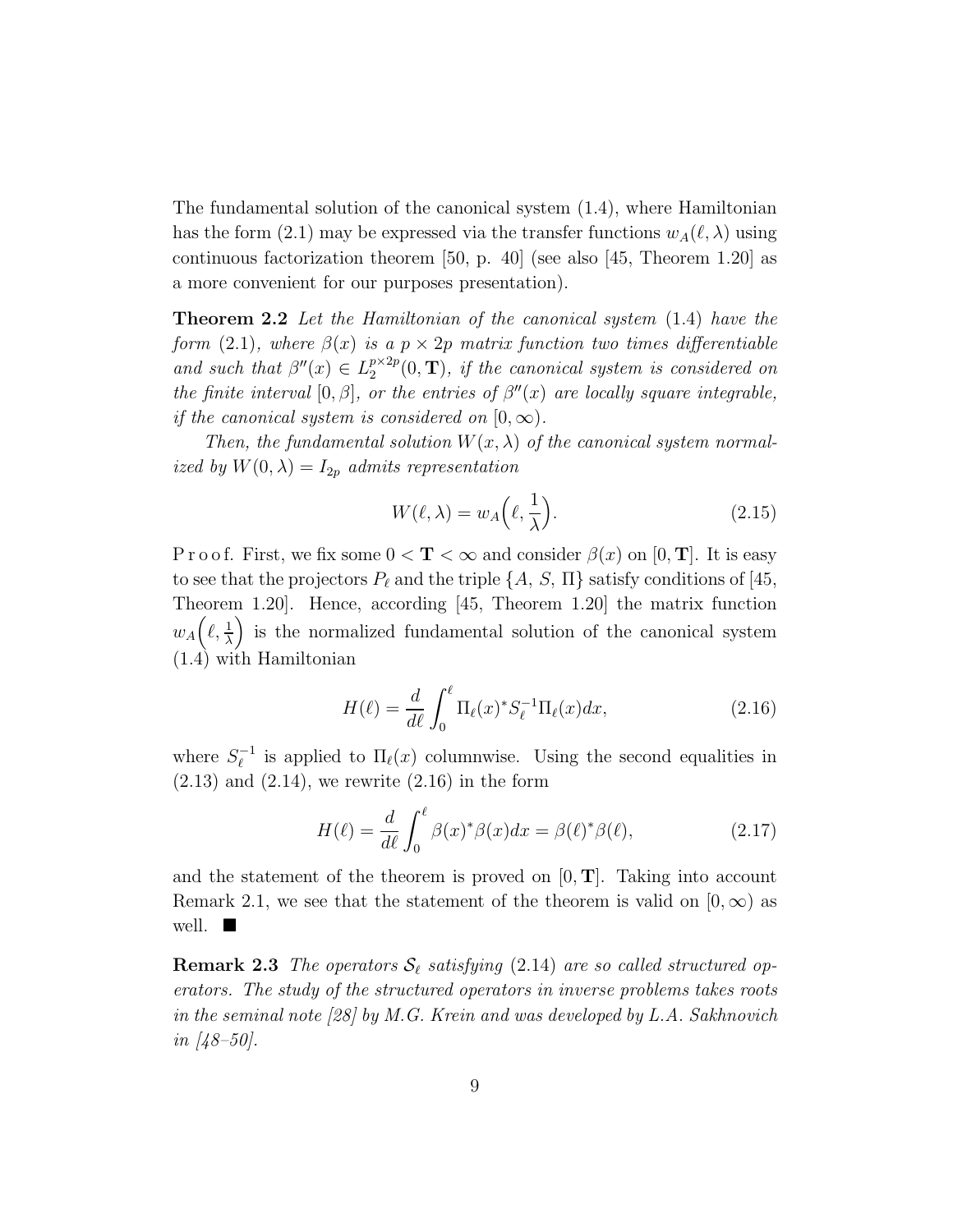### 3 GBDT: Darboux matrices for generalized canonical systems

Let us consider systems  $(1.2)$  on finite or semi-infinite intervals. Without loss of generality, we choose either the intervals  $\mathcal{I}_{T} = [0, T]$  ( $T < \infty$ ) or the semi-axis  $\mathbb{R}_+ = [0, \infty)$ . We also fix an initial generalized Hamiltonian  $H(x) = H(x)^*$ . Given an initial  $m \times m$  generalized Hamiltonian  $H(x)$ , each GBDT is (as usual) determined by some  $n \times n$  matrices A and  $\mathcal{S}(0) = \mathcal{S}(0)^*$  $(n \in \mathbb{N})$  and by an  $n \times m$  matrix  $\Lambda(0)$  which satisfy the matrix identity

$$
\mathcal{AS}(0) - \mathcal{S}(0)\mathcal{A}^* = i\Lambda(0)j\Lambda(0)^*.
$$
 (3.1)

Taking into account the initial values  $\Lambda(0)$  and  $\mathcal{S}(0)$  (and using the matrix A and the matrix function  $H(x)$ ) we introduce matrix functions  $\Lambda(x)$  and  $\mathcal{S}(x) = \mathcal{S}(x)^*$  via the equations:

$$
\Lambda'(x) = -\mathrm{i}\mathcal{A}\Lambda(x)jH(x), \quad \mathcal{S}'(x) = \Lambda(x)jH(x)j\Lambda(x)^*.
$$
 (3.2)

It is easy to see that  $(3.1)$  and  $(3.2)$  yield [39] the identity

$$
\mathcal{AS}(x) - \mathcal{S}(x)\mathcal{A}^* \equiv i\Lambda(x)j\Lambda(x)^*.
$$
 (3.3)

Remark 3.1 We note that, similar to the case of the general-type fundamental solutions in Section 2, we also use operator identities and transfer matrix function in Lev Sakhnovich form in our GBDT constructions. However, instead of the infinite-dimensional operators in Section 2, identities  $(3.1)$  and  $(3.3)$  are written for matrices. Here, we use calligraphic letter A and S instead A and S in Section 2 (and the notation  $\Lambda$  instead of  $\Pi$ ) for the elements of the S-node (of the triple  $\{A, S, \Lambda\}$ ). The so called Darboux matrix from Darboux transformations is represented in GBDT (for each  $x$ ) as the transfer matrix function. More precisely, we will show that in the points of invertibility of  $\mathcal{S}(x)$  (for the case of the generalized canonical system) the Darboux matrix is expressed via

$$
w_{\mathcal{A}}(x,\lambda) = I_m - i j \Lambda(x)^* \mathcal{S}(x)^{-1} (\mathcal{A} - \lambda I_n)^{-1} \Lambda(x)
$$
(3.4)

(see (3.11)). The dependence of  $S$ ,  $\Lambda$  and  $w_A$  on x is of basic importance and greatly differs from the dependence of  $S_{\ell}$ ,  $\Pi_{\ell}$  and  $w_A(\ell, \lambda)$  on  $\ell$  in Section 2.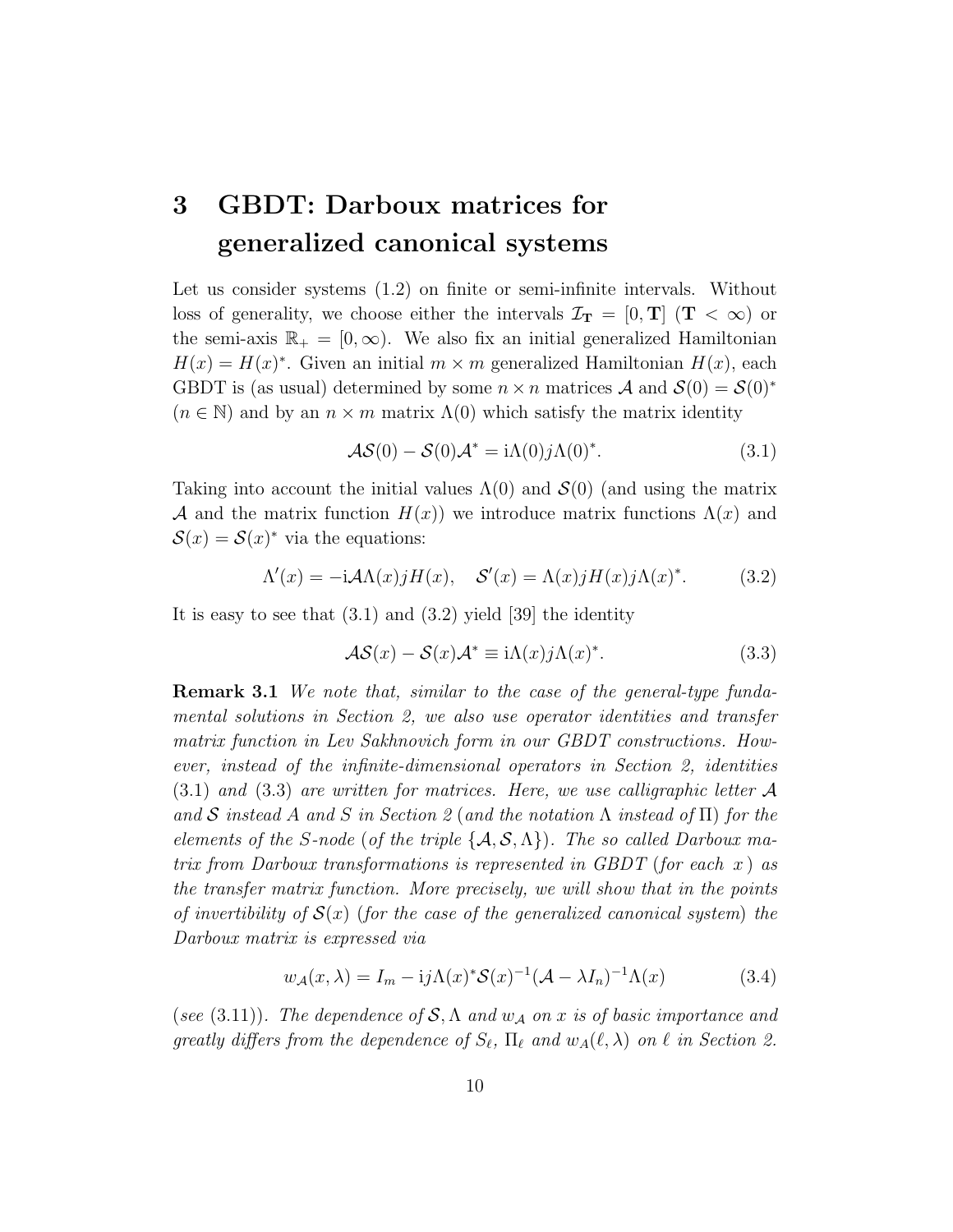According to [39],  $w_{\mathcal{A}}(x, \lambda)$  satisfies the equation

$$
w'_{\mathcal{A}}(x,\lambda) = (i\lambda j H(x) - \widetilde{q}_0(x))w_{\mathcal{A}}(x,\lambda) - i\lambda w_{\mathcal{A}}(x,\lambda)jH(x); \tag{3.5}
$$

$$
\widetilde{q}_0(x) := j\Lambda(x)^* \mathcal{S}(x)^{-1} \Lambda(x) jH(x) - jH(x) j\Lambda(x)^* \mathcal{S}(x)^{-1} \Lambda(x). \tag{3.6}
$$

Note that  $(3.5)$  follows directly from  $(3.2)$ – $(3.4)$ . Moreover,  $(3.3)$  yields (see [39] or [45, (1.88)]):

$$
w_{\mathcal{A}}(x,\overline{\mu})^* j w_{\mathcal{A}}(x,\lambda) = j + \mathrm{i}(\mu - \lambda)
$$
  
 
$$
\times \Lambda(x)^* (\mathcal{A}^* - \mu I_n)^{-1} \mathcal{S}(x)^{-1} (\mathcal{A} - \lambda I_n)^{-1} \Lambda(x). \quad (3.7)
$$

Relation (3.8) shows that, under conditions det( $(A - \lambda I_n) \neq 0$  and det( $\mathcal{A}^*$  –  $\lambda I_n$   $\neq$  0,  $w_A$  is invertible and

$$
w_{\mathcal{A}}(x,\lambda)^{-1} = jw_{\mathcal{A}}(x,\overline{\lambda})^*j.
$$
 (3.8)

Further we assume that

$$
\det \mathcal{A} \neq 0,\tag{3.9}
$$

and so  $w_{\mathcal{A}}(x,0)$  is well defined (in the points of invertibility of  $\mathcal{S}(x)$ ). We note that (3.5) yields

$$
w'_{\mathcal{A}}(x,0) = -\tilde{q}_0(x)w_{\mathcal{A}}(x,0),\tag{3.10}
$$

and we set

$$
v(x,\lambda) := w_{\mathcal{A}}(x,0)^{-1}w_{\mathcal{A}}(x,\lambda).
$$
\n(3.11)

Formulas  $(3.5)$ ,  $(3.10)$  and  $(3.11)$  imply that

$$
v'(x,\lambda) = i\lambda j \widetilde{H}(x)v(x,\lambda) - i\lambda v(x,\lambda)jH(x), \qquad (3.12)
$$

$$
j\widetilde{H}(x) = w_{\mathcal{A}}(x,0)^{-1}jH(x)w_{\mathcal{A}}(x,0).
$$
\n(3.13)

Thus, one can see that  $j\widetilde H$  is linear similar to  $jH.$  Moreover, in view of (3.8) we can rewrite (3.13) in the form

$$
\widetilde{H}(x) = w_{\mathcal{A}}(x,0)^* H(x) w_{\mathcal{A}}(x,0).
$$
\n(3.14)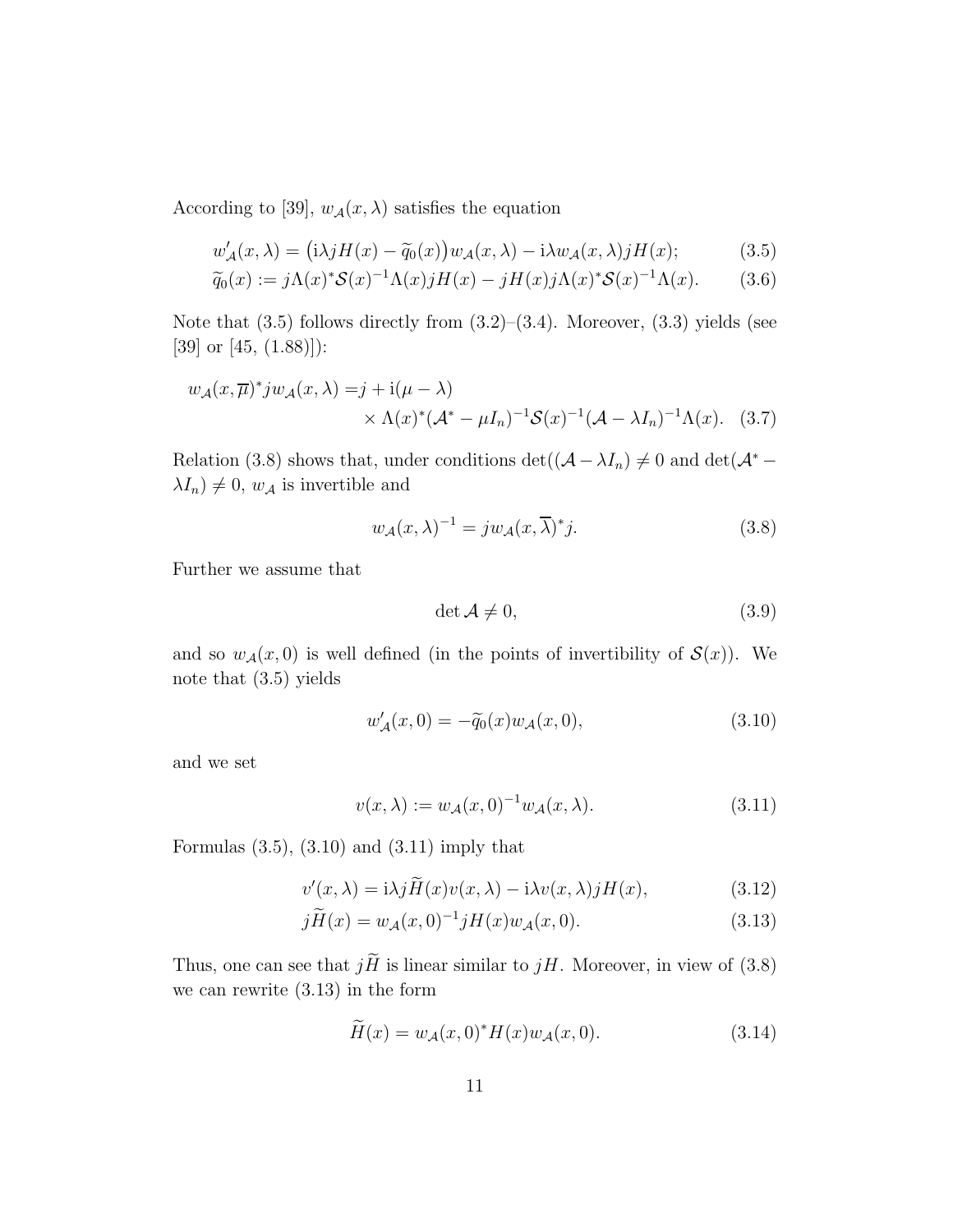According to (3.14), the equality  $H(x) = H(x)^*$  is valid. Hence,  $H(x)$  is the transformed generalized Hamiltonian of the transformed generalized canonical system

$$
\widetilde{w}'(x,\lambda) = i\lambda j \widetilde{H}(x) w(x,\lambda), \quad \widetilde{H}(x) = \widetilde{H}(x)^* \quad (x \ge 0). \tag{3.15}
$$

Clearly,  $\widetilde{H} \ge 0$  if  $H \ge 0$ , and  $\widetilde{H} > 0$  if  $H > 0$ . Therefore, in the case of an initial canonical system, the transformed system is also canonical. By virtue of  $(3.12)$ , a fundamental solution W of the transformed system is given by the formula

$$
\widetilde{W}(x,\lambda) = v(x,\lambda)W(x,\lambda),\tag{3.16}
$$

where  $W$  is a fundamental solution of the initial system.

**Remark 3.2** If  $H(x) \geq 0$  and  $\mathcal{S}(0) > 0$ , the second equation in (3.2) implies that  $S(x) > 0$  for  $x \geq 0$ . In particular,  $S(x)$  is invertible.

**Remark 3.3** In view of (3.12) (or (3.16)) the matrix function  $v(x, \lambda)$  is the so called Darboux matrix of the generalized canonical system.

According to (3.7), (3.8) and (3.11), the representation of  $v(x, \lambda)$  in terms of  $\Lambda(x)$  and  $\mathcal{S}(x)$  may be simplified. Namely, we have

$$
v(x,\lambda) = jw_{\mathcal{A}}(x,0)^* jw_{\mathcal{A}}(x,\lambda)
$$
  
=  $I_m - i\lambda j\Lambda(x)^* (\mathcal{A}^*)^{-1} \mathcal{S}(x)^{-1} (\mathcal{A} - \lambda I_n)^{-1} \Lambda(x).$  (3.17)

### 4 Explicit solutions of the transformed generalized canonical systems

Consider the case, where the initial generalized Hamiltonian  $H(x)$  has the form

$$
H(x) = dj + \beta(x)^{*}\beta(x), \quad \beta(x) := \left[e^{\mathrm{i}cx}I_{m_{1}} \quad e^{-\mathrm{i}cx}\alpha\right].
$$
 (4.1)

Here,  $\beta(x)$  is an  $m_1 \times m$  matrix function,  $\alpha$  is an  $m_1 \times m_2$  matrix function and

$$
c, d \in \mathbb{R}; \quad \alpha \alpha^* = I_{m_1} \quad (m_2 \ge m_1). \tag{4.2}
$$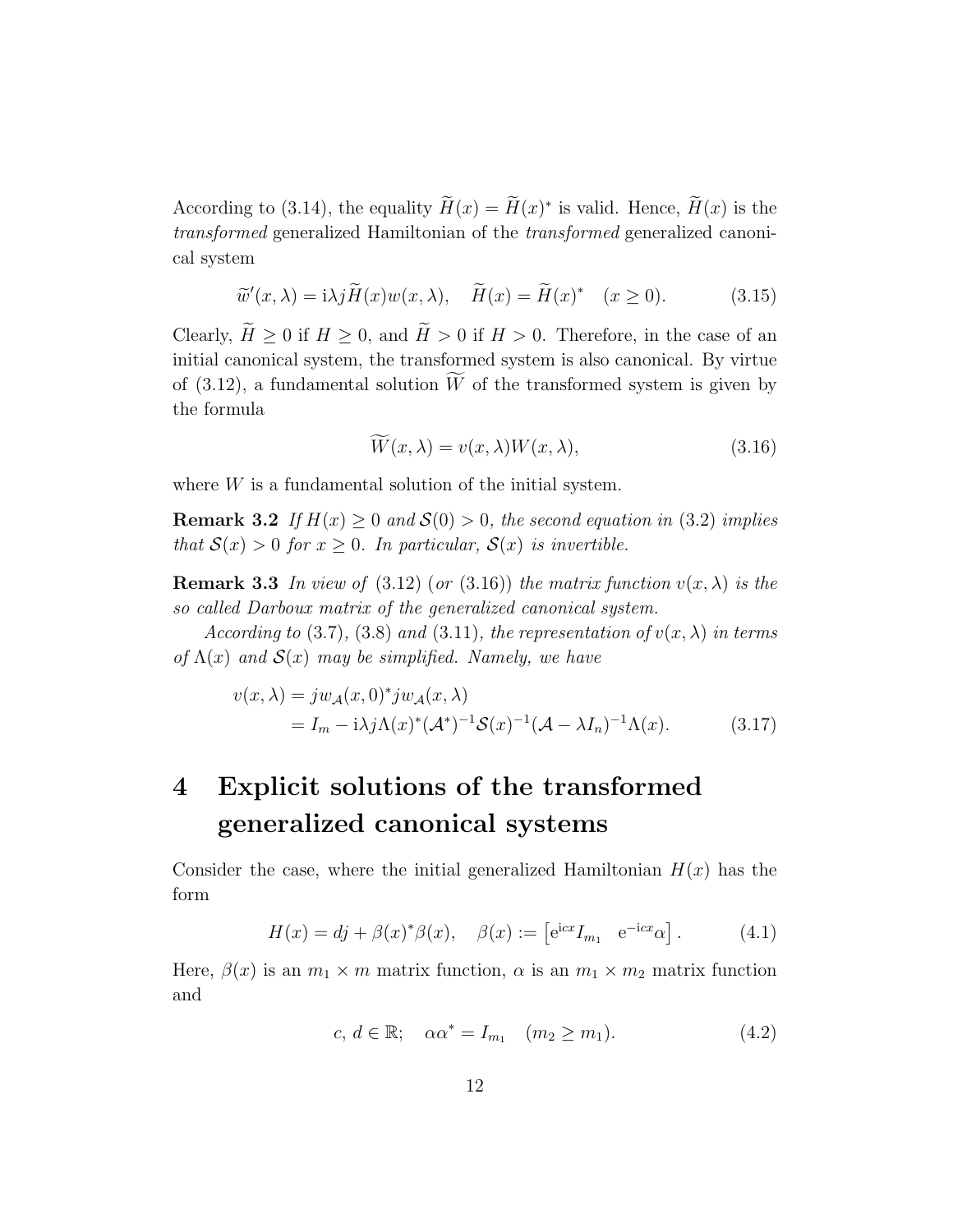In view of  $(4.1)$  and  $(4.2)$ , we have

$$
\beta(x)j\beta(x)^* \equiv 0. \tag{4.3}
$$

Recall that the matrix function  $\Lambda(x)$  is determined by  $\Lambda(0)$  and by the system

$$
\Lambda'(x) = -\mathrm{i} \mathcal{A}\Lambda(x) j H(x). \tag{4.4}
$$

We construct generalized eigenfunction  $\Lambda(x)$  in the case (4.1) explicitly.

Proposition 4.1 Let (4.1) and (4.2) hold. Then, the matrix function

$$
\Lambda(x) = \begin{bmatrix} \Phi_1(x) & \Phi_2(x) \end{bmatrix}
$$

such that

$$
\Phi_1(x) = \exp\{ix(cI_n - d\mathcal{A})\} \left(e^{ixQ}f_1 + e^{-ixQ}f_2\right),\tag{4.5}
$$

$$
\Phi_2(x) = \exp\{-ix(cI_n + d\mathcal{A})\} (e^{ixQ}(\mathcal{A} + cI_n + Q)\mathcal{A}^{-1}f_1 + e^{-ixQ}(\mathcal{A} + cI_n - Q)\mathcal{A}^{-1}f_2)\alpha,
$$
\n(4.6)

where  $f_k$  are  $n \times m_1$  matrices,  $Q$  is an  $n \times n$  matrix and

$$
\mathcal{A}Q = Q\mathcal{A}, \quad Q^2 = c(2\mathcal{A} + cI_n), \tag{4.7}
$$

satisfies  $(4.4)$ .

P r o o f. Using  $(4.1)$ – $(4.6)$  we derive

$$
\Lambda(x)j\beta(x)^{*} = -e^{-idx\mathcal{A}}(e^{ixQ}(cI_n+Q)\mathcal{A}^{-1}f_1 + e^{-ixQ}(cI_n-Q)\mathcal{A}^{-1}f_2).
$$
 (4.8)

It follows from (4.5) that

$$
\frac{d}{dx}\Phi_1(x) = -id\mathcal{A}\Phi_1(x) + i \exp\{ix(cI_n - d\mathcal{A})\}
$$

$$
\times (e^{ixQ}(cI_n + Q)f_1 + e^{-ixQ}(cI_n - Q)f_2).
$$
(4.9)

According to (4.6), we also have

$$
\frac{d}{dx}\Phi_2(x) = -id\mathcal{A}\Phi_2(x) + i \exp\{-ix(cI_n + d\mathcal{A})\}\n\times (e^{ixQ}(Q - cI_n)(\mathcal{A} + cI_n + Q)\mathcal{A}^{-1}f_1 + e^{-ixQ}(Q + cI_n)(Q - \mathcal{A} - cI_n)\mathcal{A}^{-1}f_2).
$$
\n(4.10)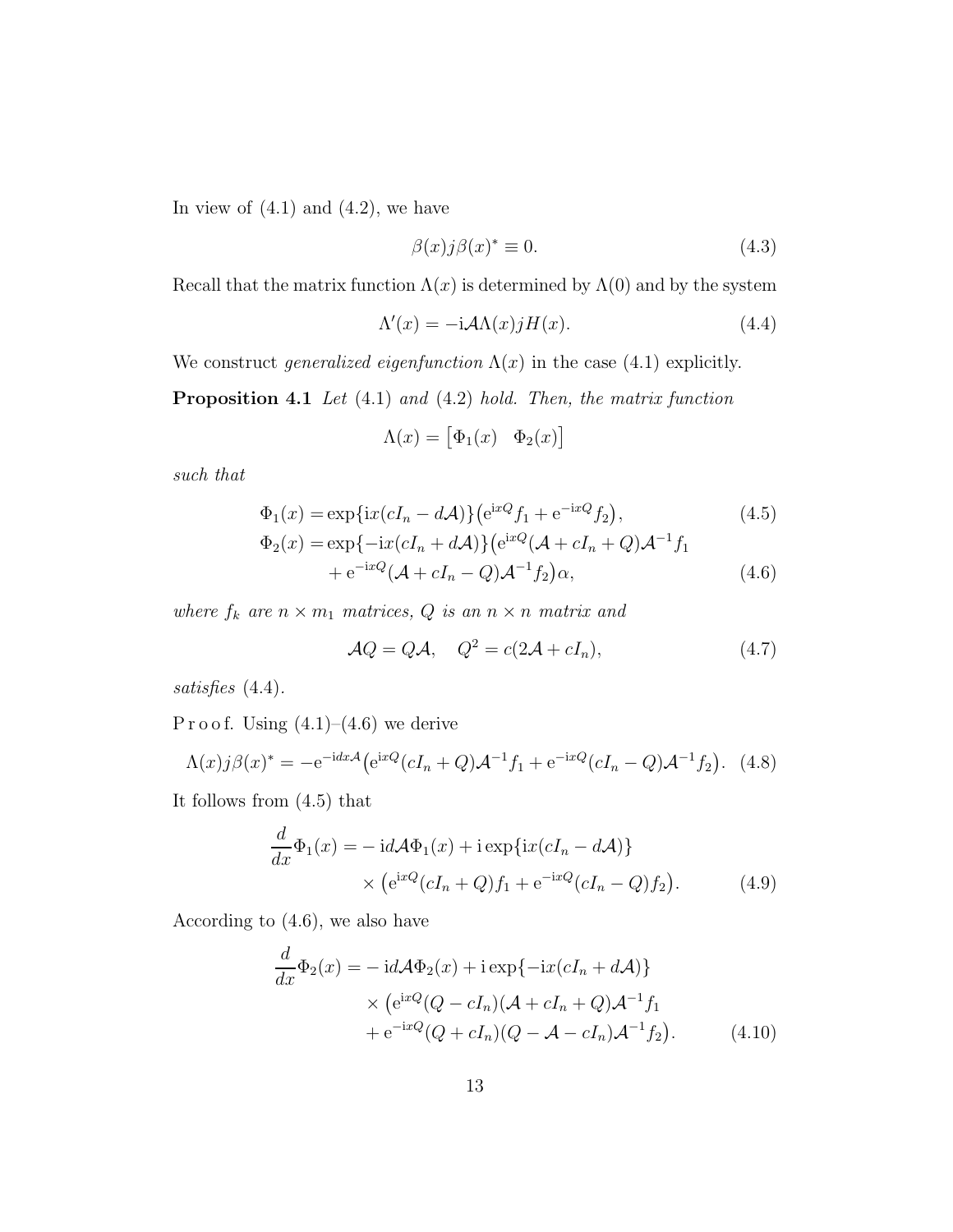Since  $\Lambda(x) = [\Phi_1(x) \quad \Phi_2(x)]$  and  $H(x)$  has the form (4.1) (where (4.2) holds) relations  $(4.7)$ – $(4.10)$  imply  $(4.4)$ .

It is easy to see that one can set  $Q = 0$  (in the Proposition 4.1) in the case  $c = 0$ . A more interesting case, where  $c = 0$  and (4.7) holds, is generated by the matrices  $A$  and  $Q$  of the form

$$
\mathcal{A} = \xi I_{2r} + \begin{bmatrix} 0 & \mathcal{A}_{12} \\ 0 & 0 \end{bmatrix} \quad (\xi \in \mathbb{C}), \quad Q = \begin{bmatrix} 0 & Q_{12} \\ 0 & 0 \end{bmatrix} \tag{4.11}
$$

(where A and Q are  $2r \times 2r$  matrices,  $\mathcal{A}_{12}$  and  $Q_{12}$  are some  $r \times r$  matrices) or by the block diagonal matrices with the blocks of the same form as the matrices on the right-hand sides of the equalities in  $(4.11)$ .

The next immediate corollary of [44, Proposition B.1] (and its proof) deals with the case  $c \neq 0$ .

**Corollary 4.2** Let  $c \neq 0$ , let  $\det(2\mathcal{A} + cI_n) \neq 0$ , and let  $\mathcal{E}$  be the similarity transformation matrix and  $J$  Jordan normal form in the representation

$$
c(2\mathcal{A} + cI_n) = \mathcal{E}\mathcal{J}\mathcal{E}^{-1}.
$$
\n(4.12)

Then, Q satisfying (4.7) may be constructed explicitly and has the form

$$
Q = \mathcal{E} \mathcal{D} \mathcal{E}^{-1},\tag{4.13}
$$

where  $\mathcal D$  is a block diagonal matrix with the blocks of the same orders as the corresponding Jordan blocks of  $J$ . Moreover, the blocks of  $D$  are upper triangular Toeplitz matrices (or scalars if the corresponding blocks of  $\mathcal J$  are scalars). If z is the eigenvalue of some block of  $J$ , then the entries on the main diagonal of the corresponding block of  $\mathcal D$  equal  $\sqrt{z}$  (and one can fix any of the two possible values of  $\sqrt{z}$  for this main diagonal).

Given generalized eigenfunction  $\Lambda(x)$ , one can construct (explicitly) the fundamental solution  $W(x, \lambda)$  of the transformed generalized canonical system using relations  $(3.4)$ ,  $(3.11)$ ,  $(3.16)$  and the second equality in  $(3.2)$ . We note that an explicit expression for  $W(x, \lambda)$ , which we need for this purpose, is constructed similar to the way it is done in Proposition 5.1.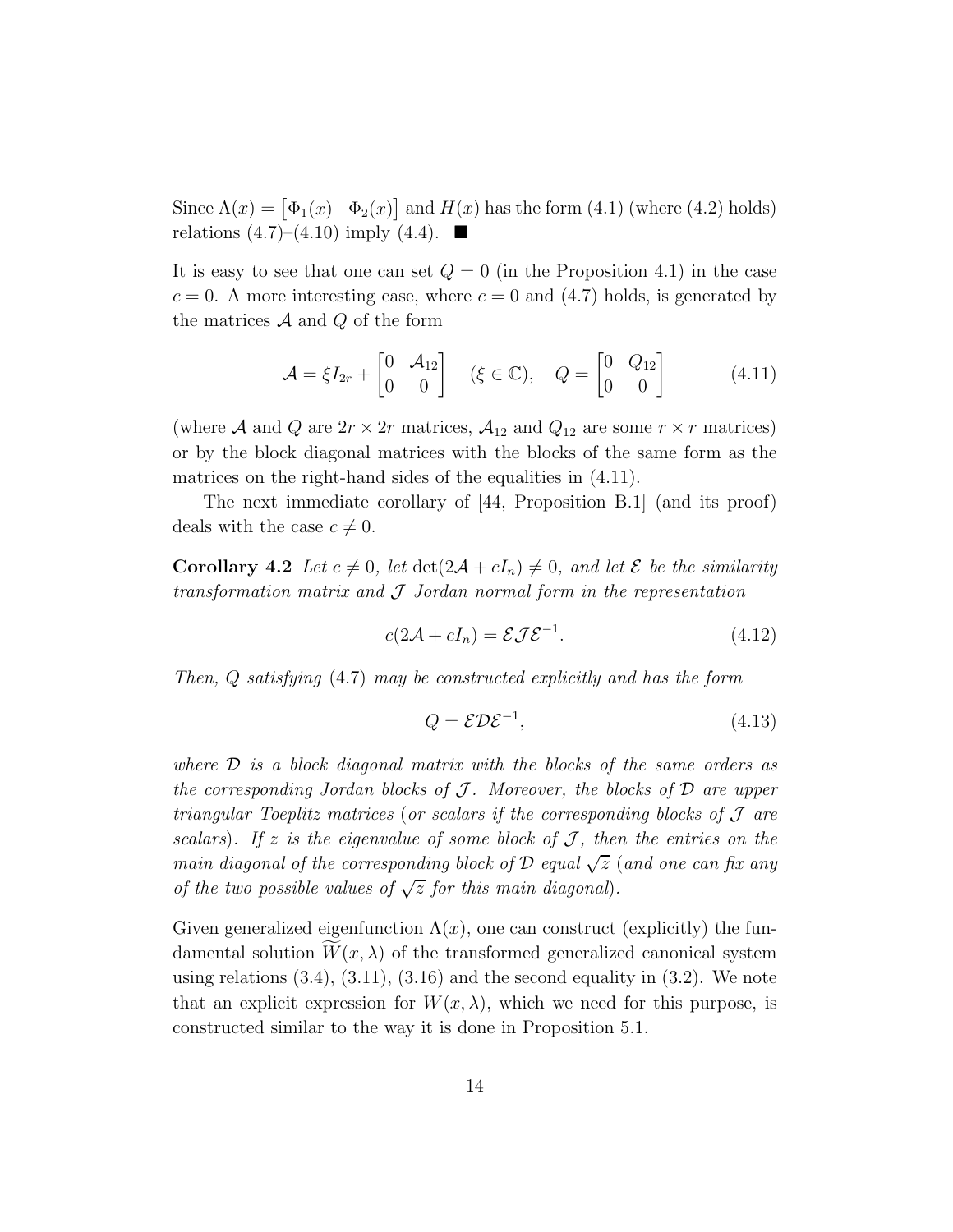### 5 The case of the spectral canonical systems

1. It follows from (3.8), (3.14), and (4.3) that the transformed generalized Hamiltonians constructed in Section 4 have the form

$$
\widetilde{H}(x) = dw_{\mathcal{A}}(x,0)^* j w_{\mathcal{A}}(x,0) + \widetilde{\beta}(x)^* \widetilde{\beta}(x) = dj + \widetilde{\beta}(x)^* \widetilde{\beta}(x),\tag{5.1}
$$

$$
\widetilde{\beta}(x) := \beta(x)w_{\mathcal{A}}(x,0), \quad \widetilde{\beta}(x)j\widetilde{\beta}(x)^{*} = \beta(x)j\beta(x)^{*} = 0.
$$
\n(5.2)

Here,  $\widetilde{\beta}$  is the corresponding transformation of  $\beta.$  Setting

$$
d = 0, \quad m_1 = m_2 =: p,\tag{5.3}
$$

we obtain a class of canonical systems

$$
\widetilde{w}'(x,\lambda) = i\lambda j \widetilde{H}(x)\widetilde{w}(x,\lambda), \quad \widetilde{H}(x) = \widetilde{\beta}(x)^{*}\widetilde{\beta}(x) \ge 0, \quad \widetilde{\beta}(x)j\widetilde{\beta}(x)^{*} = 0.
$$
\n(5.4)

Further in the text *we normalize the fundamental solutions W* and  $\widetilde{W}$  of the systems (1.2) and (3.15), respectively, setting

$$
W(0,\lambda) = \widetilde{W}(0,\lambda) = I_{2p}.
$$
\n(5.5)

We write down the Hamiltonian  $H(x)$  given by (4.1), (4.2), and (5.3) in the form

$$
H(x) = e^{-icxj} \mathcal{K}e^{icxj}, \quad \mathcal{K} := \begin{bmatrix} I_p & \alpha \\ \alpha^* & I_p \end{bmatrix} \quad (\alpha \alpha^* = I_p). \tag{5.6}
$$

Proposition 5.1 The fundamental solution of the canonical system  $(1.4)$ , where  $\Im(\lambda) \neq 0$ , the Hamiltonian H is given by (5.6) and  $c \neq 0$ , has the form

$$
W(x,\lambda) = e^{-icx} E(\lambda) \begin{bmatrix} e^{iz_1(\lambda)x} I_p & 0\\ 0 & e^{iz_2(\lambda)x} I_p \end{bmatrix} E(\lambda)^{-1}, \quad E = \begin{bmatrix} E_1 & E_2 \end{bmatrix}, (5.7)
$$

$$
E_i := \begin{bmatrix} -\alpha\\ \frac{1}{\lambda}(\lambda + c - z_i)I_p \end{bmatrix}, \quad z_i^2 = c(2\lambda + c) \quad (i = 1, 2), \quad \Im(z_1) > 0. \tag{5.8}
$$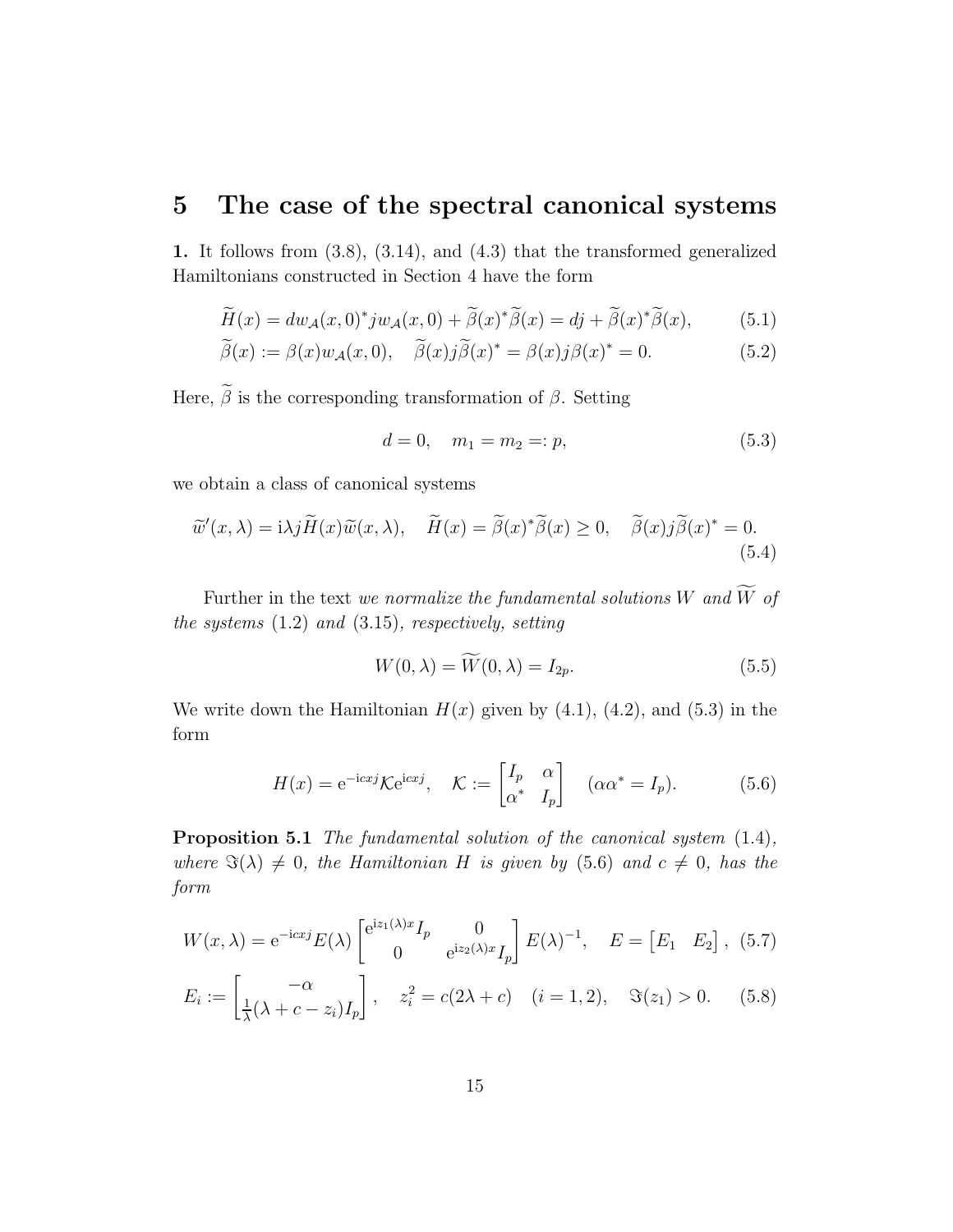P r o o f. It is easy to see that  $E$  is invertible (one may consider, for instance, the linear span of the rows of E, which coincides with  $\mathbb{C}^{2p}$ ). Moreover, using the equality

$$
\lambda - \frac{1}{\lambda}(\lambda + c)(\lambda + c - z_i) = \frac{z_i}{\lambda}(\lambda + c - z_i),
$$

we have

$$
EZE^{-1}E = EZ = (\lambda jK + cj)E \quad \text{for} \quad Z = \text{diag}\{z_1I_p, z_2I_p\}.
$$
 (5.9)

It follows that

$$
EZE^{-1} = \lambda jK + cj.
$$
 (5.10)

Relations (5.7) and (5.10) yield

$$
W(x,\lambda) = e^{-icx^j}e^{ix(\lambda j\mathcal{K} + cj)},\tag{5.11}
$$

and for  $W(x, \lambda)$  of the form (5.11) we immediately obtain

$$
W'(x,\lambda) = i\lambda j e^{-icxj} \mathcal{K}e^{icxj} W(x,\lambda), \quad W(0,\lambda) = I_{2p}.
$$
 (5.12)

Taking into account  $(5.6)$  and  $(5.12)$ , we see that W given by  $(5.7)$ ,  $(5.8)$ is, indeed, the normalized fundamental solution of the canonical system described in the proposition.  $\blacksquare$ 

2. Further in this section, we assume that

$$
\mathcal{S}(0) > 0, \quad c \neq 0,\tag{5.13}
$$

so that the statements of Remark 3.2 and Proposition 5.1 may be used. After normalization (5.5) formula (3.16) takes the form

$$
\widetilde{W}(x,\lambda) = v(x,\lambda)W(x,\lambda)v(0,\lambda)^{-1}.
$$
\n(5.14)

For system  $(5.1)$ – $(5.3)$ , in view of  $(3.11)$ ,  $(5.7)$  and  $(5.14)$  we obtain

$$
\widetilde{\beta}(x)\widetilde{W}(x,\lambda)v(0,\lambda)E_1(\lambda) = e^{iz_1(\lambda)x}\beta(x)w_{\mathcal{A}}(x,\lambda)e^{-icx}E_1(\lambda).
$$
 (5.15)

Taking into account (5.15) (and some definitions and considerations on Weyl– Titchmarsh theory in Appendix A), we derive the following theorem.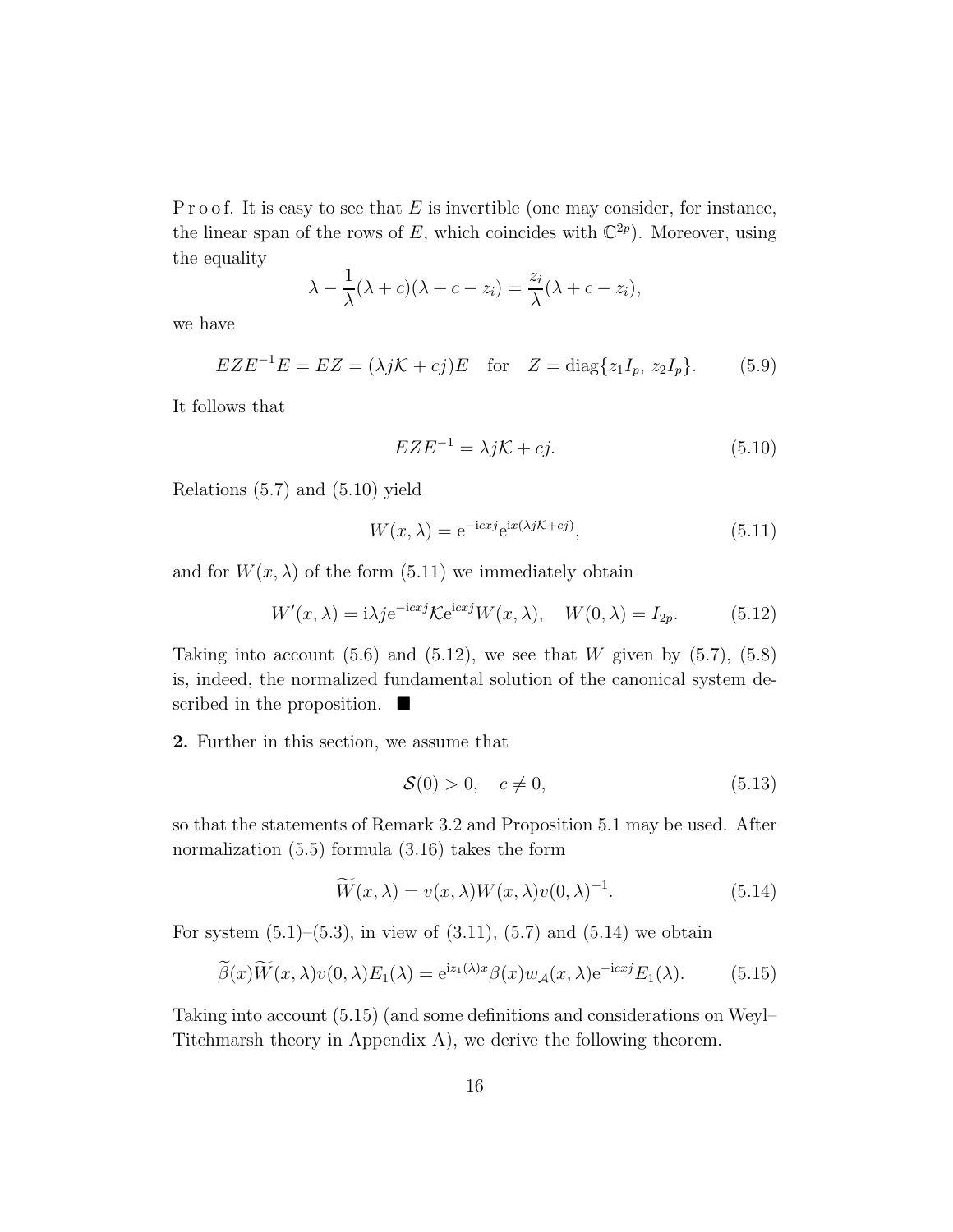**Theorem 5.2** Canonical system with Hamiltonian of the form  $(5.1)$ – $(5.3)$ on  $[0, \infty)$ , where (5.13) holds, has a unique Weyl function (Weyl's limit point case). This Weyl function is given explicitly by the formula

$$
\varphi(\lambda) = \begin{bmatrix} 0 & I_p \end{bmatrix} v(0, \lambda) E_1(\lambda) \left( \begin{bmatrix} I_p & 0 \end{bmatrix} v(0, \lambda) E_1(\lambda) \right)^{-1}, \quad (5.16)
$$

where  $E_1$  has the form  $(5.8)$ .

P r o o f. First, we note that formulas  $(3.7)$ – $(3.11)$  (and [45, Corollary E.3]) yield

$$
v(0,\lambda)^* jv(0,\lambda) \ge j, \quad v(0,\lambda) jv(0,\lambda)^* \ge j \quad (\lambda \in \mathbb{C}_+). \tag{5.17}
$$

It easily follows from (5.8) and (5.17) that

$$
E_1\left(-\frac{c}{2}+\varepsilon\mathrm{i}\right)^*jE_1\left(-\frac{c}{2}+\varepsilon\mathrm{i}\right) > 0, \quad \left[I_p \quad 0\right]v(0,\lambda)jv(0,\lambda)^*\left[\begin{matrix}I_p\\0\end{matrix}\right] > 0,\tag{5.18}
$$

where the first inequality holds (at least) for small  $\varepsilon > 0$  and the second inequality holds for all  $\lambda \in \mathbb{C}_+$  (excluding the part of spectrum of A situated in  $\mathbb{C}_+$ ). Hence (see, e.g., [45, Proposition 1.43]), det  $($ [ $I_p$  0]  $v(0, \lambda)E_1(\lambda)$   $\neq$ 0, and so

$$
\det\left(\begin{bmatrix}I_p & 0\end{bmatrix}v(0,\lambda)E_1(\lambda)\right) \neq 0 \quad \text{for} \quad \lambda \in \mathbb{C}_+, \tag{5.19}
$$

excluding, possibly, some isolated points. In other words,  $\varphi(\lambda)$  in (5.16) is well defined.

Now, we will show that for such  $\lambda$  that  $\Im(z_1(\lambda))$  is sufficiently large (excluding, possibly, isolated points) the relation

$$
\widetilde{\beta}(x)\widetilde{W}(x,\lambda)\begin{bmatrix}I_p\\ \varphi(\lambda)\end{bmatrix} \in L_2^{p \times p}(0,\infty)
$$
\n(5.20)

is valid. Indeed, the matrix functions  $\beta(x)$  and  $e^{-icx}$  on the right-hand side of  $(5.15)$  are bounded. In view of  $(3.2)$ , we have

$$
\int_0^r \mathcal{S}(x)^{-1} \Lambda(x) j \beta(x)^* \beta(x) j \Lambda(x)^* \mathcal{S}(x)^{-1} = \mathcal{S}(0)^{-1} - \mathcal{S}(r)^{-1} \leq \mathcal{S}(0)^{-1}.
$$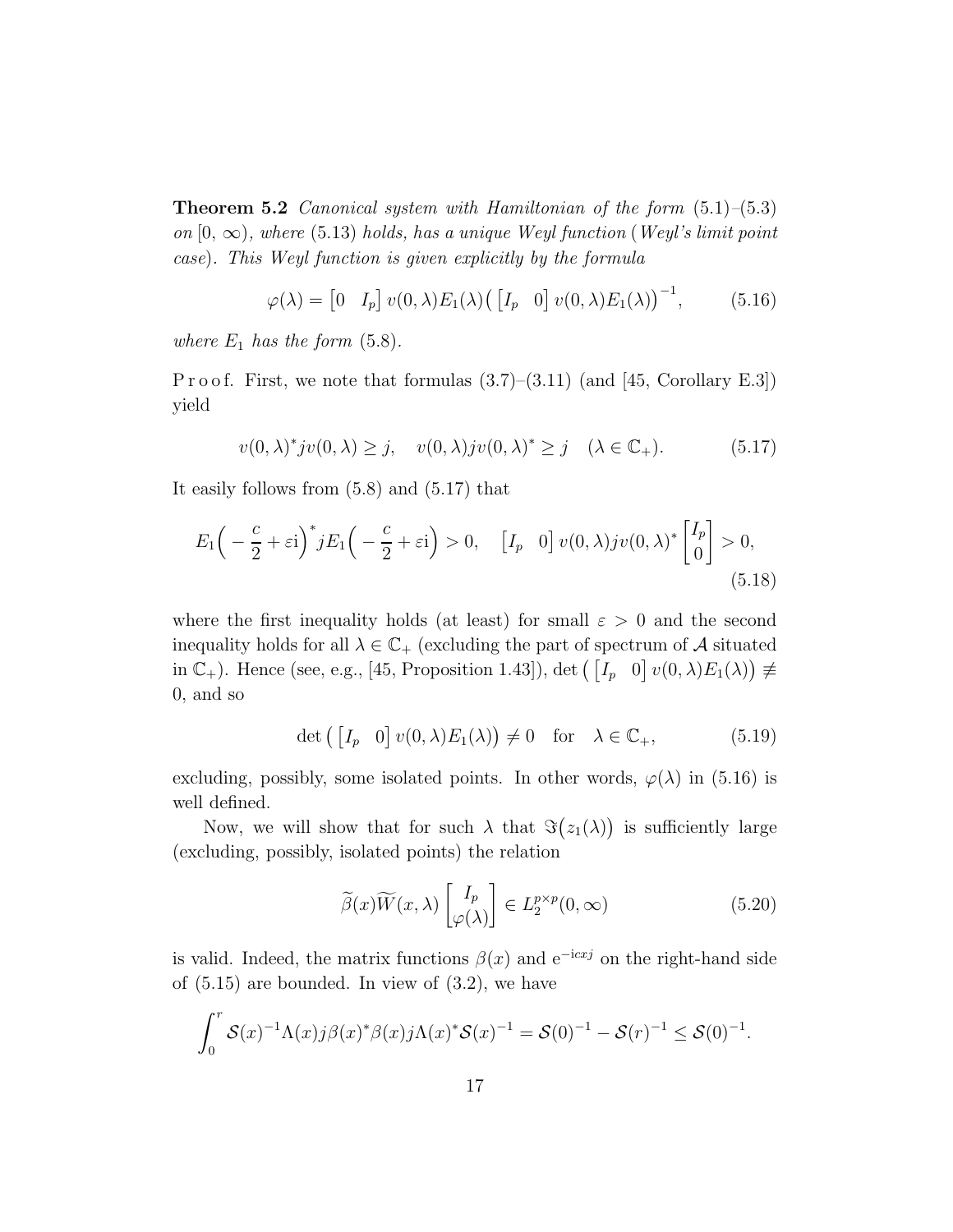Therefore, we obtain

$$
\beta(x)j\Lambda(x)^{*}\mathcal{S}(x)^{-1} \in L_{2}^{p \times n}(0,\infty). \tag{5.21}
$$

Finally, Proposition 4.1 and Corollary 4.2 show that the matrix function  $e^{iz_1(\lambda)x}\Lambda(x)$  is bounded for sufficiently large values of  $\Im(z_1(\lambda))$ . Taking into account the definition (3.4) of  $w_{\mathcal{A}}$  and considerations above, we see that the right-hand side of (5.15) belongs  $L_2^{p \times p}$  $2^{p \times p}(0, \infty)$  (for sufficiently large values of  $\Im(z_1(\lambda))$ . Thus, the left-hand side of (5.15) belongs  $L_2^{p \times p}$  $_2^{p\times p}(0,\infty)$  as well, and so (5.20) holds for  $\varphi(\lambda)$  given by (5.16).

Assume that for some  $\lambda = \lambda_0 \in \mathbb{C}_+$  we have (5.20) and also have

$$
\widetilde{\beta}(x)\widetilde{W}(x,\lambda_0)\begin{bmatrix}I_p\\ \widehat{\varphi}(\lambda_0)\end{bmatrix} \in L_2^{p \times p}(0,\infty), \quad \varphi(\lambda_0) \neq \widehat{\varphi}(\lambda_0). \tag{5.22}
$$

We will show (by contradiction) that this is impossible for sufficiently large values of  $\Im(z_1(\lambda_0))$ . Indeed, since (5.20) implies

$$
\widetilde{\beta}(x)\widetilde{W}(x,\lambda_0)v(0,\lambda_0)E_1(\lambda_0)\in L_2^{p\times p}(0,\infty),
$$

additional relations (5.22) yield the existence of  $f \in \mathbb{C}^p$  such that

$$
\widetilde{\beta}(x)\widetilde{W}(x,\lambda_0)v(0,\lambda_0)E_2(\lambda_0)f \in L_2^{p\times 1}(0,\infty) \quad (f \neq 0). \tag{5.23}
$$

On the other hand, taking into account that  $z_2(\lambda) = -z_1(\lambda)$  we similar to (5.15) derive

$$
\widetilde{\beta}(x)\widetilde{W}(x,\lambda)v(0,\lambda)E_2(\lambda) = e^{-iz_1(\lambda)x}\beta(x)w_{\mathcal{A}}(x,\lambda)e^{-icx}E_2(\lambda).
$$
 (5.24)

Next, we should consider  $g(x, \lambda) = \beta(x)w_{\mathcal{A}}(x, \lambda)e^{-icx^2}$  in a more detailed way, and we note that according to  $(3.2)$ ,  $(3.4)$ ,  $(4.1)$ ,  $(4.2)$ ,  $(4.5)$ , and  $(4.6)$ the entries  $g_{ik}$  of g admit representation

$$
g_{ik}(x,\lambda) = \sum_{s=1}^{N_1} P_s(\lambda) x^{\ell_s} e^{h_s x} / \left( P(\lambda) \sum_{s=1}^{N_2} x^{n_s} e^{\zeta_s x} \right).
$$
 (5.25)

where P and  $P_s$  are polynomials, and  $N_1$ ,  $P_s$ ,  $\ell_s$  and  $h_s$  depend on i, k. Moreover, similar to (5.19) one can show that (excluding isolated points  $\lambda$ ) we have

$$
\det (g(x,\lambda)\widehat{E}(\lambda)) \neq 0, \quad \widehat{E}(\lambda) := \begin{bmatrix} -\alpha \\ ((\lambda + c)/\lambda)I_p \end{bmatrix},
$$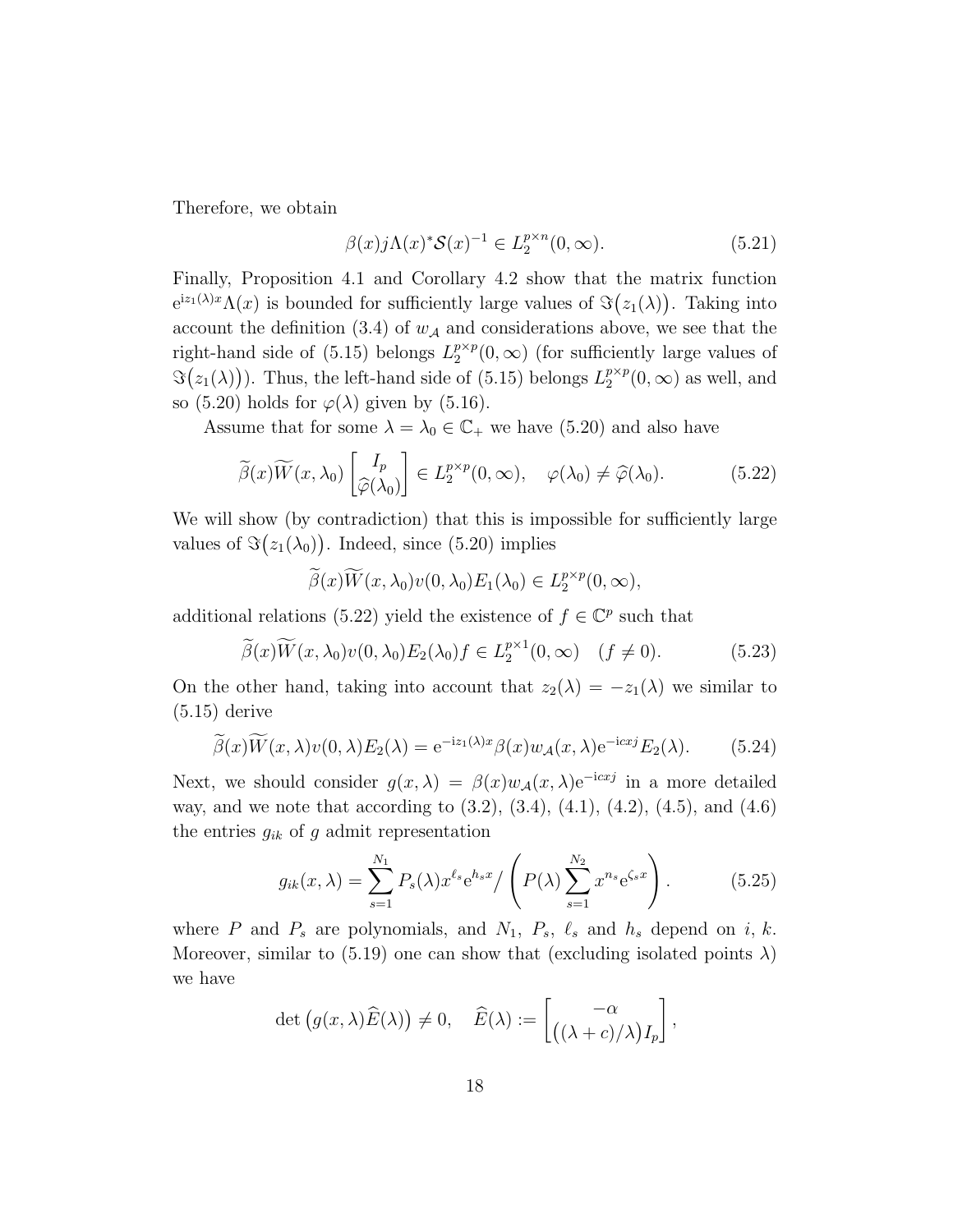where  $\widehat{E}$  is the "rational part" of  $E_2$ . It follows that

$$
g(x,\lambda)E_2(\lambda)f \neq 0. \tag{5.26}
$$

Taking into account  $(5.24)$ – $(5.26)$ , we see that  $(5.23)$  (and so  $(5.22)$ ) does not hold for sufficiently large values of  $\Im(z_1(\lambda_0))$ .

Since (5.22) does not hold for sufficiently large values of  $\Im(z_1(\lambda_0))$  (excluding, may be, isolated points), there is an open domain in  $\mathbb{C}_+$ , where  $\varphi(\lambda)$ (given by  $(5.16)$ ) is uniquely defined via  $(5.20)$ . Thus, each Weyl function of our system coincides with  $\varphi(\lambda)$  in this domain (see the Definition A.2) of the Weyl functions). Recall that Weyl functions are holomorphic in  $\mathbb{C}_+$ . Hence, the Weyl function of our system is unique (and its existence follows from Proposition A.1). We see that the Weyl function exists, is unique and coincides with  $\varphi(\lambda)$  in some domain. Therefore,  $\varphi(\lambda)$  given by (5.16) is the Weyl function and admits holomorphic continuation in all  $\mathbb{C}_+$ .

**Remark 5.3** In Proposition 5.1 and Theorem 5.2, we assume that  $c \neq 0$ . The constructions are much simpler when  $c = 0$ . In particular, we recall that  $\beta j \beta^* \equiv 0$  (see (4.3)). Moreover, K given in (5.6) equals  $\beta^* \beta$  as  $c = 0$ . Hence,  $KjK = 0$ . Therefore, using (5.6) we have:

$$
H(x) \equiv \mathcal{K}, \quad W(x,\lambda) = e^{i\lambda x j \mathcal{K}} = I_{2p} + i\lambda x j \mathcal{K}
$$

for the case  $c = 0$ .

### 6 Matrix string equation

Consider again the case of the initial canonical systems

$$
w'(x,\lambda) = i\lambda j H(x) w(x,\lambda),
$$

where  $H(x) = \beta(x)^{*}\beta(x)$  and  $\beta(x)$  are  $p \times 2p$  matrix functions. According to (3.14), the transformed Hamiltonians (of the GBDT-transformed canonical systems (3.15)) have the form

$$
\widetilde{H}(x) = \widetilde{\beta}(x)^{*}\widetilde{\beta}(x), \quad \widetilde{\beta}(x) = \beta(x)w_{\mathcal{A}}(x,0). \tag{6.1}
$$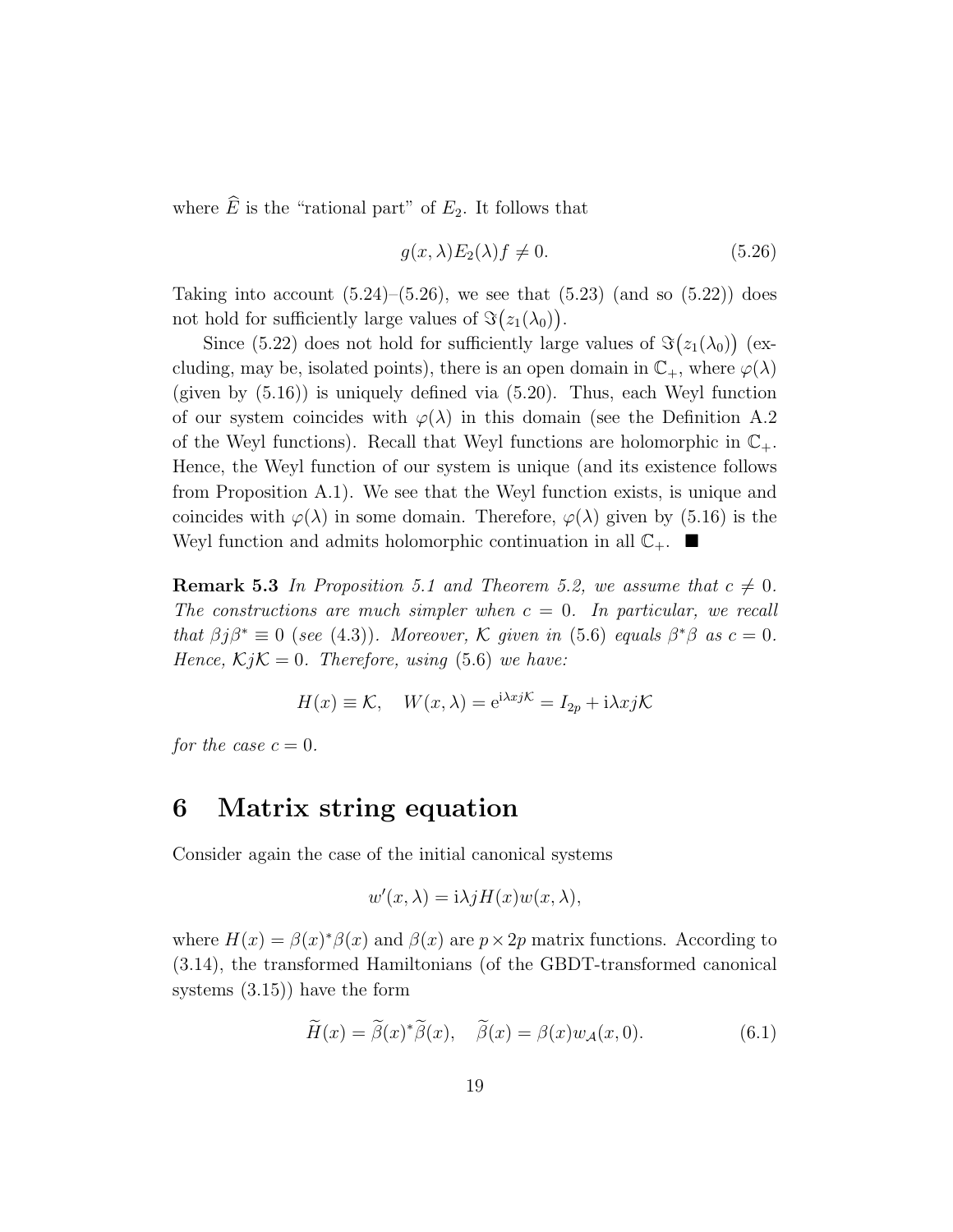When the matrix functions  $\beta(x)$  have the form presented in (4.1) (and (4.2), (5.3) hold), our assertions below show (in view of Appendix B) that the considered transformed canonical systems correspond to a special subclass of string equations. Thus, our explicit formulas may be transferred for the case of string equations as explained in Remark B.3.

**Proposition 6.1** Let  $\beta(x)$  satisfy the equality

$$
\beta(x)j\beta(x)^* = 0.
$$
\n(6.2)

Then,  $\tilde{\beta}(x)$  satisfies the relations

$$
\widetilde{\beta}(x)j\widetilde{\beta}(x)^{*}=0, \quad \widetilde{\beta}(x)jj\widetilde{\beta}(x)^{*}=\beta(x)j\beta(x)^{*}.
$$
\n(6.3)

P r o o f. Recall (see, e.g.,  $(3.8)$ ) that

$$
w_{\mathcal{A}}(x,0)jw_{\mathcal{A}}(x,0)^{*}=j.
$$
\n(6.4)

The first equality in (6.3) easily follows from (6.4) (and was already stated in  $(5.2)$ . Formulas  $(3.10)$ ,  $(6.4)$  and the second equality in  $(6.1)$  imply that

$$
\widetilde{\beta}(x)'\widetilde{j}\widetilde{\beta}(x)^{*} = \beta(x)'w_{\mathcal{A}}(x,0)jw_{\mathcal{A}}(x,0)^{*}\beta(x)^{*} + \beta(x)w'_{\mathcal{A}}(x,0)jw_{\mathcal{A}}(x,0)^{*}\beta(x)^{*}
$$

$$
= \beta(x)'\widetilde{j}\beta(x)^{*} - \beta(x)\widetilde{q}_{0}(x)j\beta(x)^{*}.
$$
(6.5)

The definition (3.6) of  $\tilde{q}_0$  and the equality (6.2) yield

$$
\beta(x)\tilde{q}_0(x)j\beta(x)^* = 0.
$$
\n(6.6)

The second equality in (6.3) is immediate from (6.5) and (6.6).  $\blacksquare$ 

**Corollary 6.2** Let  $\beta(x)$  be given by (4.1), where  $c = \frac{1}{2}$  $rac{1}{2}$  and  $\alpha \alpha^* = I_p$ . Then, (6.2) holds and

$$
\widetilde{\beta}(x)'\widetilde{j}\widetilde{\beta}(x)^{*} = iI_{p}.
$$
\n(6.7)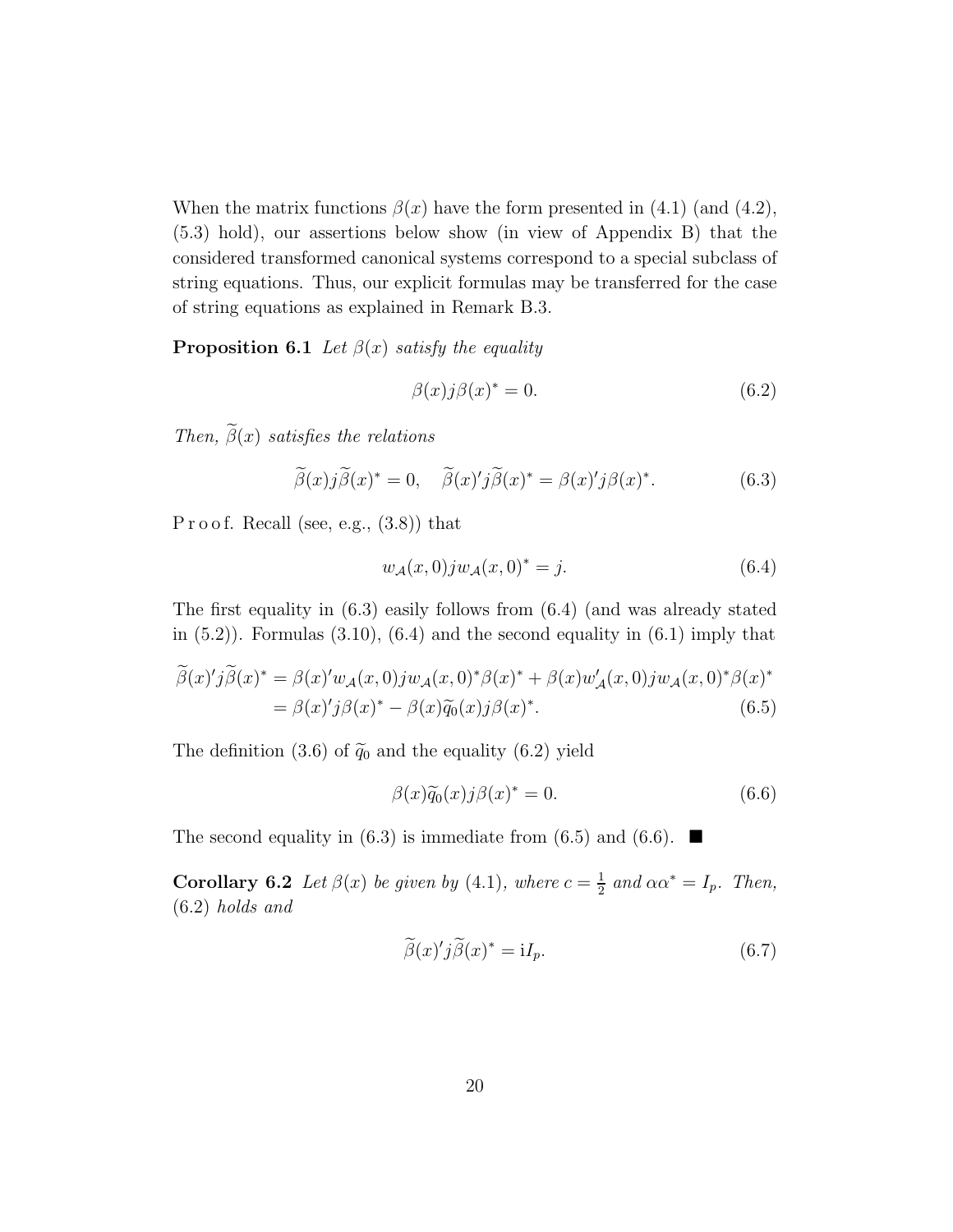#### 7 Examples and applications

**1.** Let us consider explicit examples of the Hamiltonians  $\widetilde{H}(x) = \widetilde{\beta}(x)^*\widetilde{\beta}(x)$ , corresponding Darboux matrices  $v(x, \lambda)$ , fundamental solutions  $\widetilde{W}(x, \lambda)$ , and Weyl functions  $\varphi(\lambda)$ .

Example 7.1 In our first example, we assume that

$$
p = n = 1, \quad A = a \neq \overline{a} \quad (a \in \mathbb{C}), \quad c \neq 0, \quad d = 0,
$$
 (7.1)

where the condition  $a \neq \overline{a}$  provides an easy recovery of  $\mathcal{S}(x)$  from (3.3).

Recall that according to the second equalities in  $(4.1)$ ,  $(4.2)$ , and  $(4.7)$ , we have

$$
\beta(x) := \begin{bmatrix} e^{icx} & e^{-icx}\alpha \end{bmatrix}, \quad |\alpha| = 1, \quad Q = \sqrt{2ac + c^2}.
$$
 (7.2)

In order to define the sign of the square root above, we assume that  $\Im(Q) > 0$ . By virtue of  $(4.5)$ ,  $(4.6)$  and  $(7.1)$ , we obtain

$$
a\Lambda(x) = \left[a\left(f_1 e^{ixQ} + f_2 e^{-ixQ}\right) \quad \alpha\left((a+c+Q)f_1 e^{ixQ} + (a+c-Q)f_2 e^{-ixQ}\right)\right] \times e^{icxj},\tag{7.3}
$$

where  $f_1$  and  $f_2$  are scalars and  $a\Lambda$  is written down more conveniently than Λ. It follows from (3.3) and (7.3) that

$$
S(x) = \frac{1}{a - \overline{a}} \left( \left| f_1 e^{ixQ} + f_2 e^{-ixQ} \right|^2 - \frac{1}{|a|^2} \left| (a + c + Q) f_1 e^{ixQ} + (a + c - Q) f_2 e^{-ixQ} \right|^2 \right), \tag{7.4}
$$

and the requirement  $\mathcal{S}(0) > 0$  takes the form

$$
i(\overline{a}-a)(|a(f_1+f_2)|^2 - |(a+c+Q)f_1 + (a+c-Q)f_2|^2) > 0.
$$
 (7.5)

Relations  $(3.4)$ ,  $(5.2)$  and  $(7.1)$ – $(7.3)$  yield

$$
\widetilde{\beta}(x) = \beta(x) - \frac{1}{a|a|^2 \mathcal{S}(x)} \left( \overline{a} \left( \overline{f_1} e^{-ix\overline{Q}} + \overline{f_2} e^{ix\overline{Q}} \right) - \overline{\alpha} \left( \overline{(a+c+Q)f_1} e^{-ix\overline{Q}} + \overline{(a+c-Q)f_2} e^{ix\overline{Q}} \right) \right) \left( a\Lambda(x) \right). \tag{7.6}
$$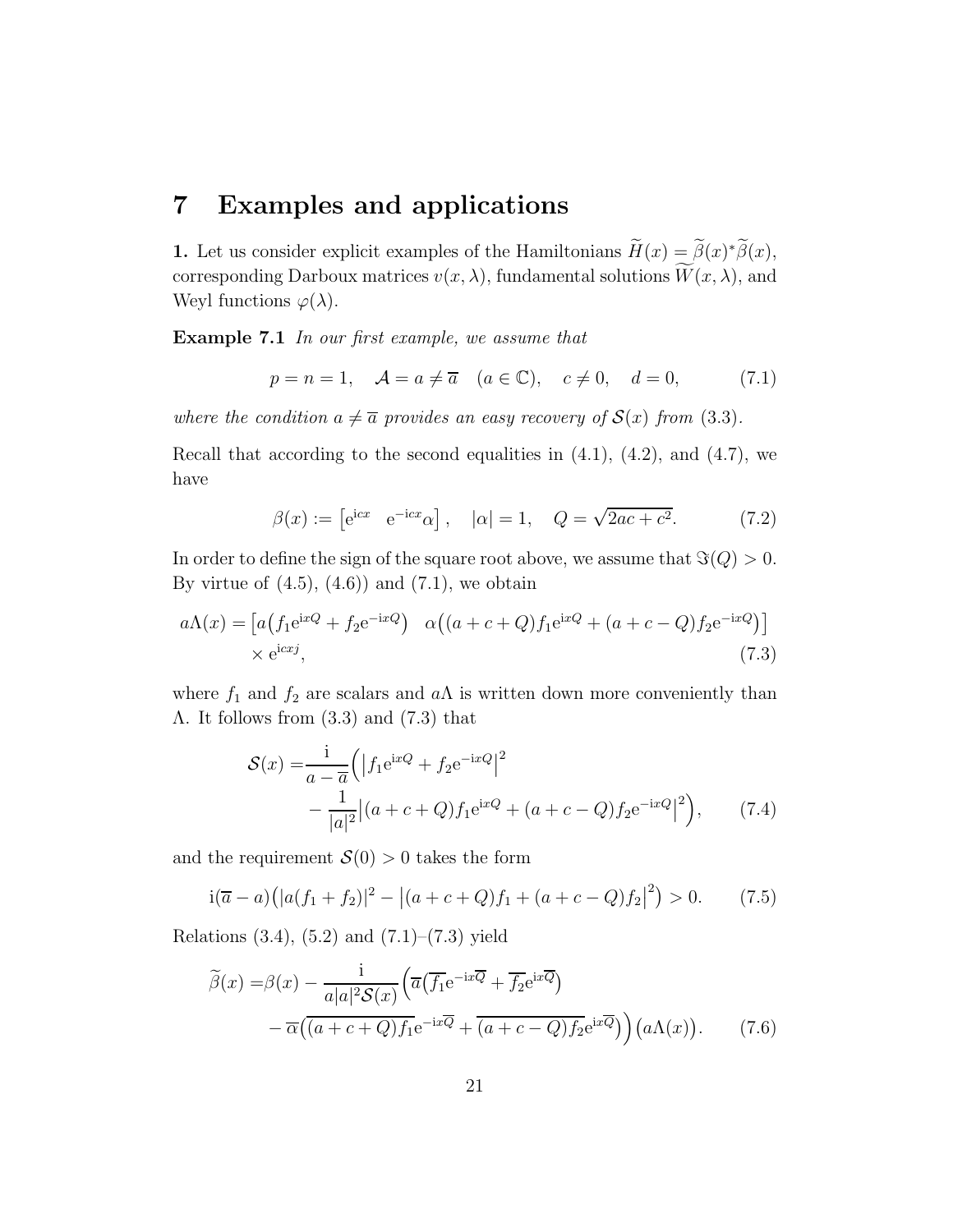According to (3.17) and (7.1), the corresponding Darboux matrix is given by the formula

$$
v(x,\lambda) = I_2 - \frac{\mathrm{i}\lambda}{\overline{a}|a|^2(a-\lambda)\mathcal{S}(x)}j\big(a\Lambda(x)\big)^*\big(a\Lambda(x)\big). \tag{7.7}
$$

Formulas (5.7), (5.14) and (7.3), (7.7) give explicitly fundamental solutions of the canonical systems with  $\tilde{\beta}$  of the form (7.6). In view of (5.16) and (7.7), the Weyl functions  $\varphi$  of such canonical systems on  $[0, \infty)$  have the form:

$$
\varphi(\lambda) = \psi_1(\lambda) / \psi_2(\lambda),\tag{7.8}
$$

$$
\psi_1(\lambda) = \overline{a}|a|^2 \mathcal{S}(0)(a - \lambda)\left(\lambda + c - z_1(\lambda)\right) + \mathrm{i}\overline{\alpha}\left((\overline{a} + c + \overline{Q})\overline{f_1} + (\overline{a} + c - \overline{Q})\overline{f_2}\right)\lambda h(\lambda),\tag{7.9}
$$

$$
\psi_2(\lambda) = \alpha \overline{a}|a|^2 \mathcal{S}(0)(\lambda - a)\lambda - i\overline{a}(\overline{f_1} + \overline{f_2})\lambda h(\lambda), \tag{7.10}
$$

where  $z_1(\lambda) = \sqrt{c(2\lambda + c)}$  ( $\Im(z_1) > 0$ ),

$$
h(\lambda) := a\Lambda(0)E_1(\lambda) = \alpha((a+c+Q)f_1 + (a+c-Q)f_2)(\lambda + c - z_1(\lambda))
$$
  
- 
$$
\alpha a(f_1 + f_2)\lambda.
$$
 (7.11)

Example 7.2 Now, assume that

$$
p = 1, \quad n = 2, \quad c = 0, \quad d = 0, \quad \mathcal{A} = \begin{bmatrix} \xi & a \\ 0 & \xi \end{bmatrix} \quad (\xi \in \mathbb{R}, \ \xi \neq 0), \quad (7.12)
$$

$$
Q = \begin{bmatrix} 0 & q \\ 0 & 0 \end{bmatrix}, \quad f_1 = \begin{bmatrix} f \\ 0 \end{bmatrix} \quad f_2 = \begin{bmatrix} 0 \\ g \end{bmatrix}; \quad q, f, g \in \mathbb{C}, \quad f \neq 0, \quad g \neq 0.
$$
(7.13)

In this case, we have

$$
\beta = \begin{bmatrix} 1 & \alpha \end{bmatrix}, \quad e^{\pm ixQ} = I_2 \pm ixQ,
$$
\n(7.14)

$$
(\mathcal{A} - \lambda I_2)^{-1} = (\xi - \lambda)^{-1} I_2 - (\xi - \lambda)^{-2} \begin{bmatrix} 0 & a \\ 0 & 0 \end{bmatrix}.
$$
 (7.15)

Hence, formulas (4.5), (4.6) and simple calculations yield

$$
\Lambda(x) = \begin{bmatrix} f - i q g x & -q g (i x + \xi^{-1}) \\ g & g \end{bmatrix}
$$
\n(7.16)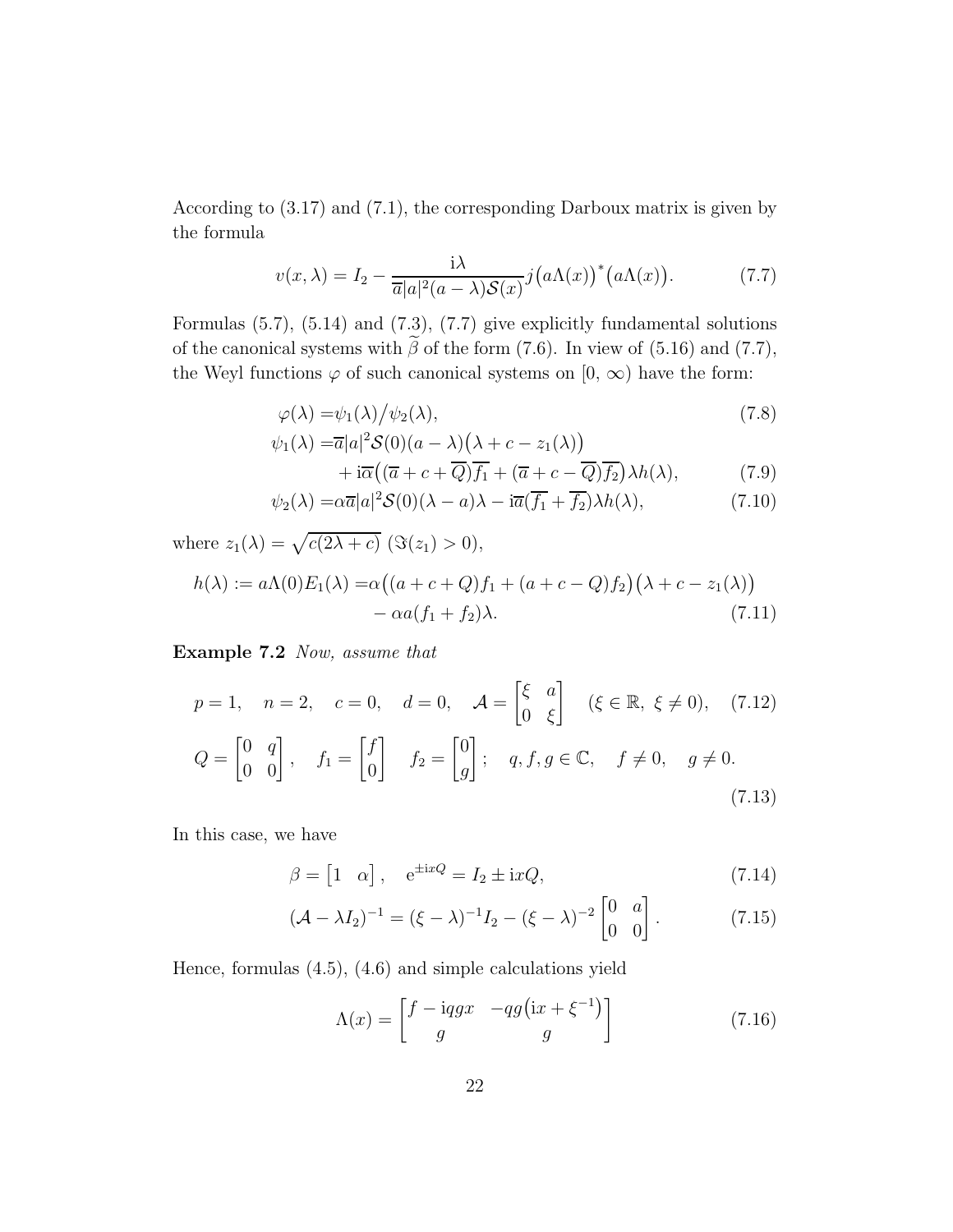In view of (7.16), the required matrix identity (3.1) may be written in the form

$$
\begin{bmatrix} a\mathcal{S}_{21}(0) - \overline{a}\mathcal{S}_{12}(0) & a\mathcal{S}_{22}(0) \\ -\overline{a}\mathcal{S}_{22}(0) & 0 \end{bmatrix} = i \begin{bmatrix} |f|^2 - |qg\xi^{-1}|^2 & \overline{g}(f + gq\xi^{-1}) \\ g(\overline{f} + \overline{g}\overline{q}\xi^{-1}) & 0 \end{bmatrix}, (7.17)
$$

where  $S_{ik}$  are the entries of S. Hence, we cannot choose an arbitrary entry a in A but demand  $f + g q \xi^{-1} \neq 0$  and choose a and  $S_{22}(0)$  satisfying the following conditions (which is always possible):

$$
aS_{22}(0) = \overline{g}(f + g q \xi^{-1}), \quad a \neq 0, \quad S_{22}(0) > 0.
$$
 (7.18)

Next, we choose  $S_{12}(0)$  (and so  $S_{21}(0) = \overline{S_{12}(0)}$ ) such that (7.17) holds, and we choose such  $S_{11}(0) > 0$  that  $S(0) > 0$ .

Since  $\xi \in \mathbb{R}$ , we cannot use (3.3) in order to recover  $\mathcal{S}(x)$  from  $\Lambda(x)$  and construct  $S(x)$  in a different way. It follows from (4.1), (7.12) and (7.16) that

$$
\Lambda(x)j\beta^* = \begin{bmatrix} C_1x + C_2 \\ C_3 \end{bmatrix}, \quad C_1 = \mathrm{i}(\overline{\alpha} - 1)qg, \quad C_2 = f + \overline{\alpha}qg\xi^{-1}, \quad (7.19)
$$

$$
C_3 = g(1 - \overline{\alpha}).\tag{7.20}
$$

Therefore, the second equality in (3.2) yields

$$
\mathcal{S}(x) = \mathcal{S}(0) + \int_0^x \Lambda(t) j \beta^* (\Lambda(t) j \beta^*)^* dt
$$
\n
$$
= \mathcal{S}(0) + \left[ \frac{1}{3} |C_1|^2 x^3 + \Re(C_1 \overline{C_2}) x^2 + |C_2|^2 x \right] \frac{1}{2} C_1 \overline{C_3} x^2 + C_2 \overline{C_3} x \right].
$$
\n
$$
(7.21)
$$
\n
$$
= \mathcal{S}(0) + \left[ \frac{1}{3} |C_1|^2 x^3 + \Re(C_1 \overline{C_2}) x^2 + |C_2|^2 x \right] \frac{1}{2} C_1 \overline{C_3} x^2 + C_2 \overline{C_3} x \right].
$$

Using (7.19), we rewrite the equality (5.2) for  $\tilde{\beta}$  (transformed  $\beta$ ) in the form

$$
\widetilde{\beta}(x) = \begin{bmatrix} 1 & \alpha \end{bmatrix} - i \begin{bmatrix} \overline{C_1} x + \overline{C_2} & \overline{C_3} \end{bmatrix} \mathcal{S}(x)^{-1} \mathcal{A}^{-1} \Lambda(x), \tag{7.22}
$$

where  $S(x)$ , A and  $\Lambda(x)$  are given in (7.21), (7.12) and (7.16), respectively. Finally, the Darboux matrix  $v(x, \lambda)$  is expressed via  $\Lambda(x)$  and  $\mathcal{S}(x)$  in (3.17), and the expression for the corresponding fundamental solution  $W$  follows from (5.14) and Remark 5.3.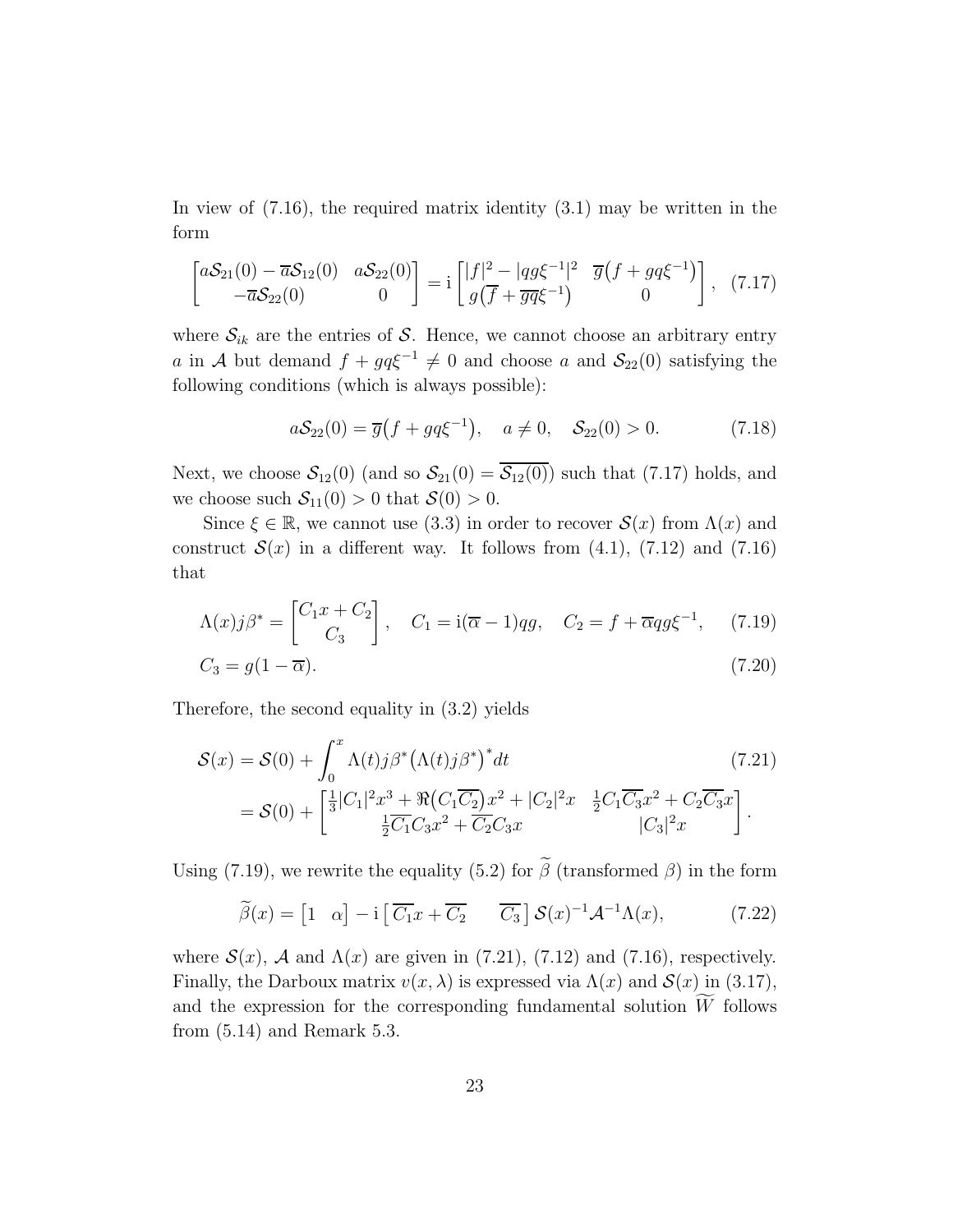**2.** Relations  $(3.2)$  and  $(3.3)$  imply an important equality (see [42,  $(2.13)$ ]):

$$
\left(\Lambda^* \mathcal{S}^{-1}\right)' = iHj\Lambda^* \mathcal{S}^{-1} \mathcal{A} + \tilde{q}_0^* \Lambda^* \mathcal{S}^{-1}.
$$
 (7.23)

We assume that  $\mathcal{S}(0) > 0$  and  $H(x) \geq 0$ , that is,  $\mathcal{S}(x) > 0$  for  $x \geq 0$ , and so  $\mathcal{S}(x)$ <sup>-1</sup> is well defined (see Remark 3.2). In view of (3.8), (3.10) and (7.23), for  $\tilde{H}$  of the form (3.14) and Y given by

$$
Y(x,t) = jw_{\mathcal{A}}(x,0)^{*}\Lambda(x)^{*}\mathcal{S}(x)^{-1}e^{it\mathcal{A}},
$$
\n(7.24)

we have

$$
\widetilde{H}(x)\frac{\partial}{\partial t}Y(x,t) = j\frac{\partial}{\partial x}Y(x,t) \quad (m_1 = m_2 = p), \quad x \ge 0. \tag{7.25}
$$

In other words, the  $2p \times n$  matrix function Y (or, equivalently, the columns of Y) satisfies the dynamical canonical system  $(7.25)$ .

Taking into account (3.3) and (3.4), we rewrite  $w_{\mathcal{A}}(x,0)^{*}\Lambda(x)^{*}\mathcal{S}(x)^{-1}$  in a simpler form (in terms of  $\Lambda(x)$  and  $\mathcal{S}(x)$ ):

$$
w_{\mathcal{A}}(x,0)^{*}\Lambda(x)^{*}\mathcal{S}(x)^{-1} = \Lambda(x)^{*} (\mathcal{A}^{*})^{-1} \mathcal{S}(x)^{-1} \mathcal{A}^{-1}.
$$

Hence,

$$
Y(x,t) = j\Lambda(x)^{*} (\mathcal{A}^{*})^{-1} \mathcal{S}(x)^{-1} e^{it\mathcal{A}} \mathcal{A}^{-1}.
$$
 (7.26)

**Proposition 7.3** Let the initial Hamiltonian  $H(x) \geq 0$  be given, and let the relations (3.1),  $\mathcal{S}(0) > 0$ , and  $\det \mathcal{A} \neq 0$  hold. Then, Y of the form (7.26) satisfies dynamical canonical system (7.25), where the the transformed Hamiltonian  $\tilde{H}$  is given by (3.14).

In this way, explicit expressions for  $\Lambda$  and  $\mathcal S$  in Examples 7.1 and 7.2 give us explicit expessions for  $Y(x,t)$ . Moreover, it is immediate from (7.12) that  $e^{itA}$  in (7.26) takes under assumptions of Example 7.2 a simple form

$$
e^{it\mathcal{A}} = e^{it\xi} \left( I_2 + ita \begin{bmatrix} 0 & 1 \\ 0 & 0 \end{bmatrix} \right).
$$
 (7.27)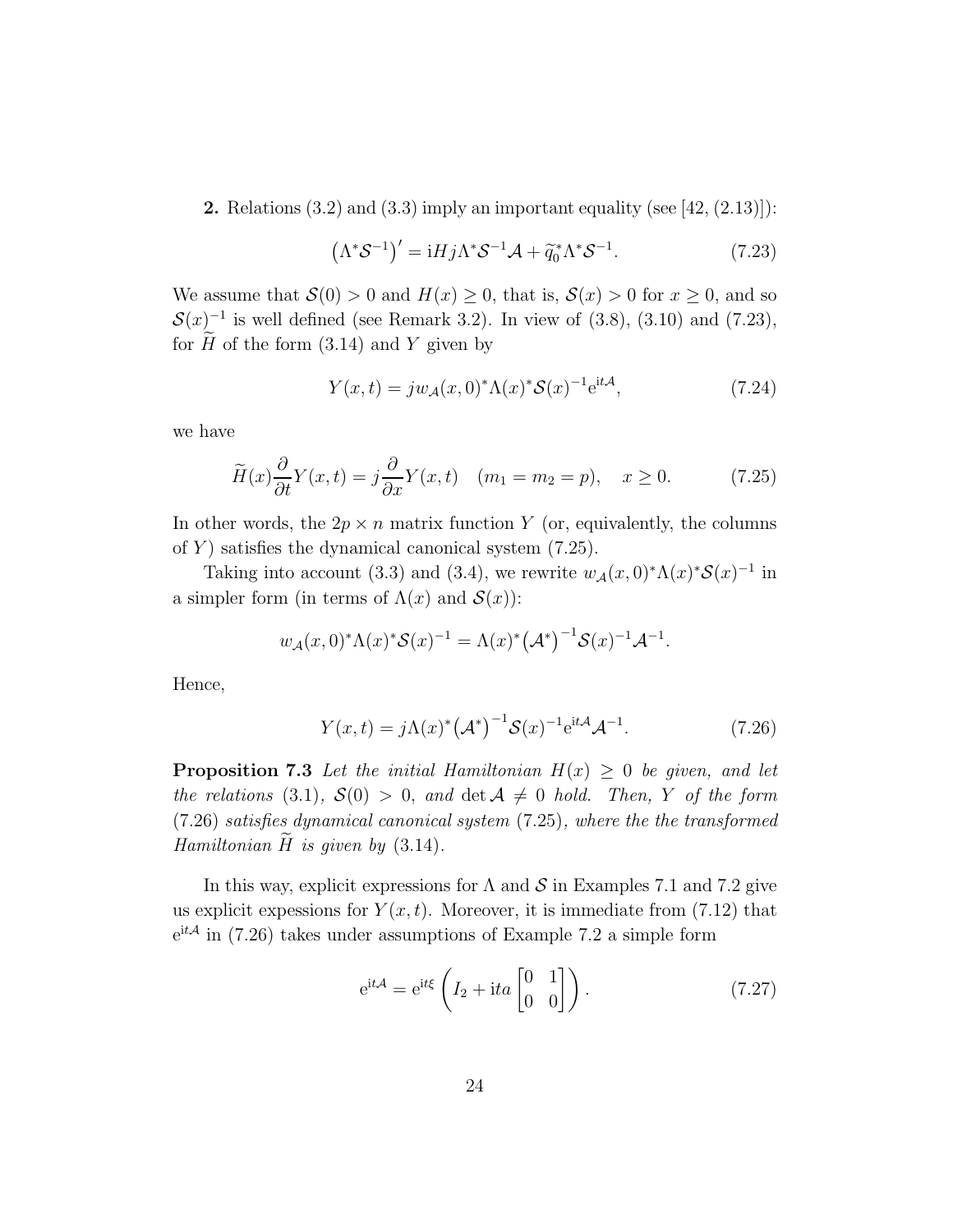## A Canonical systems: Weyl–Titchmarsh theory

Consider generalized canonical system (1.2). It is immediate that the fundamental solution  $W$  of  $(1.2)$  satisfies the equality

$$
\frac{d}{dx}\big(W(x,\overline{\mu})^*jW(x,\lambda)\big) = \mathrm{i}(\lambda - \mu)W(x,\lambda)^*H(x)W(x,\lambda). \tag{A.1}
$$

In view of (A.1) (for the case  $\mu = \overline{\lambda}$ ) and of the normalization  $W(0, \lambda) = I_m$ always assumed in this appendix, we have

$$
\int_0^r W(x,\lambda)^* H(x)W(x,\lambda)dx = \frac{\mathrm{i}}{\lambda - \overline{\lambda}} \big(j - W(r,\lambda)^* j W(r,\lambda)\big),\qquad\text{(A.2)}
$$

for  $\lambda \notin \mathbb{R}$  and  $r \geq 0$ . Moreover,  $(A.1)$  for the case  $\mu = \lambda$  implies that

$$
W(r,\overline{\lambda})^*jW(r,\lambda) \equiv j \equiv W(r,\lambda)jW(r,\overline{\lambda})^*.
$$
 (A.3)

Further in the appendix, we will deal with the general-type (i.e., not necessarily related to explicit solutions) canonical system  $(1.4)$  on  $[0, \infty)$ . Since  $H \geq 0$ , formula (A.2) yields

$$
W(r_2, \lambda)^* j W(r_2, \lambda) \le W(r_1, \lambda)^* j W(r_1, \lambda) \le j,
$$
\n(A.4)

$$
j \le W(r_1, \overline{\lambda})^* j W(r_1, \overline{\lambda}) \le W(r_2, \overline{\lambda})^* j W(r_2, \overline{\lambda}) \quad (r_1 \le r_2, \quad \lambda \in \mathbb{C}_+). \tag{A.5}
$$

Next, introduce the families  $\mathcal{N}(r)$  of linear-fractional (Möbius) transformations

$$
\phi(r,\lambda) = (\mathcal{W}_{21}(r,\lambda)\mathcal{P}_1(\lambda) + \mathcal{W}_{22}(r,\lambda)\mathcal{P}_2(\lambda))
$$
  
 
$$
\times (\mathcal{W}_{11}(r,\lambda)\mathcal{P}_1(\lambda) + \mathcal{W}_{12}(r,\lambda)\mathcal{P}_2(\lambda))^{-1},
$$
 (A.6)

where  $\mathcal{W}_{ik}$  and  $\mathcal{P}_k$  are  $p \times p$  matrix functions,

$$
\mathcal{W}(r,\lambda) = \{\mathcal{W}_{ik}(r,\lambda)\}_{i,k=1}^2 := jW(r,\overline{\lambda})^*j,
$$
\n(A.7)

and  $\mathcal{P}_1(\lambda)$ ,  $\mathcal{P}_2(\lambda)$  are pairs of meromorphic in  $\mathbb{C}_+$  matrix functions (so called nonsingular pairs with property- $j$ ) such that

$$
\mathcal{P}_1(\lambda)^* \mathcal{P}_1(\lambda) + \mathcal{P}_1(\lambda)^* \mathcal{P}_1(\lambda) > 0, \quad \left[ \mathcal{P}_1(\lambda)^* \quad \mathcal{P}_2(\lambda)^* \right] j \begin{bmatrix} \mathcal{P}_1(\lambda) \\ \mathcal{P}_2(\lambda) \end{bmatrix} \ge 0, \quad (A.8)
$$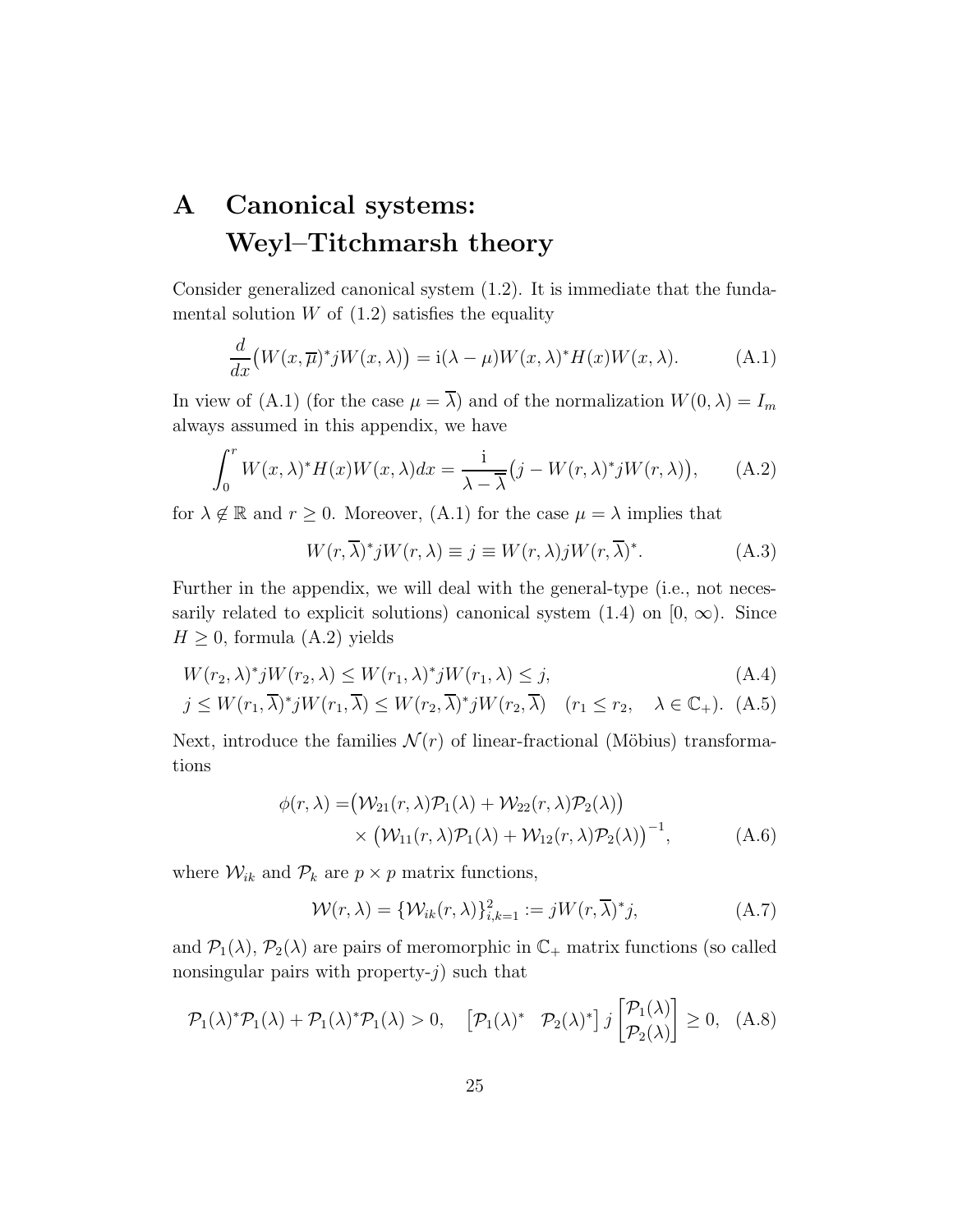where the first inequality holds in one point (at least) of  $\mathbb{C}_+$ , and the second inequality holds in all the points of analyticity of  $\mathcal{P}_k$  ( $k = 1, 2$ ). It follows from (A.8) by contradiction that

$$
\det \left( \mathcal{W}_{11}(r, \lambda) \mathcal{P}_1(\lambda) + \mathcal{W}_{12}(r, \lambda) \mathcal{P}_2(\lambda) \right) \not\equiv 0. \tag{A.9}
$$

Indeed, formulas (A.3), (A.4) and (A.7) imply that  $\mathcal{W}(r,\lambda)^*j\mathcal{W}(r,\lambda) \geq j$ , which yields

$$
\left[\mathcal{P}_1(\lambda)^* \quad \mathcal{P}_2(\lambda)^*\right] \mathcal{W}(r,\lambda)^* j \mathcal{W}(r,\lambda) \left[\begin{matrix} \mathcal{P}_1(\lambda) \\ \mathcal{P}_2(\lambda) \end{matrix}\right] \ge 0 \tag{A.10}
$$

for such  $\lambda$  in  $\mathbb{C}_+$  that (A.8) holds. On the other hand, if we have

$$
\det (\mathcal{W}_{11}(r,\lambda)\mathcal{P}_1(\lambda)+\mathcal{W}_{12}(r,\lambda)\mathcal{P}_2(\lambda))=0,
$$

then (for some  $g \neq 0$ )

$$
(\mathcal{W}_{11}(r,\lambda)\mathcal{P}_1(\lambda) + \mathcal{W}_{12}(r,\lambda)\mathcal{P}_2(\lambda))g = 0 \quad (g \in \mathbb{C}^p), \tag{A.11}
$$

and so we obtain

$$
g^* \left[ \mathcal{P}_1(\lambda)^* \quad \mathcal{P}_2(\lambda)^* \right] \mathcal{W}(r,\lambda)^* j \mathcal{W}(r,\lambda) \left[ \begin{matrix} \mathcal{P}_1(\lambda) \\ \mathcal{P}_2(\lambda) \end{matrix} \right] g < 0. \tag{A.12}
$$

Clearly, (A.12) contradicts (A.10).

Let us rewrite (A.6) in the form

$$
\begin{bmatrix} I_p \\ \phi(\lambda) \end{bmatrix} = jW(r, \overline{\lambda})^* j \begin{bmatrix} \mathcal{P}_1(\lambda) \\ \mathcal{P}_2(\lambda) \end{bmatrix} \left( \mathcal{W}_{11}(r, \lambda) \mathcal{P}_1(\lambda) + \mathcal{W}_{12}(r, \lambda) \mathcal{P}_2(\lambda) \right)^{-1}.
$$

Now, setting

$$
\mathfrak{A}(r,\lambda) := W(r,\lambda)^* j W(r,\lambda),\tag{A.13}
$$

and using (A.3), we see that formulas (A.6)–(A.8) (i.e., the relation  $\phi \in$  $\mathcal{N}(r)$ ) yield

$$
\begin{bmatrix} I_p & \phi(\lambda)^* \end{bmatrix} \mathfrak{A}(r,\lambda) \begin{bmatrix} I_p \\ \phi(\lambda) \end{bmatrix} \ge 0.
$$
 (A.14)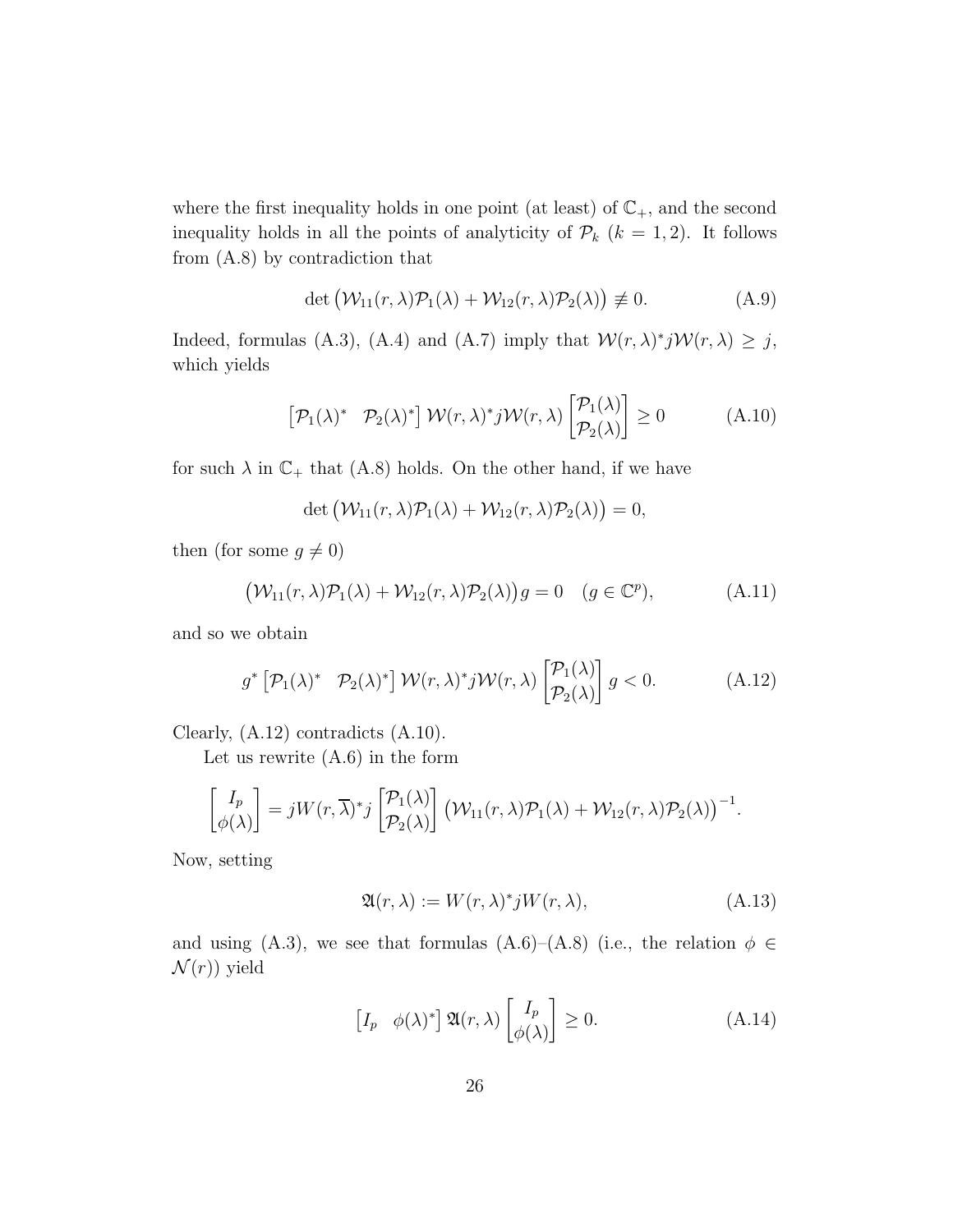Moreover, according to (A.4), (A.13) and (A.14),  $\phi(\lambda)$  is holomorphic and contractive in  $\mathbb{C}_+$ . On the other hand, if  $\phi$  satisfies (A.14), we set

$$
\begin{bmatrix} \mathcal{P}_1(\lambda) \\ \mathcal{P}_2(\lambda) \end{bmatrix} = W(r, \lambda) \begin{bmatrix} I_p \\ \phi(\lambda) \end{bmatrix},
$$
\n(A.15)

and see that the relations  $(A.6)$ – $(A.8)$  are valid. Thus,

$$
\phi(\lambda) \in \mathcal{N}(r) \tag{A.16}
$$

is equivalent to (A.14). Therefore, according to (A.4),  $\mathcal{N}(r_2)$  is embedded in  $\mathcal{N}(r_1)$ :

$$
\mathcal{N}(r_2) \subseteq \mathcal{N}(r_1) \quad (r_1 < r_2). \tag{A.17}
$$

By virtue of Montel's theorem, there is a sequence  $\{\phi_k(\lambda)\}\$  such that

$$
\phi_k \in \mathcal{N}(r_k), \quad r_k \to \infty \quad \text{(for } k \to \infty), \tag{A.18}
$$

and  $\phi_k(\lambda)$  tend uniformly (on any compact in  $\mathbb{C}_+$ ) to some matrix function  $\varphi(\lambda)$ . Thus,  $\varphi(\lambda)$  is holomorphic and satisfies (A.14) for any  $r > 0$ . In other words,

$$
\varphi(\lambda) \in \bigcap_{r>0} \mathcal{N}(r). \tag{A.19}
$$

Let us write down  $\mathcal{N}(r)$  in the Weyl matrix disk form. Taking into account  $(A.4)$  and  $(A.13)$ , we obtain

$$
-\mathfrak{A}_{22}(r_2,\lambda) \ge -\mathfrak{A}_{22}(r_1,\lambda) \ge I_p \quad (r_2 > r_1); \tag{A.20}
$$

$$
\mathfrak{A}(r_2,\lambda)^{-1} \ge \mathfrak{A}(r_1,\lambda)^{-1} \ge j,\tag{A.21}
$$

$$
\left(\mathfrak{A}(r,\lambda)^{-1}\right)_{11} = \left(\mathfrak{A}_{11}(r,\lambda) - \mathfrak{A}_{12}(r,\lambda)\mathfrak{A}_{22}(r,\lambda)^{-1}\mathfrak{A}_{21}(r,\lambda)\right)^{-1} \ge I_p, \quad \text{(A.22)}
$$

where  $\mathfrak{A}_{ik}(r,\lambda)$  and  $(\mathfrak{A}(r,\lambda)^{-1})_{ik}$ , respectively, are  $p \times p$  blocks of  $\mathfrak{A}(r,\lambda)$  and  $\mathfrak{A}(r,\lambda)^{-1}$ . The invertibility of  $\mathfrak{A}_{11} - \mathfrak{A}_{12}\mathfrak{A}_{22}^{-1}\mathfrak{A}_{21}$  in (A.22) follows from the invertibility of  $\mathfrak A$  and  $\mathfrak A_{22}$  (for this and for the equality in (A.22) see [50, p. 21]). In particular, we derive from (A.20) and (A.22) that the following positive definite square roots are uniquely defined:

$$
\rho_L(r,\lambda) = \left(-\mathfrak{A}_{22}(r_2,\lambda)^{-1}\right)^{1/2},\tag{A.23}
$$

$$
\rho_R(r,\lambda) = \left(\mathfrak{A}_{11}(r,\lambda) - \mathfrak{A}_{12}(r,\lambda)\mathfrak{A}_{22}(r,\lambda)^{-1}\mathfrak{A}_{21}(r,\lambda)\right)^{1/2}.
$$
 (A.24)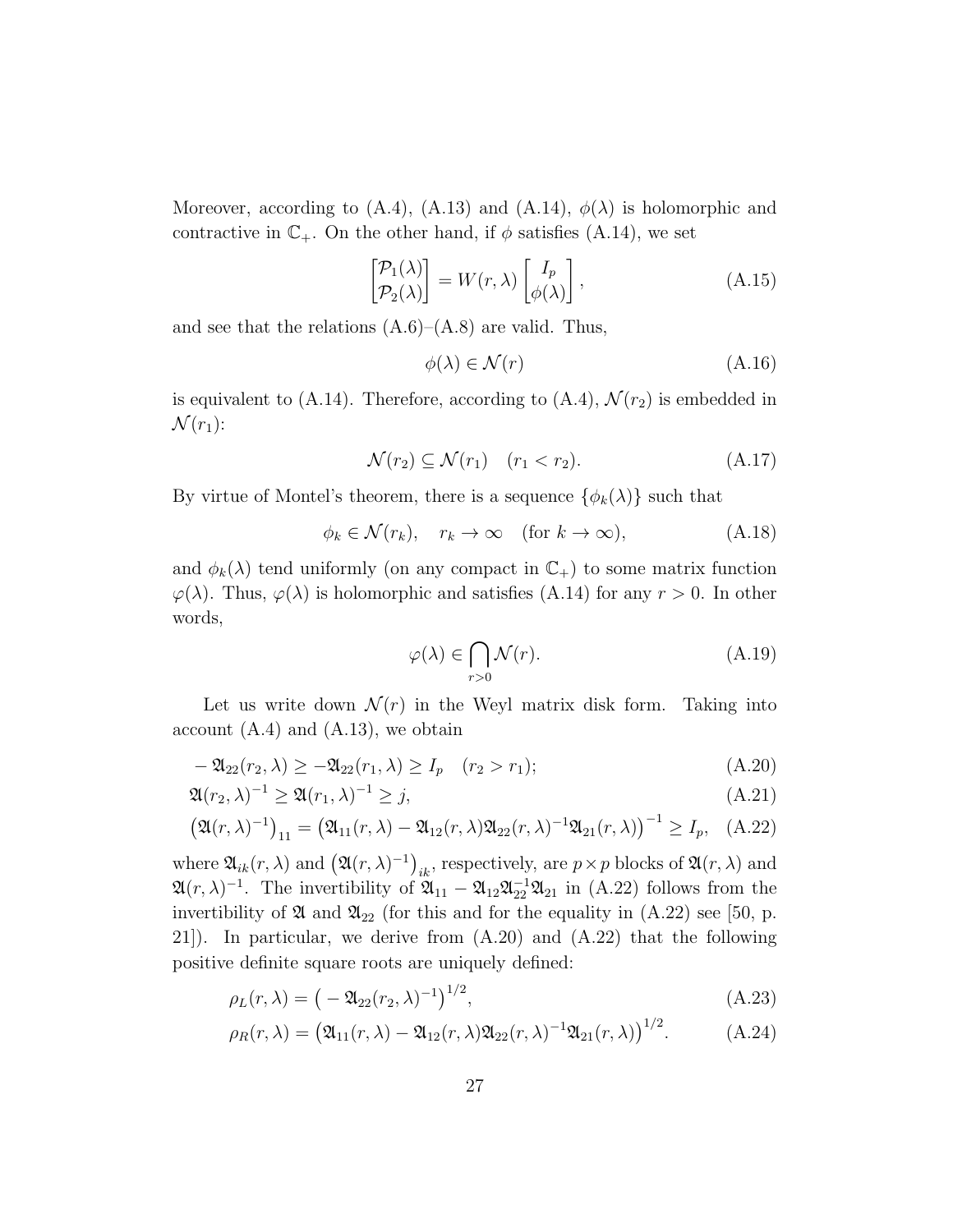Here,  $\rho_L$  and  $\rho_R$  are the so called left and right semi-radii of the Weyl disk. The inequality (A.14) may be rewritten in the form of the Weyl disk parametrization of the values  $\phi(r, \lambda)$  (similar, e.g., to the parametrization [14, (2.19)] for Dirac systems):

$$
\phi(r,\lambda) = \rho_L(r,\lambda)\omega(r,\lambda)\rho_R(r,\lambda) - \mathfrak{A}_{22}(r,\lambda)^{-1}\mathfrak{A}_{21}(r,\lambda) \quad (\omega^*\omega \le I_p), \text{ (A.25)}
$$

where  $\omega(r, \lambda)$  are  $p \times p$  matrices and  $\phi \in \mathcal{N}_r$ . Recall that the matrix inequality  $B_2 \geq B_1 \geq 0$  yields  $B_2^{1/2} \geq B_1^{1/2}$  $1/2$  (see, e.g., [3]). Hence, in view of  $(A.20)$ -(A.24) the left and right semi-radii are non-increasing.

By  $L^2(H)$  we denote the space of vector functions on  $\mathbb{R}_+$  with the scalar product

$$
(f_1, f_2)_H = \int_0^\infty f_2(x)^* H(x) f_1(x) dx.
$$

**Proposition A.1** Let  $H(x)$   $(x \ge 0)$  be the Hamiltonian of a canonical system. Then, there is  $\varphi(\lambda)$ , which satisfies (A.19) for this system. If (A.19) holds, the columns of  $W(x, \lambda)$  $\lceil$   $I_p$  $\varphi(\lambda)$ 1 belong  $L^2(H)$ , that is,

$$
\int_0^\infty \left[ I_p \ \varphi(\lambda)^* \right] W(x,\lambda)^* H(x) W(x,\lambda) \left[ \begin{matrix} I_p \\ \varphi(\lambda) \end{matrix} \right] dx < \infty \quad (\lambda \in \mathbb{C}_+). \tag{A.26}
$$

P r o o f. We already proved that  $\bigcap_{r>0} \mathcal{N}(r)$  is non-empty. Moreover, in view of (A.14), for any  $\varphi$  satisfying (A.19) and any  $r > 0$  we have

$$
\begin{bmatrix} I_p & \varphi(\lambda)^* \end{bmatrix} \mathfrak{A}(r,\lambda) \begin{bmatrix} I_p \\ \varphi(\lambda) \end{bmatrix} \ge 0.
$$
 (A.27)

Taking into account (A.2) and (A.27), we derive

$$
\int_0^r \left[I_p \ \varphi(\lambda)^*\right] W(x,\lambda)^* H(x) W(x,\lambda) \left[\begin{matrix} I_p\\ \varphi(\lambda) \end{matrix}\right] dx
$$
  

$$
\leq \frac{i}{\lambda - \overline{\lambda}} \left[I_p \ \varphi(\lambda)^*\right] j \left[\begin{matrix} I_p\\ \varphi(\lambda) \end{matrix}\right] \leq \frac{i}{\lambda - \overline{\lambda}} I_p,
$$
 (A.28)

and  $(A.26)$  follows.  $\blacksquare$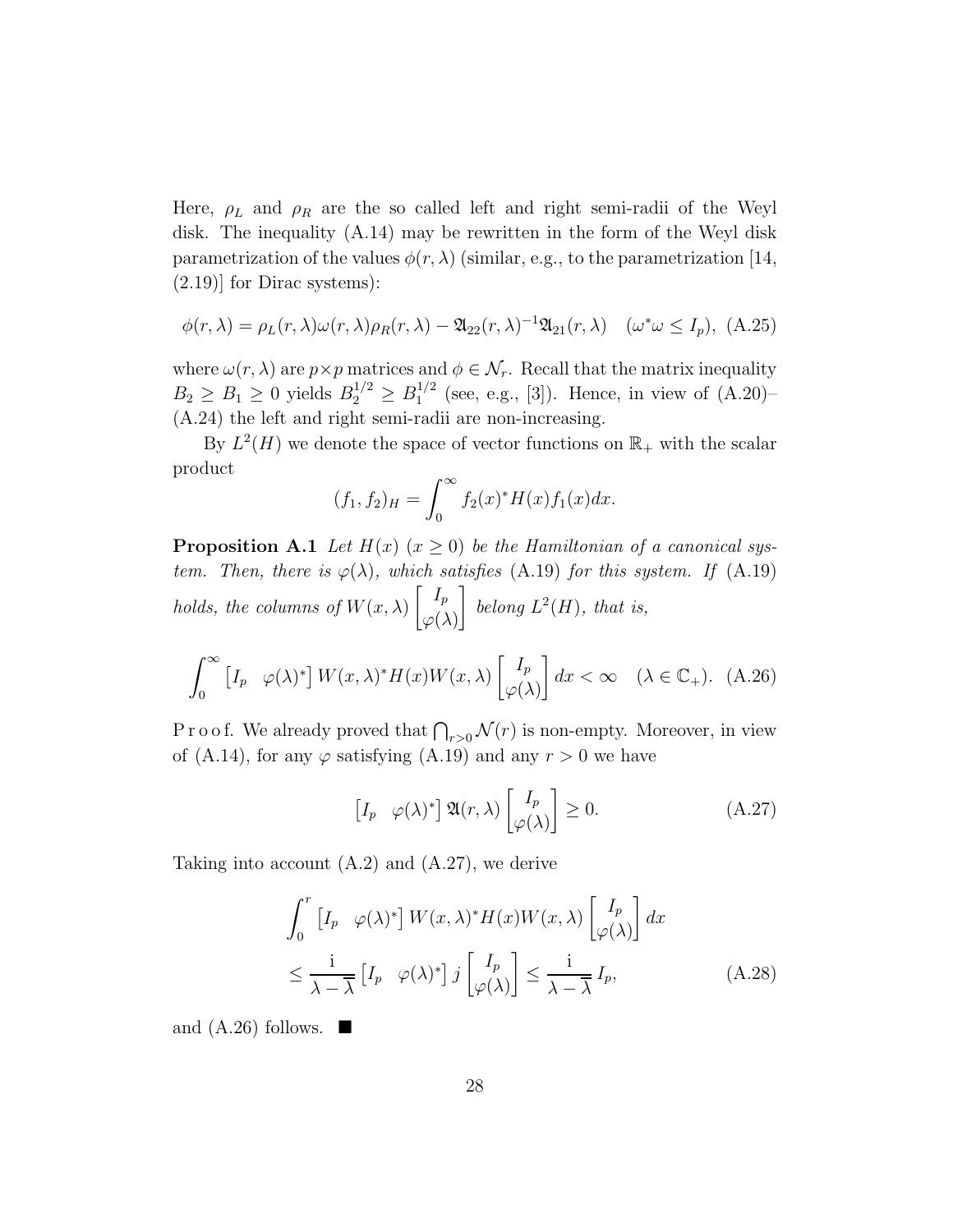**Definition A.2** Holomorphic (in  $\mathbb{C}_+$ )  $p \times p$  matrix functions  $\varphi(\lambda)$ , such that the inequality  $(A.26)$  holds, are called Weyl–Titchmarsh (Weyl) functions of the canonical system  $(1.4)$  on  $[0, \infty)$ .

Proposition A.1 implies that Weyl function always exists.

### B Canonical systems and matrix string and Schrödinger equations: interconnections

1. In view of (1.3), canonical systems (1.4) with Hamiltonians  $H(x)$  of the form (1.6) may be transformed into systems (1.1) with Hamiltonians  $\mathcal{H}$ :

$$
\mathcal{W}'(x,\lambda) = i\lambda J \mathcal{H}(x) \mathcal{W}(x,\lambda), \quad \mathcal{H} = \vartheta(x)^* \vartheta(x), \quad \vartheta(x) J \vartheta(x)^* = 0, \quad (B.1)
$$

using the transformation

$$
\mathcal{W} = \Theta w, \quad \mathcal{H} = \Theta H \Theta^*, \quad \vartheta(x) = \beta \Theta^*.
$$
 (B.2)

Clearly, the inverse transformation works as well, that is, systems (1.4), (1.6) and systems (B.1) are equivalent.

It will be convenient to repeat here the transformation (from [48, Ch. 4] or  $[50, Section 11.1])$  of the system  $(B.1)$  into the matrix string equation. We partition  $p \times 2p$  matrix function  $\vartheta(x)$  into  $p \times p$  blocks  $\vartheta(x) = \begin{bmatrix} \vartheta_1(x) & \vartheta_2(x) \end{bmatrix}$ . We assume that  $det(\vartheta_1(x)) \neq 0$ , and we also require that  $\vartheta_1(x)^{-1}\vartheta_2(x)$  is absolutely continuous and its derivative is invertible. We set

$$
\mathcal{Y}(x,\lambda) = \vartheta(x)\mathcal{W}(x,\lambda), \quad \mathcal{Z}(x,\lambda) = \vartheta_1(x)^{-1}\vartheta(x)\mathcal{W}(x,\lambda), \quad (B.3)
$$

$$
\varkappa(x) := \left(i(\vartheta_1(x)^{-1}\vartheta_2(x))'\right)^{-1} = \varkappa(x)^*.
$$
\n(B.4)

The self-adjointness of  $\varkappa(x)$  above follows from the last equality in (B.1). According to (B.1) and (B.3), we have

$$
W'(x,\lambda) = i\lambda J \vartheta(x)^* \mathcal{Y}(x,\lambda),\tag{B.5}
$$

$$
\mathcal{Z}'(x,\lambda) = \left(\vartheta_1(x)^{-1}\vartheta(x)\right)'\mathcal{W}(x,\lambda) = \left[0 \left(\vartheta_1(x)^{-1}\vartheta_2(x)\right)'\right]\mathcal{W}(x,\lambda). \quad (B.6)
$$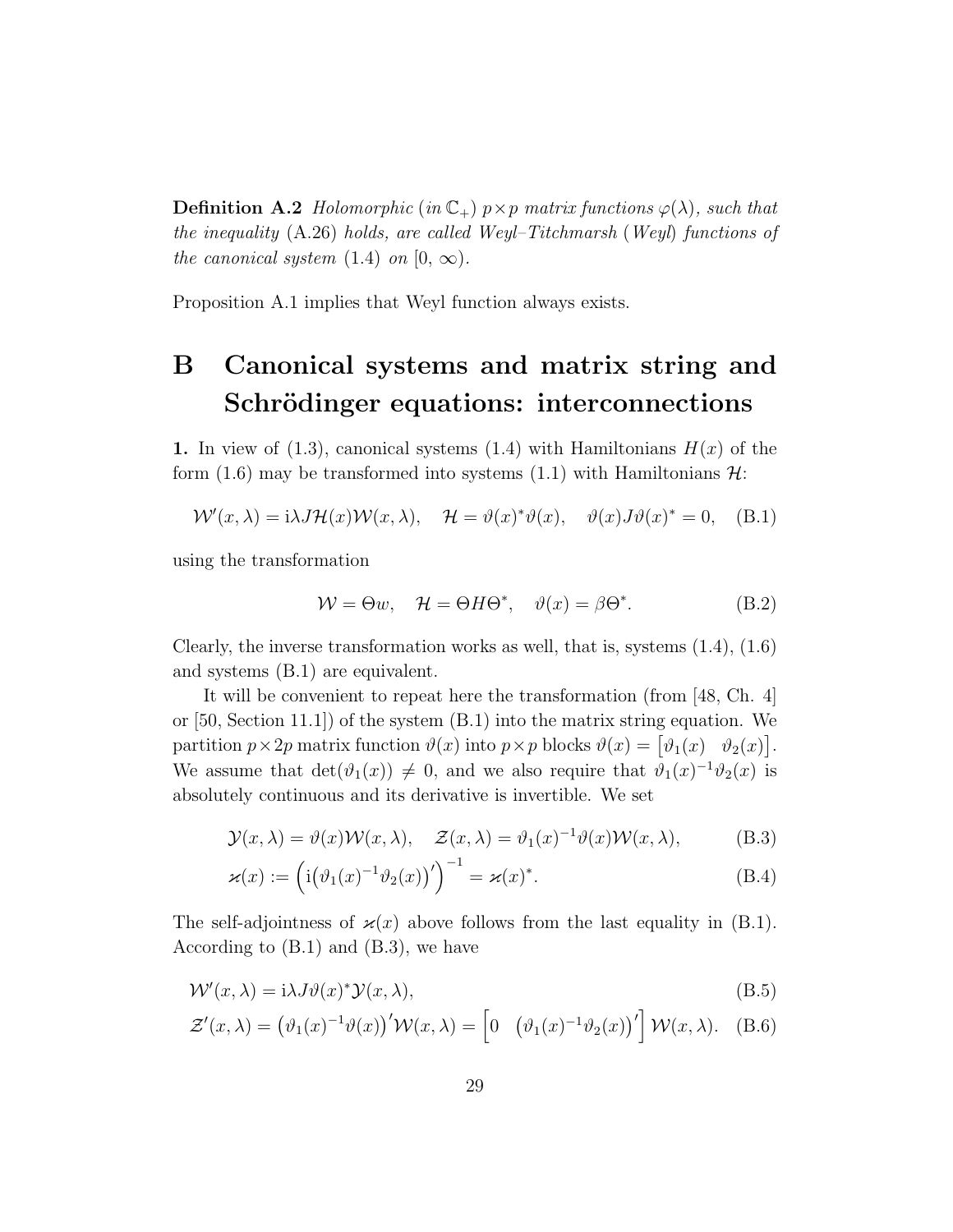Finally, taking into account (B.4)–(B.6), we see that  $\mathcal{Z}(x,\lambda)$  satisfies the matrix string equation

$$
\frac{d}{dx}\Big(\varkappa(x)\frac{d}{dx}\mathcal{Z}(x,\lambda)\Big) = \lambda \vartheta_1(x)^* \mathcal{Y}(x,\lambda) = \lambda \omega(x)\mathcal{Z}(x,\lambda),\tag{B.7}
$$

$$
\omega(x) := \vartheta_1(x)^* \vartheta_1(x) > 0. \tag{B.8}
$$

2. Now, consider the matrix Schrödinger equation

$$
- \mathcal{Z}''(x,\lambda) + u(x)\mathcal{Z}(x,\lambda) = \lambda \mathcal{Z}(x,\lambda) \quad \big(u(x) = u(x)^*\big), \tag{B.9}
$$

where u is a  $p \times p$  matrix function. The transformation of (B.9) into the canonical system of the form (B.1), such that

$$
\vartheta''(x) = u(x)\vartheta(x),\tag{B.10}
$$

and  $\vartheta(x)$  is normalized at  $x = 0$  by

$$
B(0) = \Theta_1 := \frac{1}{\sqrt{2}} \begin{bmatrix} iI_p & I_p \\ iI_p & -I_p \end{bmatrix},
$$
 (B.11)

where

$$
B(x) := \begin{bmatrix} \vartheta(x) \\ \vartheta'(x) \end{bmatrix},
$$
 (B.12)

is described in [50, Section 11.2]. The interconnections between the spectral theories of systems (B.1), (B.10) and equations (B.9) are also studied there. It is easily checked (see also [34] for the case  $p = 1$ ) that the above-mentioned transformation in [50, Section 11.2] works in the opposite direction as well.

Namely, starting from the canonical system (B.1), (B.10), (B.11) one comes to the Schrödinger equation  $(B.9)$ . Indeed, according to [50,  $(2.10)$ ], we have

$$
B(0)^* J_1 B(0) = \Theta_1^* J_1 \Theta_1 = J, \quad J_1 := \mathbf{i} \begin{bmatrix} 0 & -I_p \\ I_p & 0 \end{bmatrix}, \quad (B.13)
$$

where J is given in  $(1.1)$ . Moreover, the equalities  $(B.10)$  and  $(B.12)$  yield

$$
B'(x) = \begin{bmatrix} 0 & I_p \\ u(x) & 0 \end{bmatrix} B(x).
$$
 (B.14)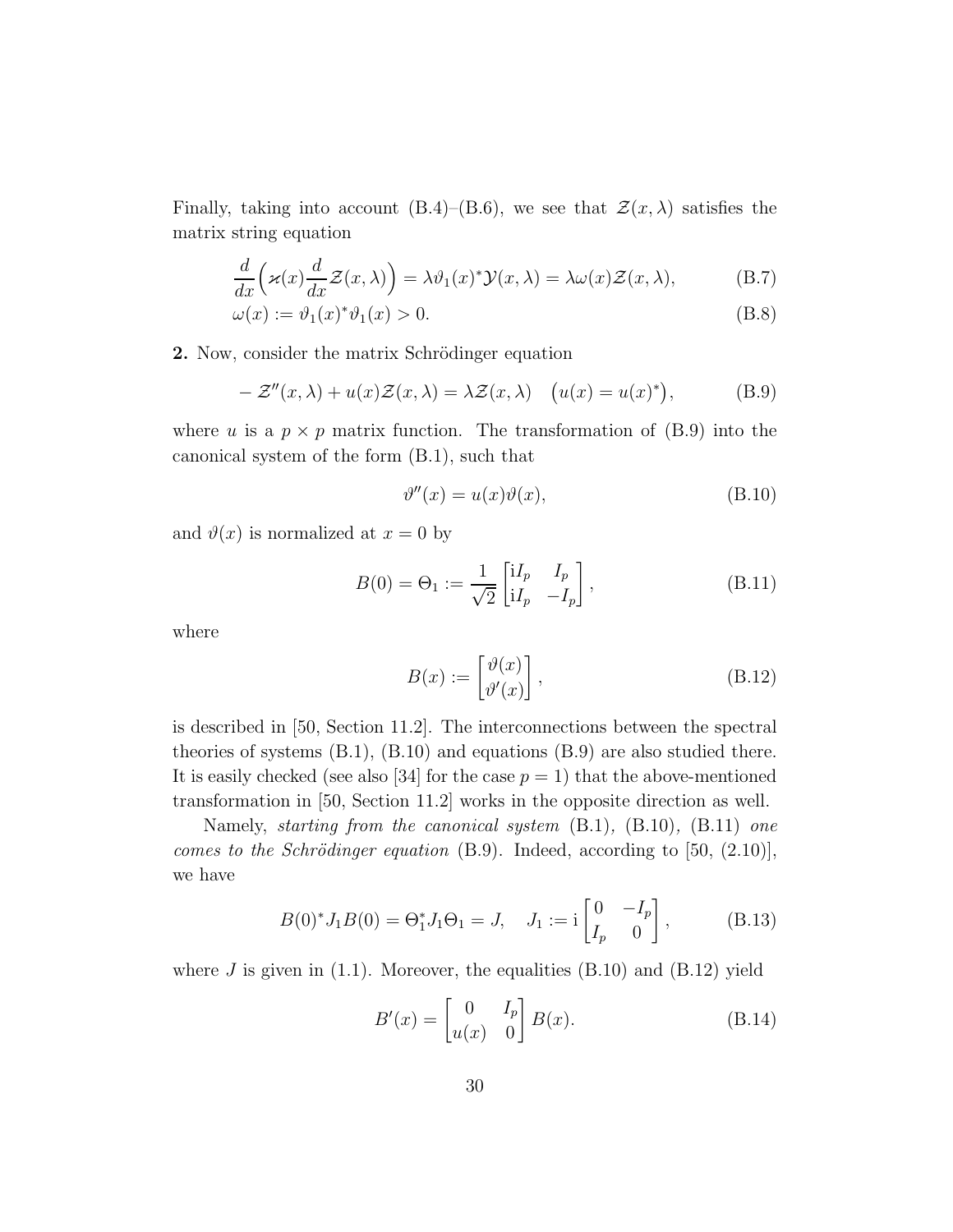The relations (B.13) and (B.14) imply that

$$
B(x)^* J_1 B(x) = B(0)^* J_1 B(0) = J,
$$
\n(B.15)

and so

$$
B(x)JB(x)^* = J_1. \tag{B.16}
$$

Remark B.1 Formula (B.16) shows that the equalities

$$
\vartheta(x)J\vartheta(x)^* = 0, \quad \vartheta'(x)J\vartheta(x)^* = iI_p \tag{B.17}
$$

follow from  $(B.10)$ – $(B.12)$ .

Finally, setting

$$
\mathcal{Z}(x,\lambda) = \vartheta(x)\mathcal{W}(x,\lambda) \tag{B.18}
$$

and taking into account (B.1), (B.10) and (B.17), we derive

$$
\mathcal{Z}''=u\mathcal{Z}-2\lambda\mathcal{Z}+\lambda\mathcal{Z},
$$

that is,  $\mathcal{Z}(x,\lambda)$  satisfies matrix Schrödinger equation (B.9). Formula (B.18) describes the connection between the solutions of the canonical system (B.1),  $(B.10)$ ,  $(B.11)$  and of the corresponding Schrödinger equation  $(B.9)$ .

3. Since matrix Schrödinger equations may be transformed (see [50]) into canonical systems satisfying (B.10)–(B.12) (and by virtue of Remark B.1), they are also equivalent to a subclass of canonical systems (1.4) with Hamiltonians of the form (2.1).

**Remark B.2** It is easy to see that in the case of our explicit formulas  $(4.1)$ , (4.5), (4.6) the matrix function  $\vartheta(x) = \beta(x)\Theta^*$  satisfies (B.10), where  $u =$  $-c^2I_p$ . However,  $\vartheta(x) = \beta(x)\Theta^*$  does not satisfy (B.10) (excluding, possibly, some special cases).

Remark B.3 Formulas (B.3), (B.4), (B.7), and (B.8) show that explicit expressions for the Hamiltonians and fundamental solutions constructed in this paper generate explicit expressions for the matrix string equations and their solutions as well.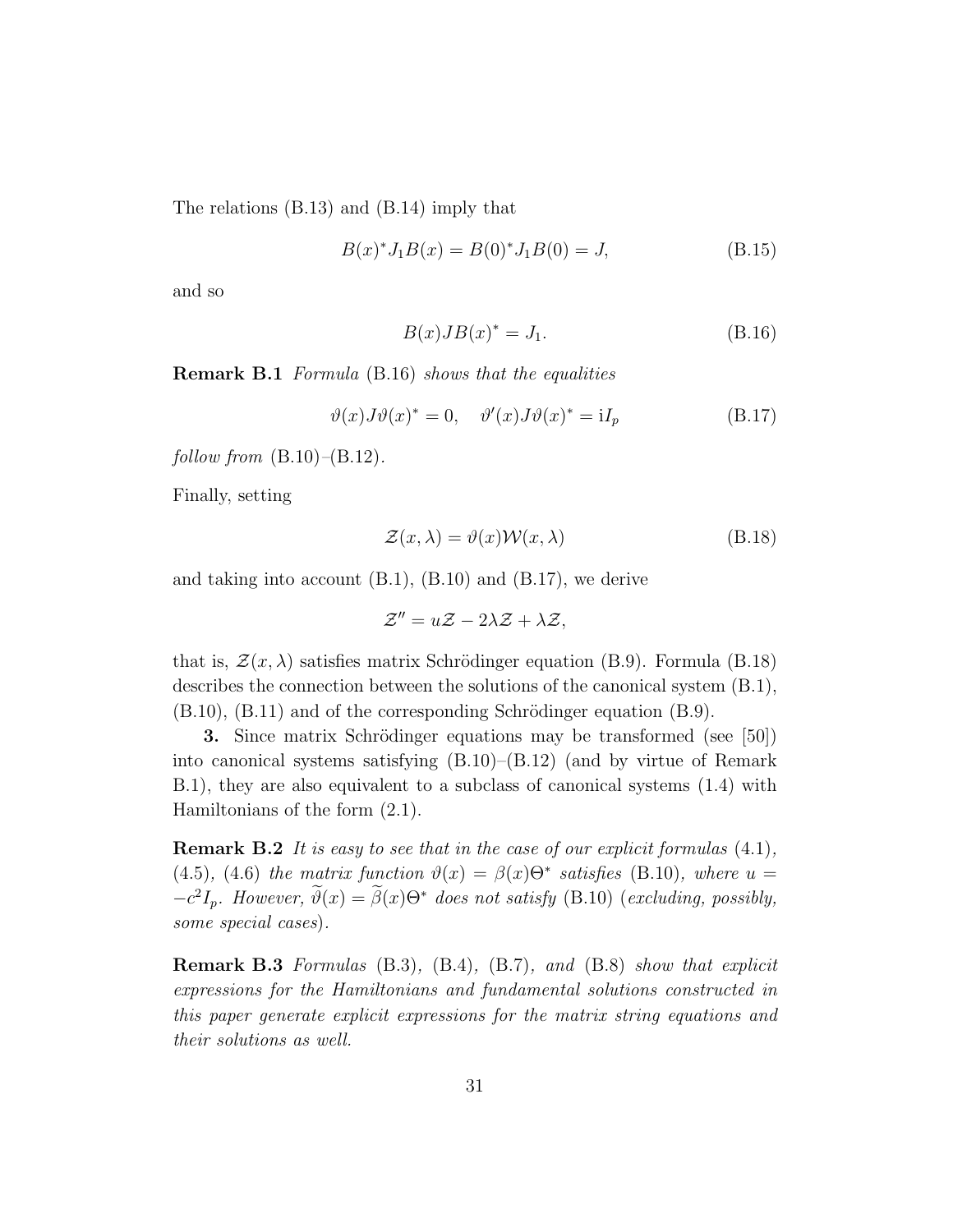### C On linear similarity to squared integration

We will consider similarity transformations of linear integral operators  $K$  in  $L_2^p$  $_{2}^{p}(0, T)$   $(0 < T < \infty)$ :

$$
K = i\beta(x)j \int_0^x \beta(t)^* \cdot dt, \quad \beta(x)j\beta(x)^* \equiv 0, \quad \beta'(x)j\beta(x)^* \equiv iI_p, \quad (C.1)
$$

where  $\beta(x)$  is a  $p \times 2p$  matrix function and

$$
j = \begin{bmatrix} I_p & 0 \\ 0 & -I_p \end{bmatrix} . \tag{C.2}
$$

Recall that the operator A is introduced in  $(2.2)$ . The class of operators  $K =$  $\int_0^x K(x, t) \cdot dt$ , which are linear similar to A above, was studied (for the case of the scalar kernel function  $K(x, t)$  in the essential for our considerations paper [46]. Here, we study an important special subclass (C.1) of such operators under reduced smoothness conditions on  $K(x, t)$ . We include the matrix case (i.e., the case  $p > 1$ ) and present a complete proof of the similarity result.

**Theorem C.1** Let operator K be given by the first equality in  $(C.1)$ , and let  $\beta(x)$  satisfy the second and third equalities in (C.1). Assume that  $\beta(x)$  is two times differentiable and the entries of  $\beta''(x)$  are square-integrable, that is,  $\beta''(x) \in L_2^{p \times 2p}$  $\binom{p\times 2p}{2}(0,\mathbf{T})$ . Then, K is linear similar to A :

$$
K = VAV^{-1}
$$
,  $V = u(x)(I + \int_0^x \mathcal{V}(x, t) \cdot dt)$ , (C.3)

where  $u(x)$  is a  $p \times p$  matrix function, which is unitary (i.e.,  $u^* = u^{-1}$ ) and absolutely continuous on  $[0, T]$ , and

$$
\sup \| \mathcal{V}(x,t) \| < \infty \quad (0 \le t \le x \le \mathbf{T}). \tag{C.4}
$$

P r o o f. In the proof, we construct an operator  $V$ , which satisfies theorem's conditions. This  $V$  is closely related to transformation operators in inverse spectral and scattering theories.

Step 1. Together with  $K$ , we consider the operators:

$$
\breve{K} := \mathrm{i}\beta''(x)j \int_0^x \beta(t)^* \cdot dt, \quad (I - \breve{K})^{-1} = \int_0^x \mathcal{R}(x,t) \cdot dt. \quad (C.5)
$$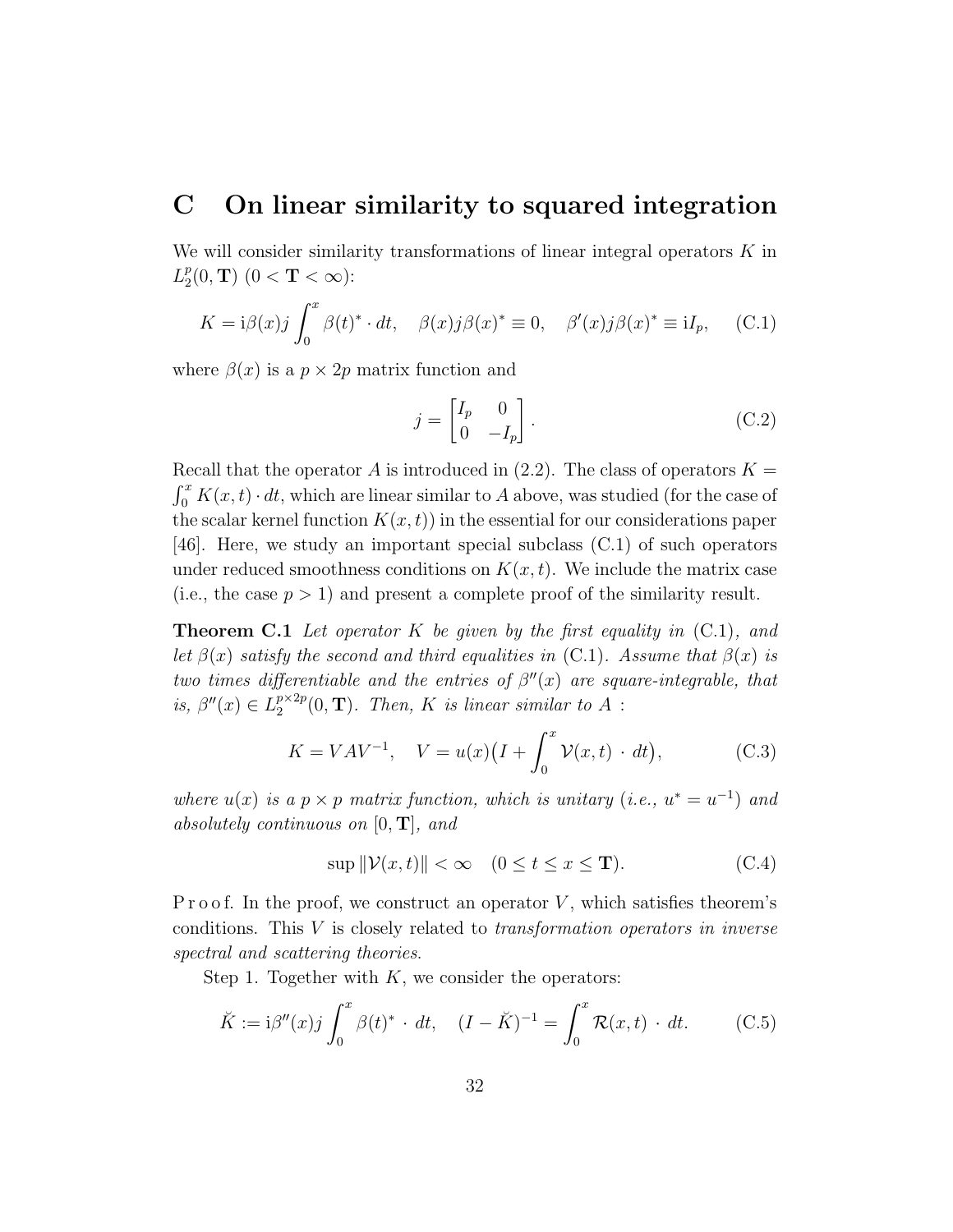The operator  $\check{K}$  has a semi-separable kernel, and so (see, e.g., [19, Section IX.2]) the matrix function  $\mathcal R$  in (C.5) has the form

$$
\mathcal{R}(x,t) = i\beta''(x)u_1(x)u_1(t)^{-1}j\beta(t)^* \quad (0 \le t \le x), \tag{C.6}
$$

where the  $2p \times 2p$  matrix function  $u_1$  is the normalized fundamental solution of the system

$$
u_1'(x) = i j \beta(x)^* \beta''(x) u_1(x), \quad u_1(0) = I_{2p}.
$$
 (C.7)

Introduce the  $p \times p$  matrix function  $g(x)$  by the equalities

$$
g(0) = I_p, \quad g'(0) = \frac{1}{2}\beta'(0)j\beta'(0)^*,
$$
\n(C.8)

$$
g''(x) = i(I - \breve{K}) \Big( \beta''(x) u_1(x) \big( j \beta'(0)^* + \frac{i}{2} j \beta(0)^* \beta'(0) j \beta'(0)^* \big) \Big), \quad (C.9)
$$

where the operator  $(I - \breve{K})$  on the right-hand side of (C.9) is applied columnwise to the  $p \times p$  matrix function above. Further in the proof, we study the matrix function

$$
y(x, z) := (I - z^2 K)^{-1} g(x).
$$
 (C.10)

(Since K has a semi-separable kernel, one can write down a more explicit expression for  $y$  as well.) Differentiating two times both parts of the equality  $(I - z<sup>2</sup>K)y(x, z) = g(x)$  and taking into account (C.1), (C.5), we derive

$$
y''(x, z) = g''(x) - z^2 y(x, z) + iz^2 \beta''(x) j \int_0^x \beta(t)^* y(t, z) dt
$$
  
=  $g''(x) - z^2 (I - \breve{K}) y(x, z).$  (C.11)

It also easily follows from  $(C.1)$ ,  $(C.8)$ , and  $(C.10)$  that

$$
y(0, z) = I_p, \quad y'(0, z) = \frac{i}{2}\beta'(0)j\beta'(0)^*.
$$
 (C.12)

Applying (columnwise)  $(I - \breve{K})^{-1}$  to both parts of (C.11), using (C.5)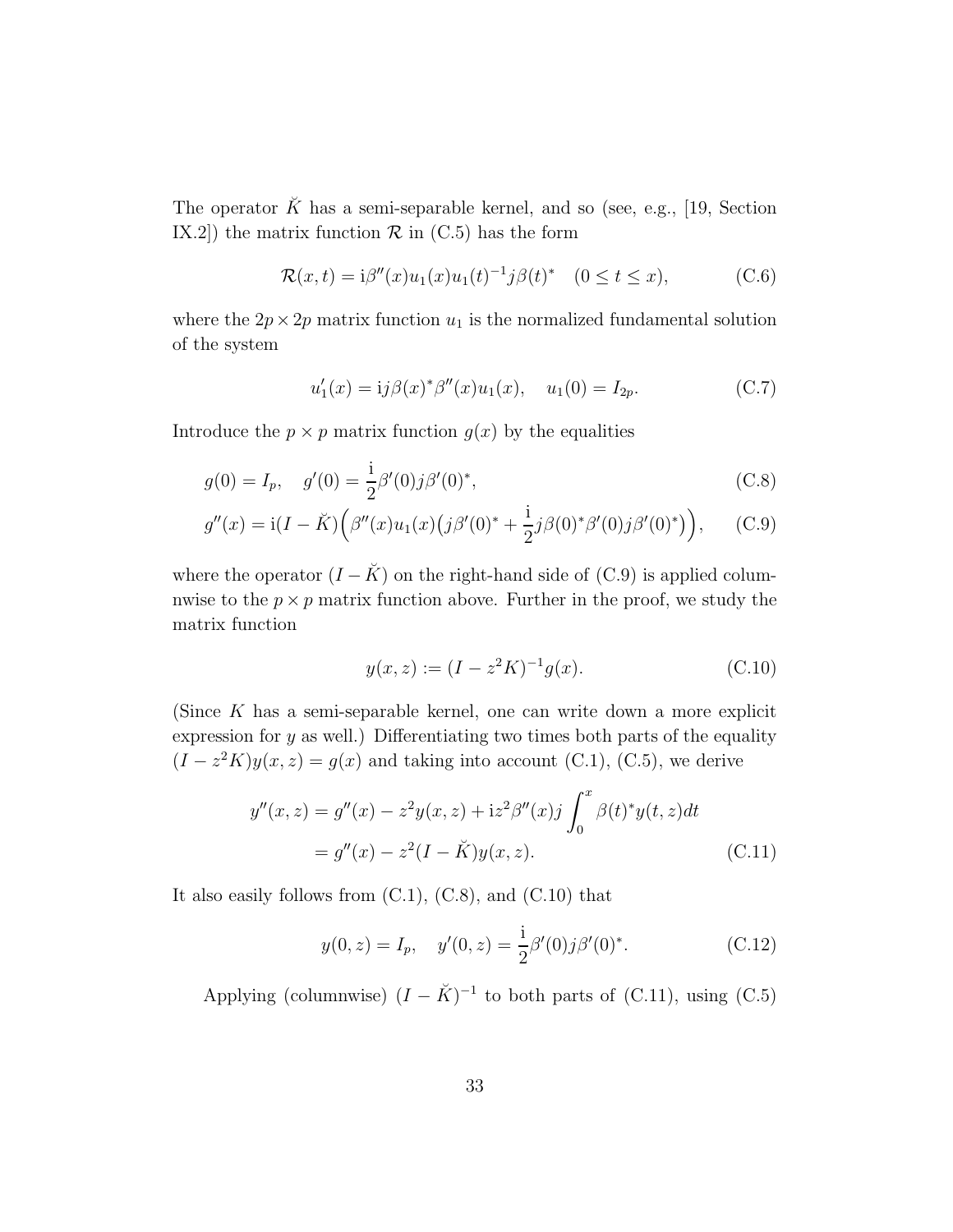and (C.9), and integrating by parts, we obtain

$$
y''(x, z) = -\int_0^x \mathcal{R}(x, t)y''(t, z)dt
$$
  
+  $i\beta''(x)u_1(x)(j\beta'(0)^* + \frac{i}{2}j\beta(0)^*\beta'(0)j\beta'(0)^*) - z^2y(x, z)$   
=  $-\mathcal{R}(x, t)y'(t, z)\Big|_0^x + \left(\frac{\partial}{\partial t}\mathcal{R}(x, t)y(t, z)\right)\Big|_0^x$   
+  $i\beta''(x)u_1(x)(j\beta'(0)^* + \frac{i}{2}j\beta(0)^*\beta'(0)j\beta'(0)^*) - z^2y(x, z)$   
-  $\int_0^x \left(\frac{\partial^2}{\partial t^2}\mathcal{R}(x, t)\right)y(t, z)dt.$  (C.13)

In view of the last equality in (C.1), we have  $(\beta'(x)j\beta(x)^*)' = 0$ , which yields

$$
u_2(x) := i\beta''(x)j\beta(x)^* = -i\beta'(x)j\beta'(x)^*.
$$
 (C.14)

Here,  $u_2$  is a  $p \times p$  matrix function. Relations (C.6), (C.7), and (C.14) imply:

$$
\mathcal{R}(x,x) = u_2(x); \quad \frac{\partial}{\partial t} \mathcal{R}(x,t) \Big|_{t=x} = -u_2(x)^2 + u_3(x), \quad (C.15)
$$

$$
u_2(x)' = u_3(x)^* - u_3(x), \quad u_3(x) := i\beta''(x)j\beta'(x)^*;
$$
 (C.16)

$$
\frac{\partial}{\partial t} \mathcal{R}(x,t) \Big|_{t=0} = \mathrm{i} \beta''(x) u_1(x) \big( j \beta'(0)^* - j \beta(0)^* u_2(0) \big); \tag{C.17}
$$

$$
\mathcal{R}(x,0) = \mathrm{i}\beta''(x)u_1(x)j\beta(0)^*.\tag{C.18}
$$

Taking into account  $(C.12)$  and  $(C.14)$ – $(C.17)$ , we rewrite  $(C.13)$  in the form:

$$
y''(x, z) + z^2 y(x, z) = -u_2(x)y'(x, z) - (u_2(x)^2 - u_3(x))y(x, z)
$$

$$
- \int_0^x \left(\frac{\partial^2}{\partial t^2} \mathcal{R}(x, t)\right) y(t, z) dt, \tag{C.19}
$$

where

$$
\frac{\partial^2}{\partial t^2} \mathcal{R}(x,t) = h_1(x)h_2(t), \quad h_1(x) = i\beta''(x)u_1(x) \in L_2^{p \times 2p}(0, \mathbf{T}), \quad (C.20)
$$
  
\n
$$
h_2(t) = u_1(t)^{-1} (j\beta(t)^*u_2(t)^2 - j\beta(t)^*u_3(t)^* - j\beta'(t)^*u_2(t) + j\beta''(t)^*),
$$
  
\n
$$
h_1 \in L_2^{p \times 2p}(0, \mathbf{T}), \quad h_2 \in L_2^{2p \times p}(0, \mathbf{T}). \quad (C.21)
$$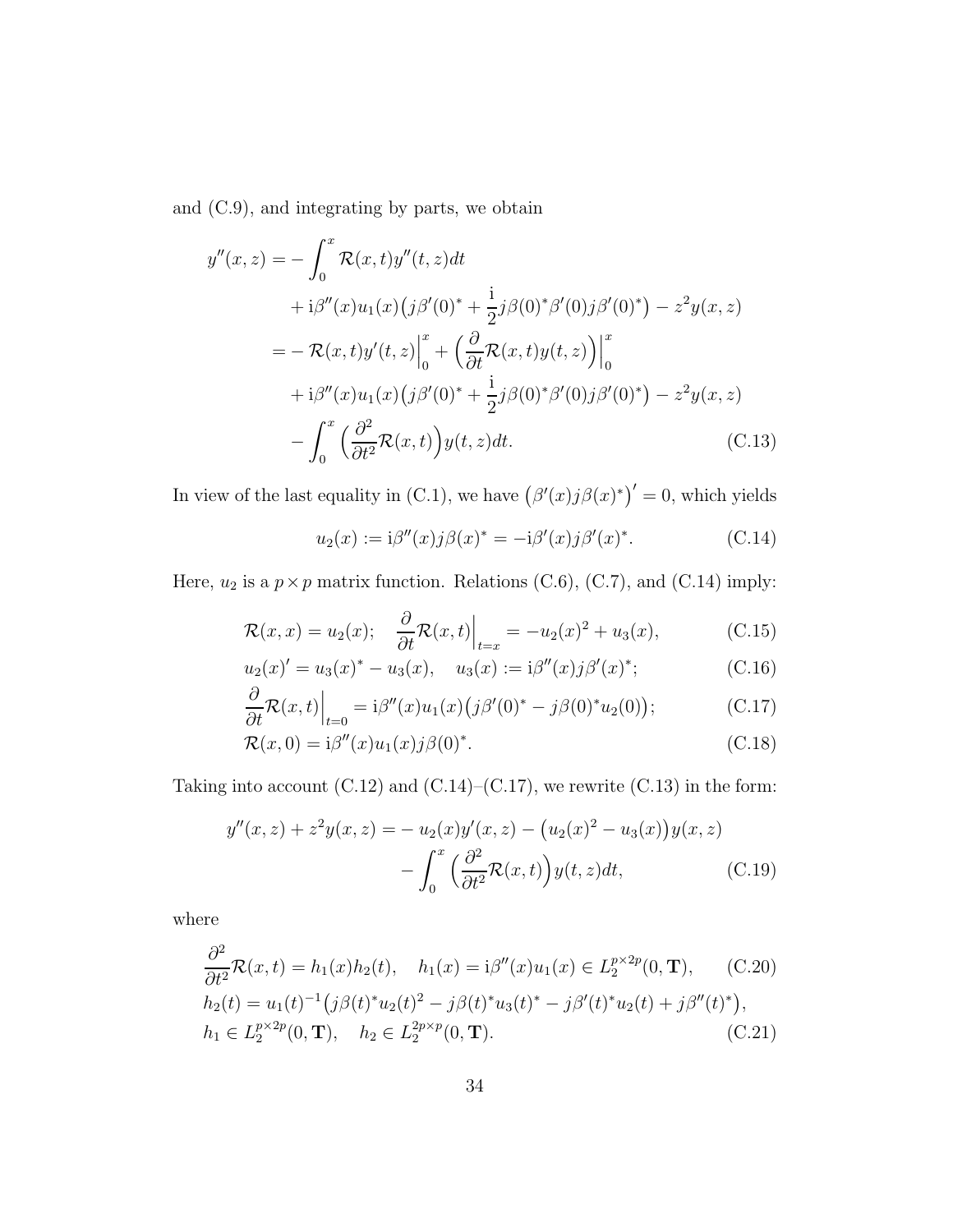We introduce the  $p \times p$  matrix functions  $y_1(x, z)$  and  $u(x)$  by the equalities

$$
y_1(x, z) = u(x)^{-1}y(x, z);
$$
  $u'(x) = -\frac{1}{2}u_2(x)u(x),$   $u(0) = I_p.$  (C.22)

Since  $u_2^* = -u_2$  and  $u(0) = I_p$ , we obtain  $u^* = u^{-1}$ . Thus, using formulas  $(C.16)$ ,  $(C.20)$ , and  $(C.22)$ , we rewrite  $(C.19)$  in the form

$$
y_1''(x, z) + z^2 y_1(x, z) = u_4(x) y_1(x, z) - u(x)^* h_1(x) \int_0^x h_2(t) u(t) y_1(t, z) dt,
$$
\n(C.23)

$$
u_4(x) := u(x)^* \left(\frac{1}{2} \left(u_3(x) + u_3(x)^*\right) - \frac{3}{4} u_2(x)^2\right) u(x).
$$
 (C.24)

In view of  $(C.12)$  and  $(C.22)$ , the initial conditions for  $y_1$  take the form

$$
y_1(0, z) = I_p, \quad y'_1(0, z) = y'(0, z) - u'(0) = 0.
$$
 (C.25)

Step 2. Let us construct the solution of system (C.23) with the initial conditions (C.25) as a series

$$
y_1(x, z) = \sum_{k=0}^{\infty} \psi_k(x, z), \quad \psi_0(x, z) = \cos(zx)I_p,
$$
 (C.26)

$$
\psi_k(x, z) := \int_0^x \cos\left(z(x - t)\right) \int_0^t \left(u_4(s)\psi_{k-1}(s, z) - \int_0^s \mathcal{F}(s, \eta)\right) \psi_{k-1}(\eta, z) d\eta \, dsdt \quad (k \ge 1), \tag{C.27}
$$

$$
\mathcal{F}(x,t) := u(x)^* h_1(x) h_2(t) u(t).
$$
\n(C.28)

Clearly, for  $k \geq 1$  we have

$$
\psi_k''(x, z) = -z^2 \psi_k(x, z) + u_4(x, z)\psi_{k-1}(x, z) - \int_0^x \mathcal{F}(x, \eta)\psi_{k-1}(\eta, z)d\eta.
$$
\n(C.29)

Thus, if the corresponding series converge, the matrix function  $y_1$  given by  $(C.26)$ – $(C.28)$  satisfies  $(C.23)$ . Convergences follow from the representation

$$
\psi_k(x, z) = \int_0^x \cos(z\zeta) \mathcal{V}_k(x, \zeta) d\zeta \quad (k \ge 1), \tag{C.30}
$$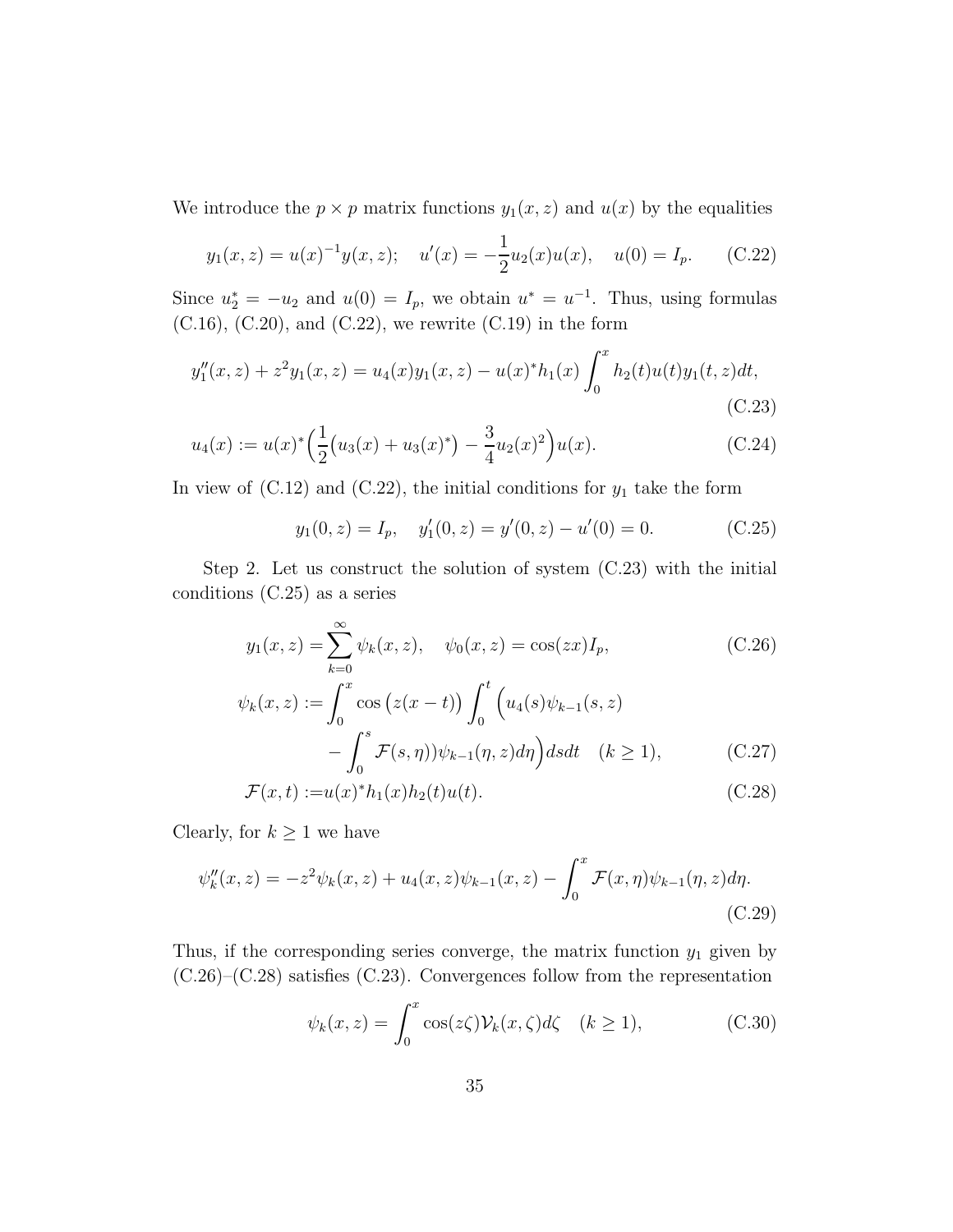which is proved by induction. Indeed, setting  $k = 1$  in (C.27), taking into account that  $\psi_0(s, z) = \cos(zs)$  and

$$
\cos(z(x-t))\cos(zs) = \frac{1}{2}\Big(\cos(z(x-t-s)) + \cos(z(x-t+s))\Big),\tag{C.31}
$$
  

$$
\cos(z(x-t))\cos(z\eta) = \frac{1}{2}\Big(\cos(z(x-t-\eta)) + \cos(z(x-t+\eta))\Big),\tag{C.32}
$$

and changing variables and order of integration, we derive:

$$
\psi_1(x,z) = \int_0^x \cos(z\zeta) \mathcal{V}_1(x,\zeta) d\zeta,
$$
\n(C.33)

$$
\mathcal{V}_1(x,\zeta) = \frac{1}{2} \left( \int_0^{(x+\zeta)/2} u_4(t)dt + \int_0^{(x-\zeta)/2} u_4(t)dt - \int_{(x+\zeta)/2}^x \breve{\mathcal{F}}(t, x - t + \zeta)dt - \int_{(x-\zeta)/2}^{x-\zeta} \breve{\mathcal{F}}(t, x - t - \zeta)dt - \int_{(x-\zeta)}^x \breve{\mathcal{F}}(t, \zeta + t - x)dt \right), \quad (C.34)
$$

$$
\breve{\mathcal{F}}(t,\eta) := \int_{\eta}^{t} \mathcal{F}(s,\eta)ds. \tag{C.35}
$$

Assuming that (C.30) holds for  $k - 1$  and  $\psi_k$  is given by (C.27), we use a similar procedure (i.e., formulas of the (C.31) type, change of variables and change of order of integration) and obtain  $(C.30)$  for k, where

$$
2V_{k}(x,\zeta) = \int_{x-\zeta}^{x} \int_{\zeta+t-x}^{t} u_{4}(s)V_{k-1}(s,\zeta+t-x)dsdt + \int_{(x+\zeta)/2}^{x} \int_{\zeta+x-t}^{t} u_{4}(s)V_{k-1}(s,\zeta+x-t)dsdt + \int_{(x-\zeta)/2}^{x-\zeta} \int_{x-t-\zeta}^{t} u_{4}(s)V_{k-1}(s,x-t-\zeta)dsdt \qquad (C.36)- \int_{x-\zeta}^{x} \int_{\zeta+t-x}^{t} \int_{\zeta+t-x}^{s} \mathcal{F}(s,\eta)V_{k-1}(\eta,\zeta+t-x)d\eta dsdt - \int_{(x+\zeta)/2}^{x} \int_{\zeta+x-t}^{t} \int_{\zeta+x-t}^{s} \mathcal{F}(s,\eta)V_{k-1}(\eta,\zeta+x-t)d\eta dsdt - \int_{(x-\zeta)/2}^{x-\zeta} \int_{x-t-\zeta}^{t} \int_{x-t-\zeta}^{s} \mathcal{F}(s,\eta)V_{k-1}(\eta,x-t-\zeta)d\eta dsdt.
$$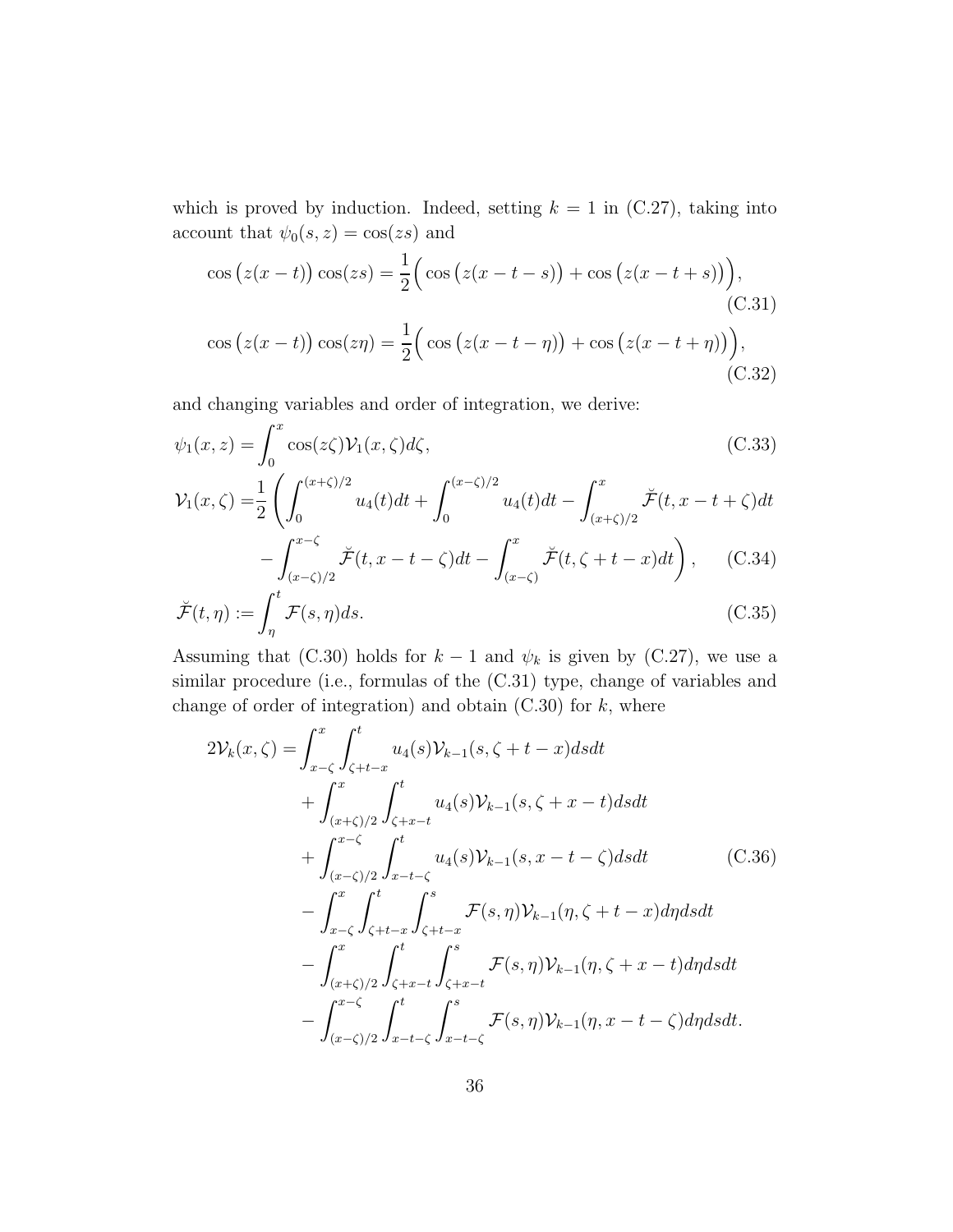Thus, the representation (C.30) is proved. Moreover, one can choose such  $C(T) = C > 0$  that

$$
\int_0^{\mathbf{T}} \|h_k(t)\| dt \le C \quad (k = 1, 2), \quad \int_0^{\mathbf{T}} \|u_4(t)\| dt \le C^2, \tag{C.37}
$$

$$
\sup_{0 \le \zeta \le x \le T} \|\mathcal{V}_1(x,\zeta)\| \le C. \tag{C.38}
$$

We assume that the inequalities (C.37) and (C.38) hold. In particular, the inequality

$$
\|\mathcal{V}_k(x,\zeta)\| \le \frac{(3C^2)^{k-1}}{(k-1)!} C x^{k-1} \quad (k \ge 1)
$$
 (C.39)

is fulfilled for  $k = 1$ . If (C.39) is valid for  $\mathcal{V}_{k-1}$ , relations (C.36)–(C.38) imply that (C.39) is valid for  $\mathcal{V}_k$ . Hence, (C.39) is proved. Therefore, the series  $\sum_{k=1}^{\infty} ||\mathcal{V}_k(x,\zeta)||$  is convergent. Thus, the series in (C.26) converges as well, and (in view of  $(C.26)$ ,  $(C.30)$ ,  $(C.39)$ ) we have

$$
y_1(x, z) = \cos(zx)I_p + \int_0^x \cos(z\zeta)\mathcal{V}(x, \zeta)d\zeta,
$$
 (C.40)

$$
\mathcal{V}(x,\zeta) := \sum_{k=1}^{\infty} \mathcal{V}_k(x,\zeta), \quad \sup_{0 \le \zeta \le x \le \mathbf{T}} \|\mathcal{V}(x,\zeta)\| < \infty. \tag{C.41}
$$

It is immediate from (C.40) and (C.41) that  $y_1(0, z) = I_p$ . In order to calculate the initial value  $y'_1(0, z)$ , we differentiate both sides of (C.27) and obtain

$$
\psi'_{k}(x, z) = -z \int_0^x \sin (z(x - t)) \int_0^t (u_4(s)\psi_{k-1}(s, z) - \int_0^s \mathcal{F}(s, \eta))\psi_{k-1}(\eta, z)d\eta \Big) dsdt
$$
\n(C.42)  
+ 
$$
\int_0^x (u_4(s)\psi_{k-1}(s, z) - \int_0^s \mathcal{F}(s, \eta))\psi_{k-1}(\eta, z)d\eta \Big) ds \quad (k \ge 1).
$$

Now, the equality  $y'_1(0, z) = 0$  easily follows from (C.26) and (C.42). Summing up, we have shown (in this step of the proof) that  $y_1$  of the form  $(C.40)$ satisfies  $(C.23)$  and  $(C.25)$ .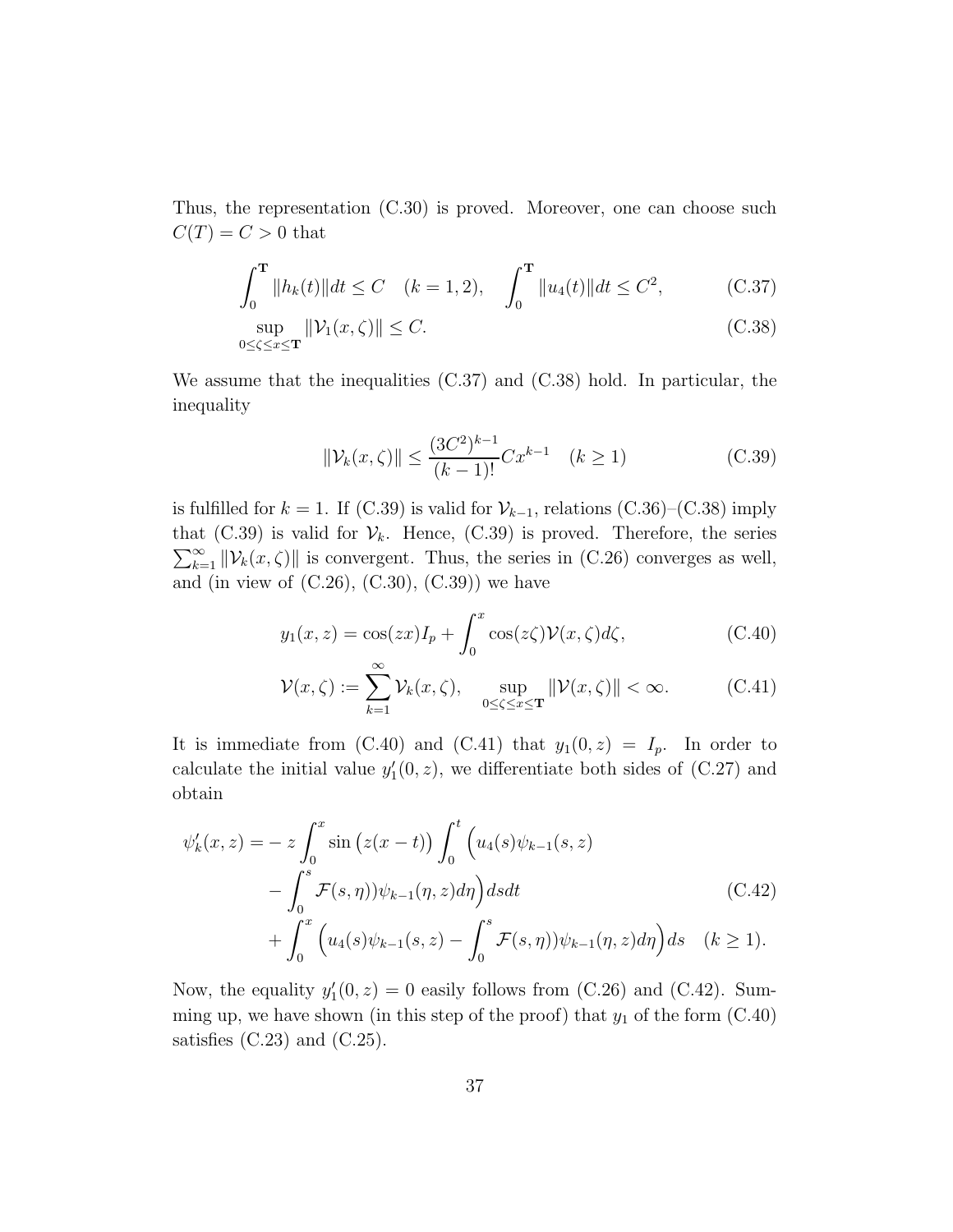Step 3. Next, we show that the solution  $y_1$  of (C.23), (C.25) is unique. Multiplying both parts of  $(C.23)$  by the operator A (given in  $(2.2)$ ) and using (C.25), we derive

$$
By_1 = I_p + z^2 A y_1, \quad B = I - \int_0^x \mathcal{B}(x, t) \cdot dt := I + A u_4 - A \int_0^x \mathcal{F}(x, t) \cdot dt. \tag{C.43}
$$

From  $(2.2)$ ,  $(C.28)$ , and  $(C.43)$ , after simple calculations we obtain

$$
\mathcal{B}(x,t) = \begin{bmatrix} I_p & xI_p & u_7(x) \end{bmatrix} \begin{bmatrix} u_5(t) - tu_4(t) \\ u_4(t) + u_6(t) \\ h_2(t)u(t) \end{bmatrix},
$$
\n(C.44)\n
$$
u_5(t) := -\int_0^t su(s)^* h_1(s) ds h_2(t)u(t), \quad u_6(t) := \int_0^t u(s)^* h_1(s) ds h_2(t)u(t),
$$
\n
$$
u_7(x) := \int_0^x (s-x)u(s)^* h_1(s) ds.
$$
\n(C.45)

Here,  $u_4$  is given in (C.24) and the following transformation is used:

$$
\int_{0}^{x} (t - x) \int_{0}^{t} \mathcal{F}(t, s) \cdot ds dt = \int_{0}^{x} (s - x) \int_{t}^{x} \mathcal{F}(s, t) ds \cdot dt \qquad (C.46)
$$

$$
= \int_{0}^{x} \int_{0}^{x} (s - x) u(s)^{*} h_{1}(s) ds h_{2}(t) u(t) \cdot dt
$$

$$
- \int_{0}^{x} \int_{0}^{t} (s - x) u(s)^{*} h_{1}(s) ds h_{2}(t) u(t) \cdot dt.
$$

Since  $B$  is a triangular operator and the integral part of  $B$  has a semiseparable kernel, it easily follows (see, e.g.,  $[19, \text{ Section IX.2}]$ ) that B is invertible and  $B^{-1}$  is a bounded operator. (In fact, the integral part of B is a Volterra operator from Hilbert-Schmidt class and  $B^{-1} - I$  is again a triangular Volterra operator with a semi-separable kernel.) Thus, we rewrite (C.43) as

$$
y_1 = (I - z^2 B^{-1} A)^{-1} B^{-1} I_p. \tag{C.47}
$$

Now, it is easy to see that  $y_1$  is unique. Recall that this unique solution admits representation  $(C.3)$ , and so, taking into account  $(C.22)$ , we obtain

$$
y(x, z) = V \cos(zx) I_p,
$$
 (C.48)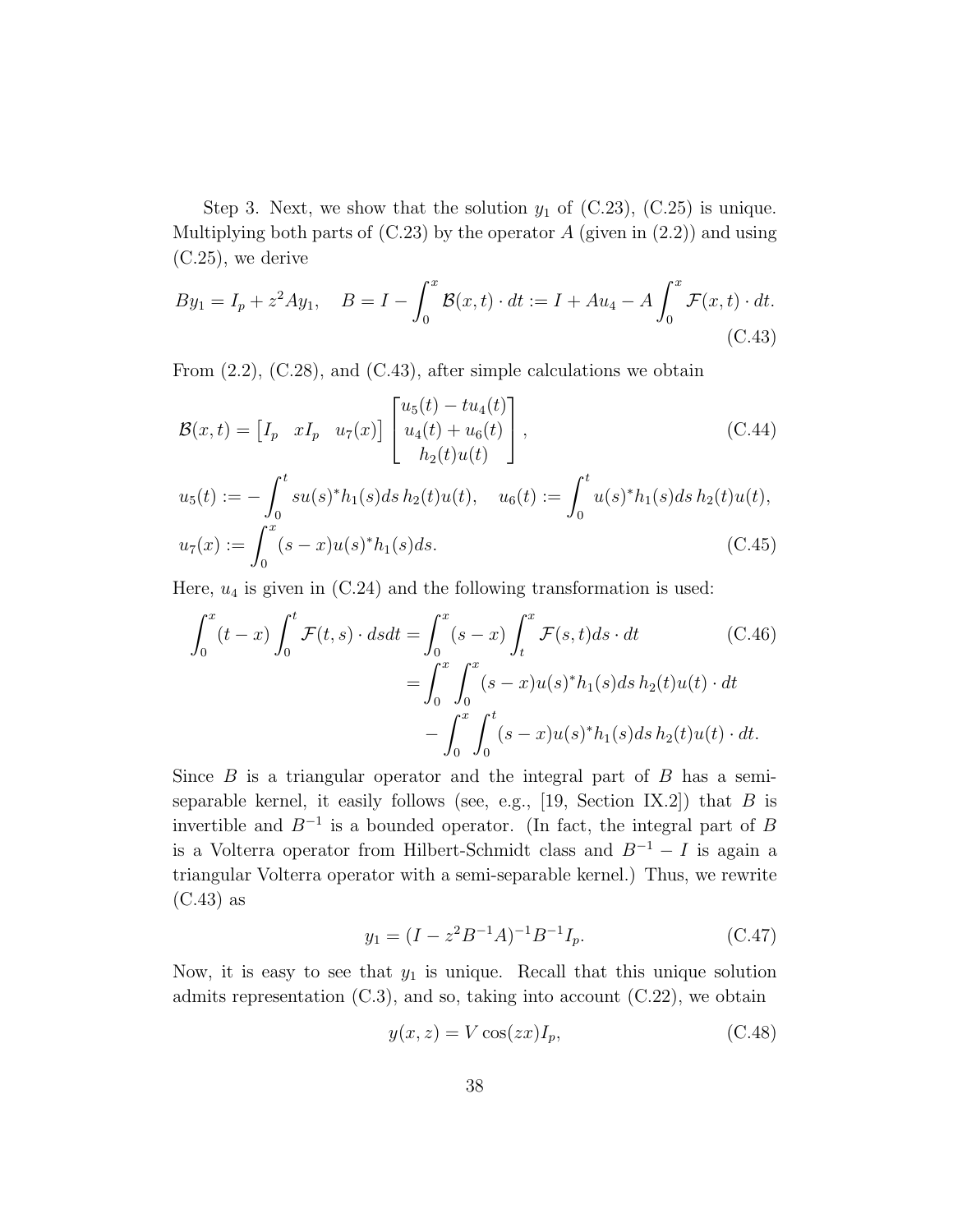where  $V$  is given by the second equality in  $(C.3)$ . One easily checks that

$$
(I - z2 A)^{-1} Ip = \cos(zx) Ip.
$$
 (C.49)

In view of  $(C.10)$ ,  $(C.48)$ , and  $(C.49)$ , we have

$$
(I - z2 K)-1 g = V(I - z2 A)-1 Ip.
$$
 (C.50)

Presenting the resolvents in both parts of (C.50) as series, we rewrite (C.50) in the form  $K^n g = V A^n I_p$ . In particular, setting  $n = 0$ , we derive  $g = VI_p$ . The substitution  $g = VI_p$  into  $K^n g = VA^n I_p$  yields

$$
K^n V I_p = V A^n I_p \quad (n \ge 0). \tag{C.51}
$$

It follows that

$$
(KV)AnIp = K(VAnIp) = Kn+1VIp = VAn+1Ip = (VA)AnIp.
$$
 (C.52)

One can easily see (using, e.g., Weierstrass approximation theorem) that the closed linear span of the columns of the matrix functions  $A^n I_p$   $(n \geq 0)$ coincides with  $L_2^p$  $Z_2^p(0,T)$ . Therefore, (C.52) implies  $KV = VA$ , and (C.3) follows. The required properties of u and  $V$  have already been proved.  $\blacksquare$ 

Remark C.2 It is important for the study of the canonical systems on the semi-axis  $[0, \infty)$  that, according to  $(C.26)$ – $(C.28)$ ,  $(C.30)$ , and  $(C.41)$ , the matrix function  $\mathcal{V}(x,\zeta)$  in the domain  $0 \leq \zeta \leq x \leq \ell$  is uniquely determined by  $\beta(x)$  on  $[0, \ell]$  (and does not depend on the choice of  $\beta(x)$  for  $\ell < x < T$ and the choice of  $\mathbf{T} \geq \ell$ ).

Acknowledgments This research was supported by the Austrian Science Fund (FWF) under Grant No. P29177.

#### References

[1] D.Z. Arov and H. Dym, Bitangential direct and inverse problems for systems of integral and differential equations, Cambridge University Press, Cambridge, 2012.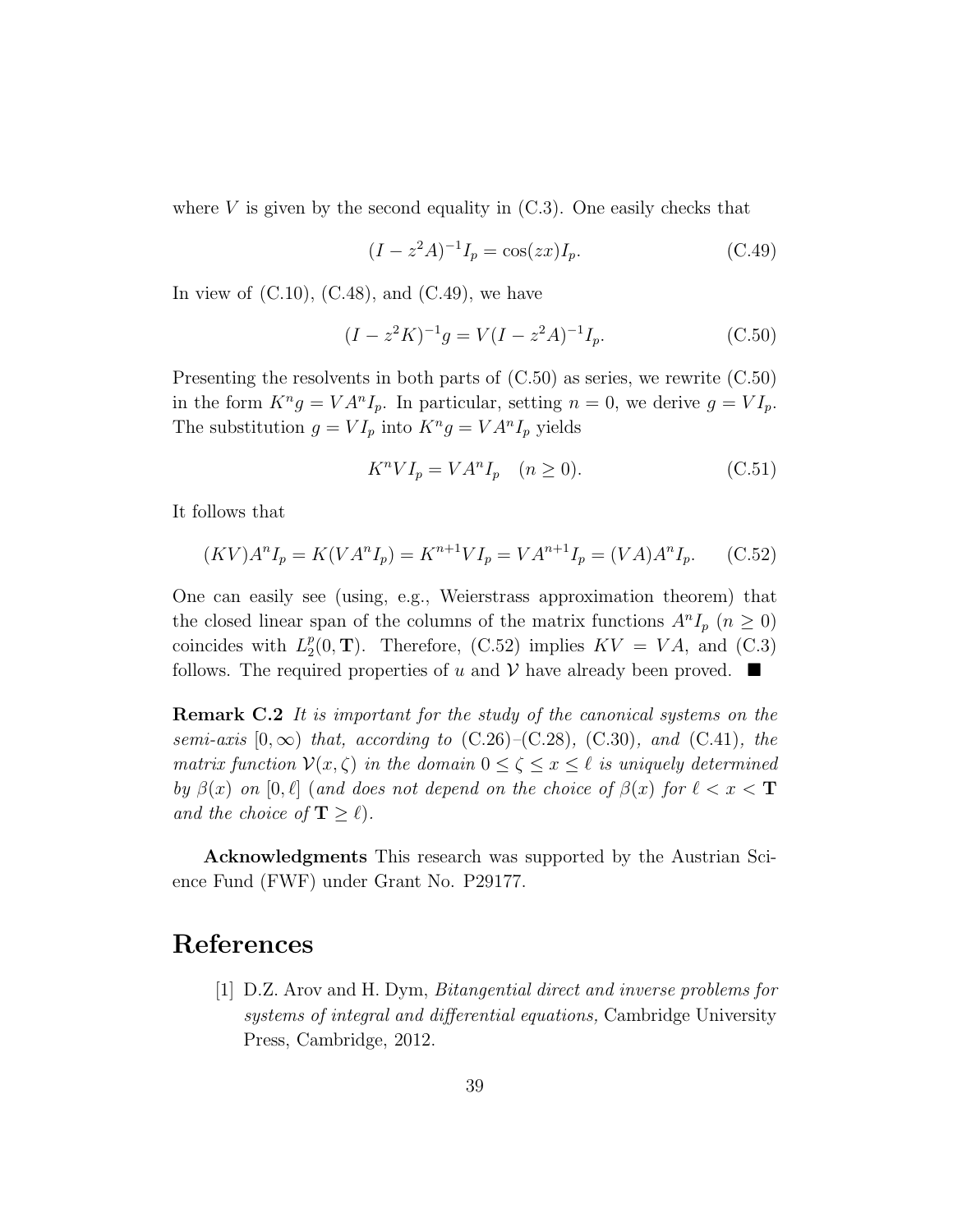- [2] M.I. Belishev and V.S. Mikhailov, Inverse problem for a onedimensional dynamical Dirac system (BC-method), Inverse Problems 30 (2014), Art. 125013.
- [3] R. Bellman, Some inequalities for the square root of a positive definite matrix, Linear Algebra Appl. 1 (1968), 321–324.
- [4] M. Bohner and O. Došlý, *Oscillation of symplectic dynamic systems*, ANZIAM J. 46 (2004), 17–32.
- [5] J. Breuer, E. Ryckman, and B. Simon, Equality of the spectral and dynamical definitions of reflection, Comm. Math. Phys. 295 (2010), 531–550.
- [6] J.L. Cieslinski, Algebraic construction of the Darboux matrix revis*ited*, J. Phys. A **42** (2009), Art. 404003.
- [7] A. Constantin and R. Ivanov, Dressing method for the Degasperis-Procesi equatio, Stud. Appl. Math. 138 (2017), 205–226.
- [8] L. de Branges, Hilbert spaces of entire functions, Prentice-Hall, Englewood Cliffs, N.J., 1968.
- [9] O. Došlý, J. Elyseeva, and R. Simon Hilscher,  $Symplectic$  difference systems: oscillation and spectral theory, Birkhäuser/Springer, Cham, 2019.
- [10] O. Došlý and R. Simon Hilscher, *Disconjugacy*, transformations and quadratic functionals for symplectic dynamic systems on time scales, J. Differ. Equations Appl. 7 (2001), no. 2, 265–295.
- [11] J. Eckhardt and A. Kostenko, The inverse spectral problem for indefinite strings, Invent. Math.  $204$  (2016), 939–977.
- [12] J. Eckhardt, F. Gesztesy, R. Nichols, A. Sakhnovich, and G. Teschl, Inverse spectral problems for Schrödinger-type operators with distributional matrix-valued potentials, Differential Integral Equations 28 (2015), 505–522.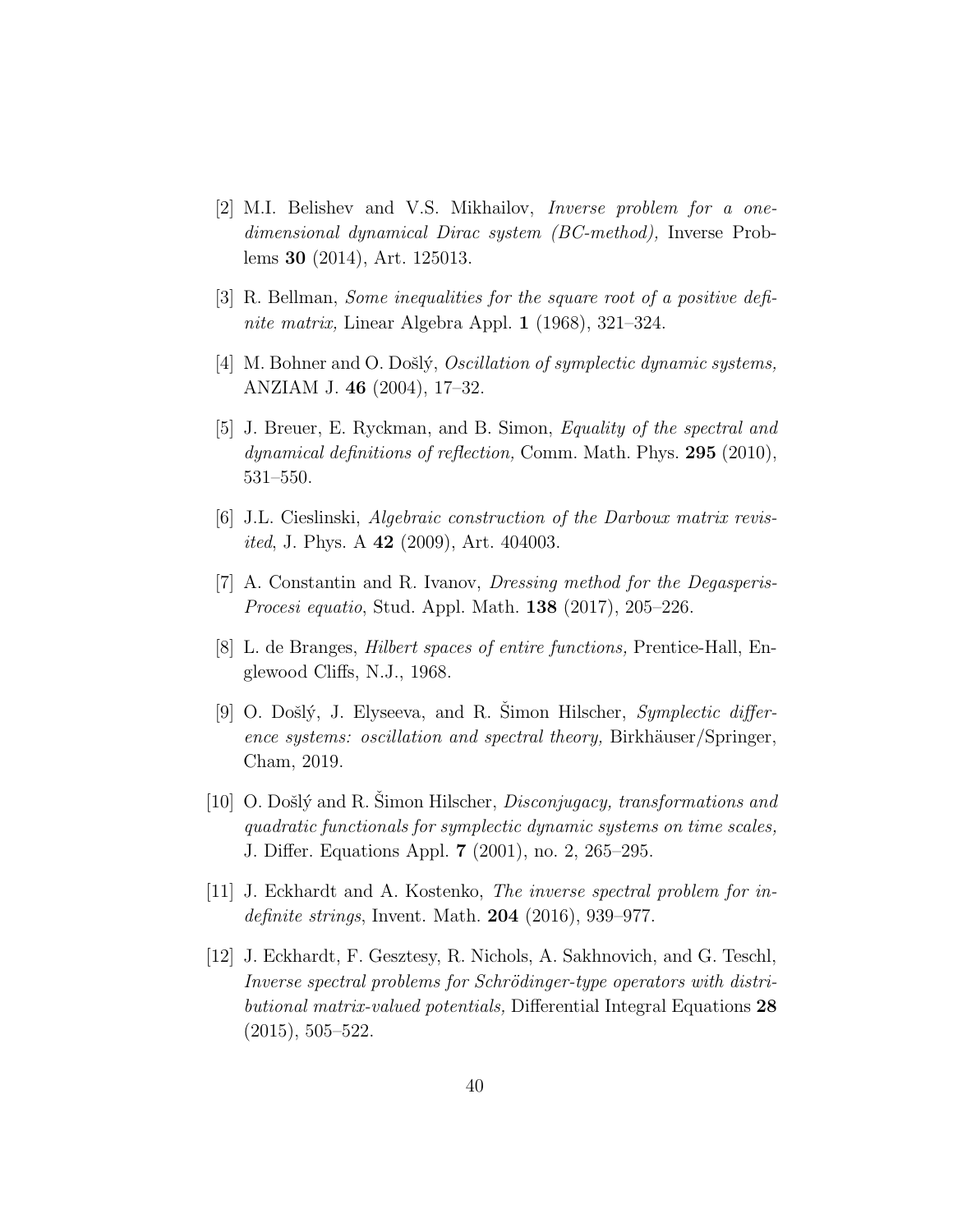- [13] J. Eckhardt, A. Kostenko, and G. Teschl, Spectral asymptotics for canonical systems, J. Reine Angew. Math. 736 (2018), 285–315.
- [14] B. Fritzsche, B. Kirstein, I.Ya. Roitberg, and A.L. Sakhnovich, Weyl theory and explicit solutions of direct and inverse problems for Dirac system with a rectangular matrix potential, Oper. Matrices 7 (2013), 183–196.
- [15] B. Fritzsche, B. Kirstein, and A.L. Sakhnovich, Weyl functions of generalized Dirac systems: integral representation, the inverse problem and discrete interpolation, J. Anal. Math.  $116$  (2012), 17–51.
- [16] F. Gesztesy, A complete spectral characterization of the double commutation method, J. Funct. Anal., **117** (1993), 401–446.
- [17] F. Gesztesy and A. Sakhnovich, The inverse approach to Dirac-type systems based on the A-function concept, J. Funct. Anal. 279 (2020), Art. 108609.
- [18] F. Gesztesy and G. Teschl, On the double commutation method, Proc. Amer. Math. Soc., 124 (1996), 1831–1840.
- [19] I. Gohberg, S. Goldberg, and M.A. Kaashoek, Classes of linear operators, Vol. I, Birkhäuser, Basel, 1990.
- [20] I. Gohberg, M.A. Kaashoek, and A.L. Sakhnovich, *Pseudocanonical* systems with rational Weyl functions: explicit formulas and applications, J. Differential Equations 146 (1998), 375–398.
- [21] I. Gohberg and M.G. Krein, Theory and applications of Volterra operators in Hilbert space, Transl. math. monographs. 24, Amer. Math. Soc., Providence, RI, 1970.
- [22] C.H. Gu, H. Hu and Z. Zhou. Darboux transformations in integrable systems. Theory and their applications to geometry, Springer, Dordrecht, 2005.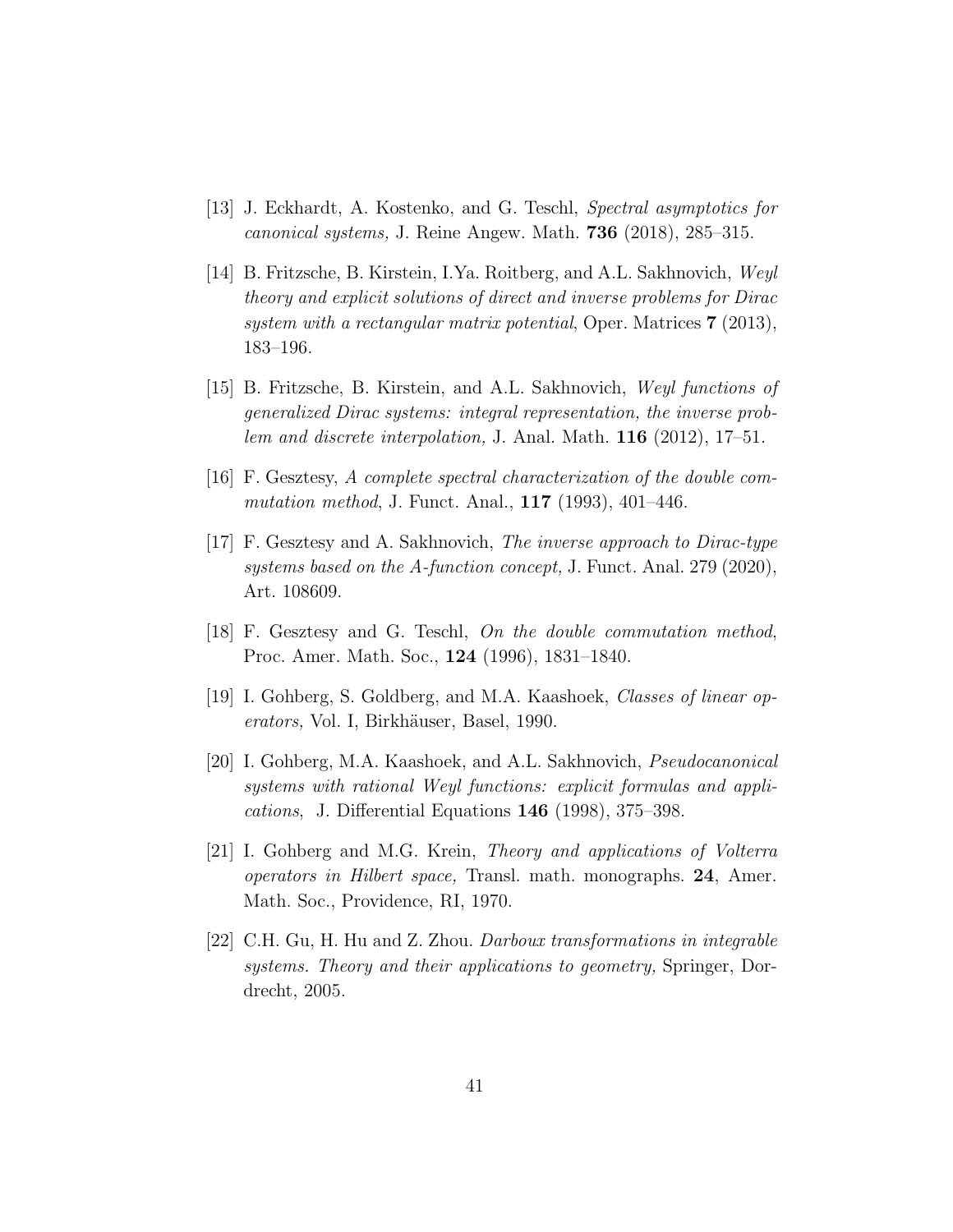- [23] B. Jacob, K. Morris, and H. Zwart,  $C_0$ -semigroups for hyperbolic partial differential equations on a one-dimensional spatial domain, J. Evol. Equ. 15 (2015), 493–502.
- [24] V. Jakšić, B. Landon, and A. Panati, A note on reflectionless Jacobi matrices, Comm. Math. Phys. **332** (2014), 827–838.
- [25] D.J. Kaup, Simple harmonic generation: an exact method of solution, Stud. Appl. Math. 59 (1978), 25–35.
- [26] D.J. Kaup and H. Steudel, Recent results on second harmonic generation, Contemporary Math. 326 (2003), 33–48.
- [27] A. Kostenko, A. Sakhnovich, and G. Teschl, Commutation Methods for Schrödinger Operators with Strongly Singular Potentials, Math. Nachr. 285 (2012), no. 4, 392–410.
- [28] M.G. Krein, Continuous analogues of propositions on polynomials orthogonal on the unit circle (Russian), Dokl. Akad. Nauk SSSR (N.S.) 105 (1955), 637–640.
- [29] W. Kratz and R. Simon Hilscher, Rayleigh principle for linear Hamiltonian systems without controllability, ESAIM Control Optim. Calc. Var. 18 (2012), 501–519.
- [30] H. Langer, Transfer functions and local spectral uniqueness for Sturm-Liouville operators, canonical systems and strings, Integral Equations Operator Theory 85 (2016), 1–23.
- [31] V.A. Marchenko, Nonlinear equations and operator algebras, D. Reidel, Dordrecht, 1988.
- [32] V.B. Matveev and M.A. Salle, *Darboux transformations and soli*tons, Springer, Berlin, 1991.
- [33] V. Mogilevskii, Spectral and pseudospectral functions of Hamiltonian systems: development of the results by Arov–Dym and Sakhnovich, Methods Funct. Anal. Topology 21 (2015), no. 4, 370–402.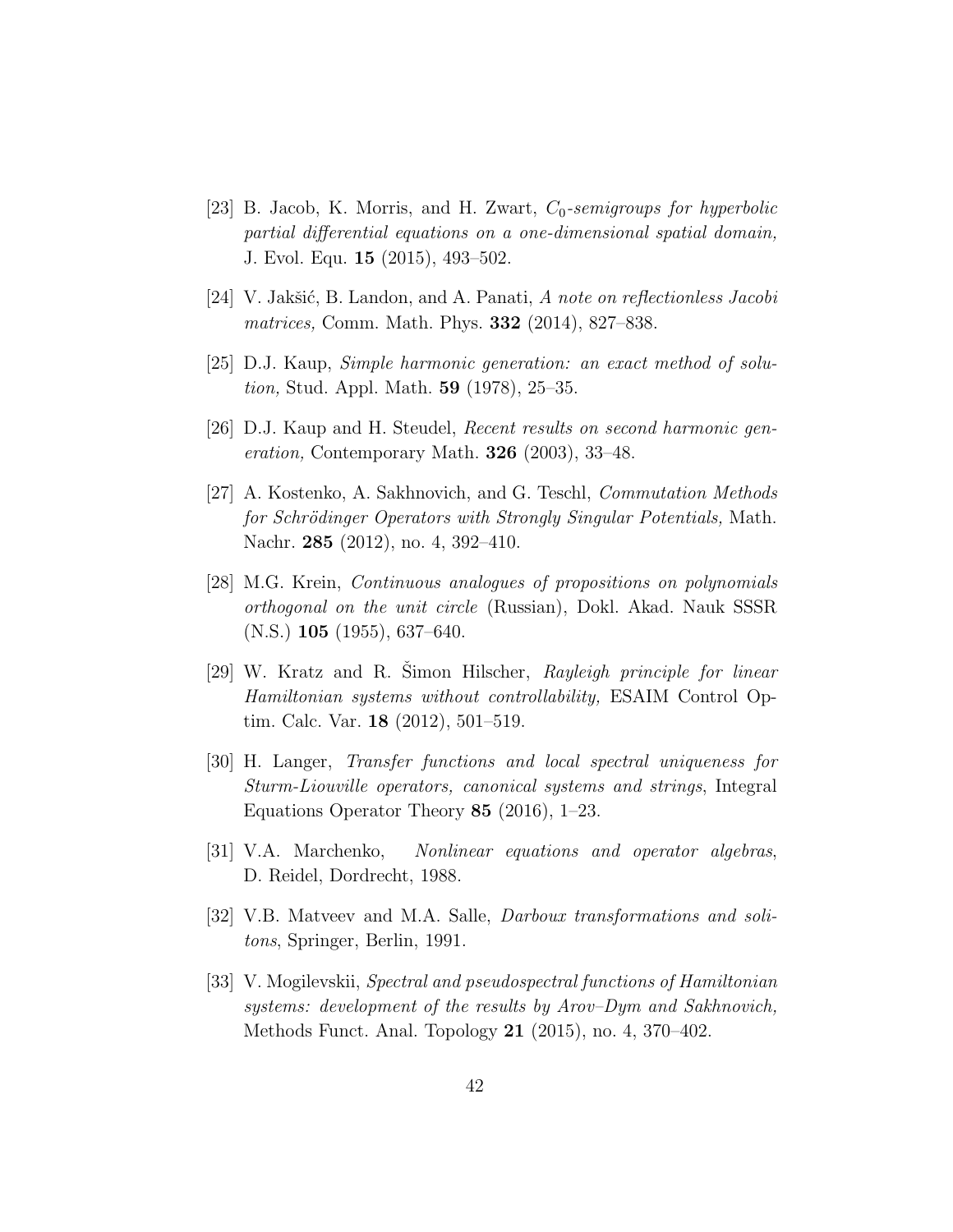- [34] C. Remling, Spectral theory of canonical systems, De Gruyter, Berlin, 2018.
- [35] R. Romanov, Order problem for canonical systems and a conjecture of Valent, Trans. Amer. Math. Soc. 369 (2017), 1061–1078.
- [36] R. Romanov and H. Woracek, *Canonical systems with discrete spec*trum, J. Funct. Anal. 278 (2020), Art. 108318.
- [37] J. Rovnyak and L.A. Sakhnovich, Pseudospectral functions for canonical differential systems. II, in Oper. Theory Adv. Appl. 218, Birkhäuser/Springer, Basel, 2012, pp. 583–612,
- [38] A.L. Sakhnovich, *Dressing procedure for solutions of nonlinear equa*tions and the method of operator identities, Inverse problems 10 (1994), 699–710.
- [39] A.L. Sakhnovich, *Iterated Bäcklund–Darboux transform for canoni*cal systems, J. Funct. Anal. 144 (1997), 359–370.
- [40] A.L. Sakhnovich, Second harmonic generation: Goursat problem on the semi-strip, Weyl functions and explicit solutions, Inverse Problems 21 (2005), 703–716.
- [41] A.L. Sakhnovich, Dynamical and spectral Dirac systems: response function and inverse problems, J. Math. Phys. 56 (2015), Art. 112702.
- [42] A.L. Sakhnovich, Dynamical canonical systems and their explicit solutions, Discrete Contin. Dyn. Syst. 37 (2017), 1679–1689.
- [43] A.L. Sakhnovich, New "Verblunsky-type" coefficients of block Toeplitz and Hankel matrices and of corresponding Dirac and canon*ical systems*, J. Approx. Theory  $237$  (2019), 186–209.
- [44] A.L. Sakhnovich, *Einstein,*  $\sigma$ -model and *Ernst-type equations* and non-isospectral GBDT version of Darboux transformation, arXiv:2003.13024.